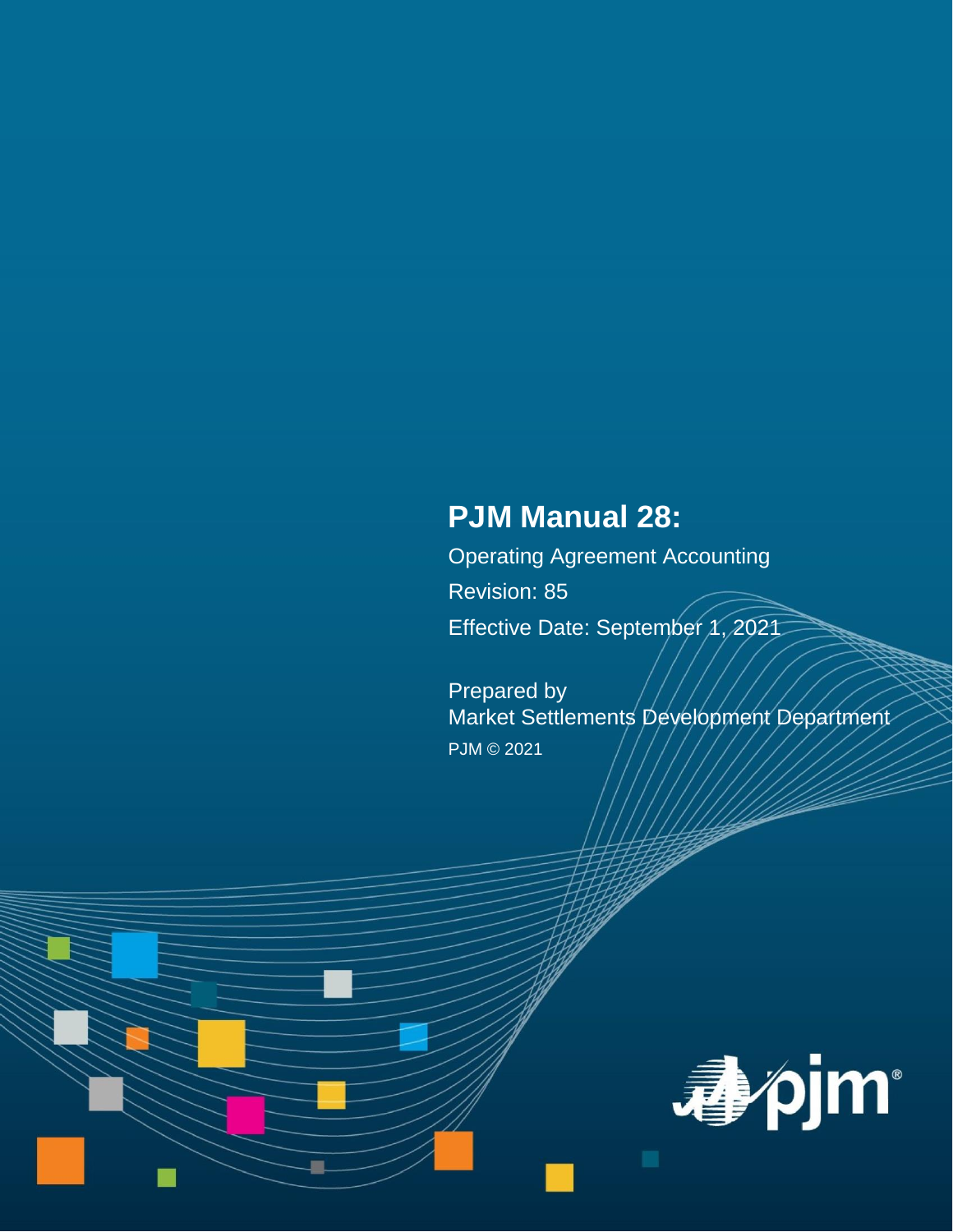

# **Section 4: Regulation Accounting**

Welcome to the Regulation Accounting section of the *PJM Manual for Operating Agreement Accounting*. In this section, you will find the following information:

- A description of how Regulation is provided and accounted for in the PJM Regulation Markets (see "Regulation Accounting Overview").
- How credits are calculated for providers of Regulation (see "Regulation Credits").
- How charges are calculated for users of Regulation (see "Regulation Charges").
- How regulation charge reconciliations are calculated (see "Reconciliation for Regulation Charges").

# **4.1 Regulation Accounting Overview**

Regulation is necessary to provide for the continuous balancing of resources (generation and interchange) with load and for maintaining scheduled Interconnection frequency at 60 cycles per second (60 Hz). PJM commits on-line resources whose output is raised or lowered as necessary to follow moment-to-moment changes in load. Regulation is predominantly achieved using automatic generation control equipment. Regulating resources include both generators and Demand Resources.

PJM operates the Regulation Market where the Regulation Market Clearing Prices are determined based on Regulation offers and opportunity costs. PJM assigns the most economically efficient set of regulating resources available in real-time to separately meet the applicable NERC regions' regulation zone requirements. For more detailed information about how regulating requirements are developed and how Regulation is assigned, see PJM Manual 12: Balancing Operations. For an overview of the Regulation Market, see PJM Manual 11: Energy & Ancillary Services Market Operations.

Resource owners supplying pool-scheduled Regulation are credited for each Regulation MW at the higher of the five minute Regulation Market Performance and Capability Clearing Prices, with consideration of the resource's Regulation performance, and where applicable the mileage ratio, or their five-minute Regulation offer price (plus real-time opportunity cost including shoulder intervals' lost opportunity costs, for generating resources).

Resource owners supplying self-scheduled Regulation are credited based on the Real-time Settlement Interval (five minute) Regulation Market Capability Clearing Price (RMCCP) and Regulation Market Performance Clearing Price (RMPCP) for each MW of Regulation supplied, with consideration of the resource's Regulation performance, and where applicable, the ratio between the requested mileage for the regulation dispatch signal assigned to the resource and the mileage for the traditional regulation signal (mileage ratio).

Each Market Participant that is a Load Serving Entity (LSE) or Regulation buyer has an hourly Regulation Obligation equal to their Load Ratio Share prorated to reflect the total amount of Regulation actually supplied. This obligation can be satisfied from their own resources capable of providing Regulation, by contractual arrangements with other Market Participants capable of providing Regulation, and/or by purchases of Regulation from the PJM Regulation Market.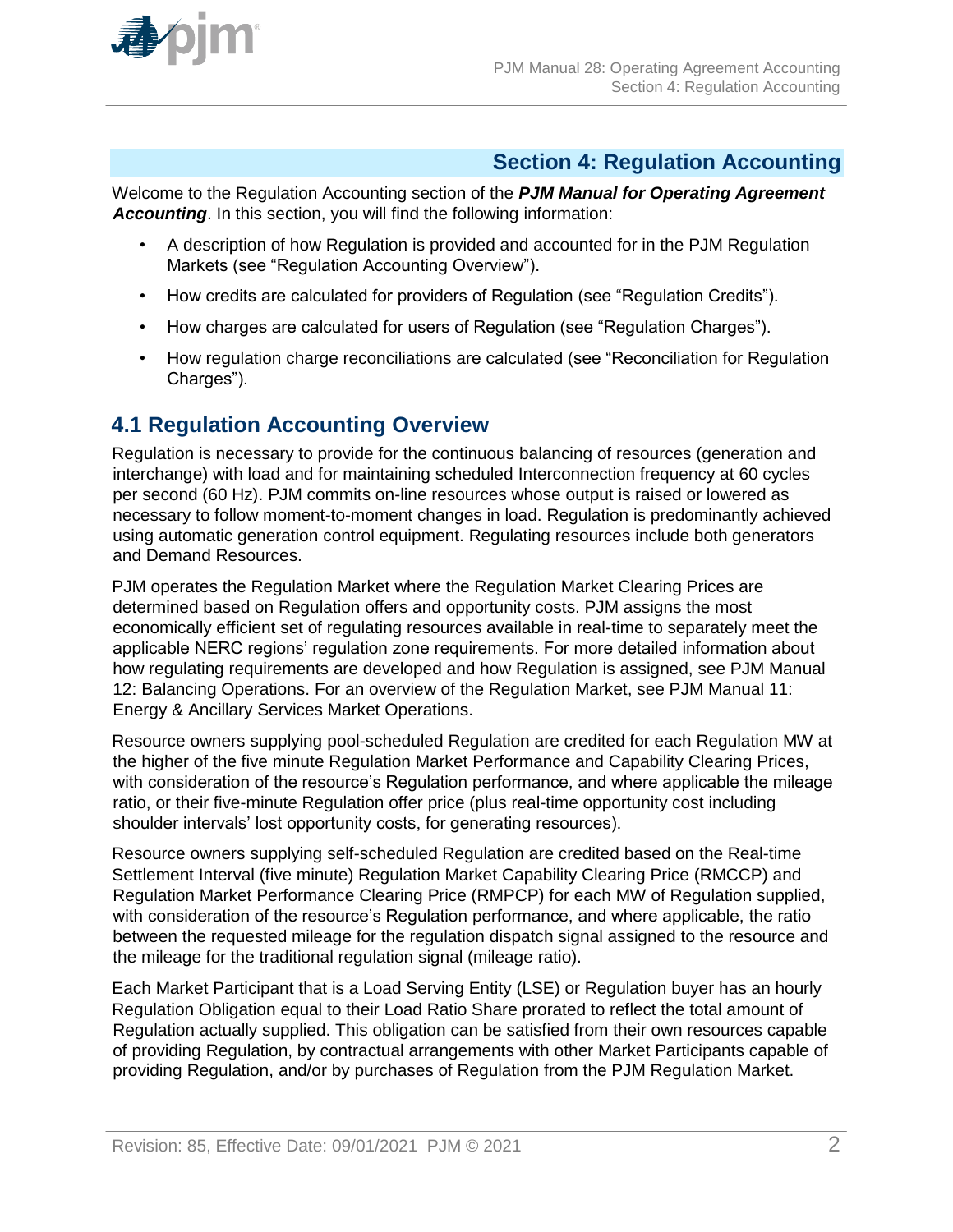

Each Market Participant that is a Load Serving Entity (LSE) or Regulation buyer are charged an obligation ratio share of the total hourly Regulation Market Capability Clearing Price (RMCCP) credits and Regulation Market Performance Clearing Price (RMPCP) credits plus their percentage share of any Regulation provider's unrecovered costs over and above their total Regulation Clearing Price credits.

# **4.2 Regulation Credits**

Regulation credits are paid to Market Participants that supply their resource to PJM either by pool-scheduled or self-scheduled. PJM sums the 5-minute Regulation credits (both Regulation Clearing Price credits and Lost Opportunity Cost credits) to determine the total credit for each Regulation market participant. Regulation credits for joint-owned generators supplying Regulation are allocated to the owners based on their ownership shares.

### **4.2.1 Regulation Clearing Price Credit**

Each resource supplying pool-scheduled or self-scheduled Regulation is credited based on the five minute RMCCP and RMPCP with consideration of the resource's Regulation performance, and where applicable, the mileage ratio. Lost opportunity cost credits are described in Section 4.2.2 of this PJM Manual.

Any resource with a five minute performance score below the applicable threshold for minimum performance as defined in PJM Manual 11: Energy & Ancillary Services Market Operations, Section 3.2.10 receives zero regulation credits for that five minute interval. **PJM Actions**

- PJM retrieves the following information for the Regulation Clearing Price Credit (further definitions of terms may be found in PJM Manual 11: Energy & Ancillary Services Market Operations or Operating Agreement of PJM Interconnection, L.L.C.):
	- o Performance Score o Mileage Ratio (MWh) o PJM-Assigned Reg

MW o Self-schedule Reg MW

o Regulation Market Capability Clearing Price (RMCCP) (\$/MWh) o

Regulation Market Performance Clearing Price (RMPCP) (\$/MWh)

- From the Regulation log, PJM identifies each resource that supplied Regulation (both pool-scheduled and self-scheduled) with a five minute performance score greater than or equal to the applicable threshold for minimum performance as defined in PJM Manual 11: Energy & Ancillary Services Market Operations, Section 3.2.10.
- PJM calculates the total Regulation Clearing Price Credit as the RMCCP Credit plus the RMPCP Credit for that 5-minute interval. o *Regulation Clearing Price Credit = RMCCP Credit + RMPCP Credit*
- PJM calculates the five minute RMCCP Credit for each applicable regulating resource by multiplying each increment of such Regulation in megawatts during the five minute interval by the Regulation Market Capability Clearing Price (RMCCP) and the resource's actual performance score for that five minute interval. This result is then divided by 12 to determine the five minute interval RMCCP Credit.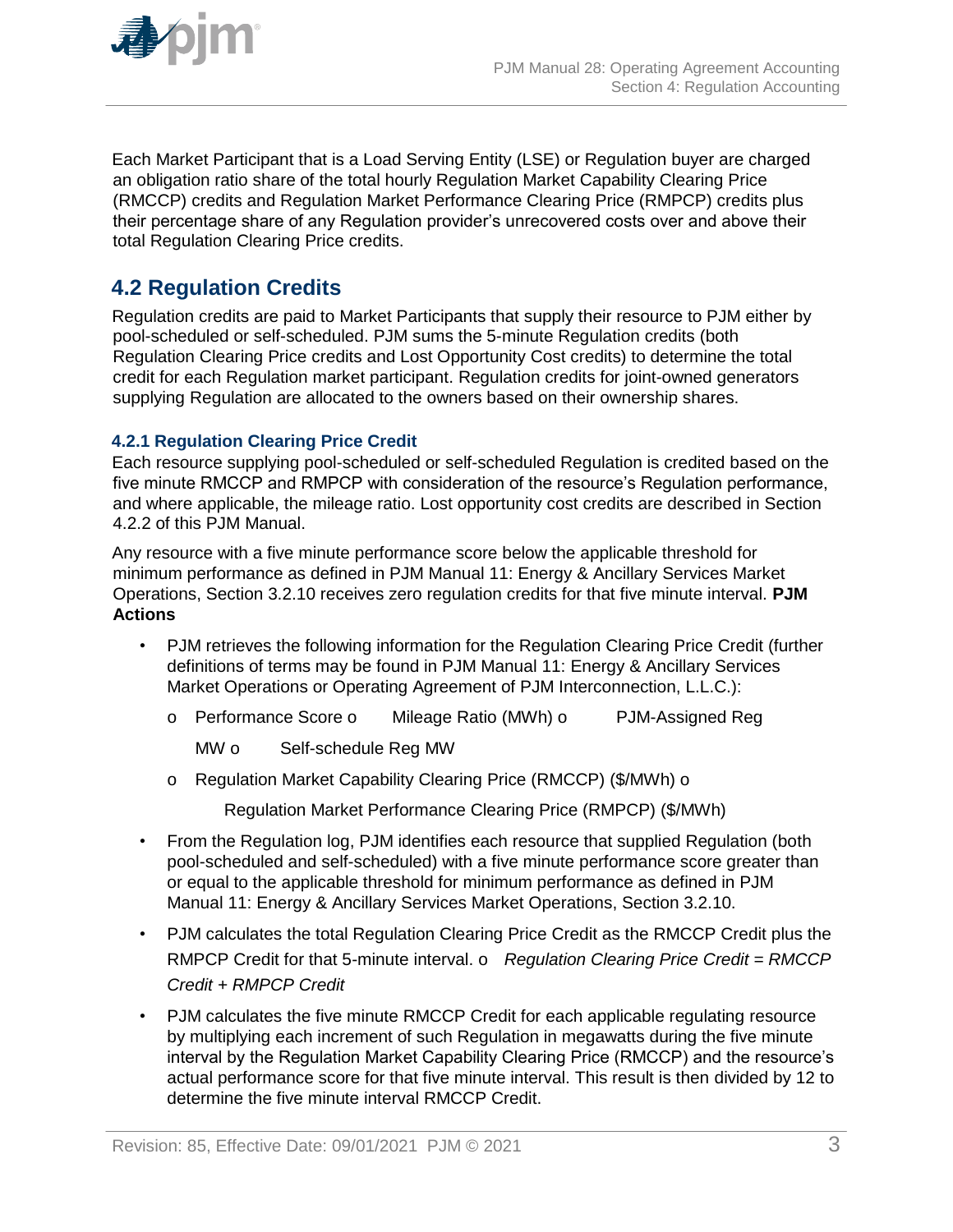

- o *RMCCP Credit = Five minute integrated Regulation MW \* Five minute Performance Score \* Five minute RMCCP / 12)*
- PJM calculates the five minute RMPCP Credit for each applicable regulating resource by multiplying each increment of such Regulation in megawatts during the five minute interval by the Regulation Market Performance Clearing Price (RMPCP) for that five minute interval, the applicable mileage ratio, and the resource's actual performance score for that five minute interval. The result is then divided by 12 to determine the five minute interval RMPCP Credit
	- o *RMPCP Credit = Five minute integrated Regulation MW \* Five minute Performance Score \* Mileage Ratio \* Five minute RMPCP / 12*

### **4.2.2 Regulation Lost Opportunity Cost Credit**

Lost opportunity cost credits for regulation are calculated for the regulation intra-hour and shoulder intervals. Resources supplying pool-scheduled Regulation, PJM sums the resource's Regulation offer and lost opportunity lost credits, including shoulder intervals' lost opportunity cost credits, then compares it to its 5-minute Regulation Clearing Price credits. If the resulting amount is positive, then lost opportunity cost credits are allocated, however, if the resulting amount is negative, then the credit is \$0. Resource supply self-scheduled Regulation are not eligible for lost opportunity cost credits.

Lost Opportunity Cost Credit = ((Regulation Offer + Intra-Hour Lost Opportunity Cost + Shoulder Interval Lost Opportunity Cost) / 12) – Regulation Clearing Price Credit

#### **4.2.2.1 Intra-Hour**

The five minute lost opportunity costs calculated as part of the real-time pricing algorithm as adjusted by the applicable performance score and unit-specific benefits factor are used in the settlement calculation for intra-hour lost opportunity costs.

Since hydro units operate on a schedule and do not have an energy bid, lost opportunity costs for these units are calculated using the average of the real-time LMP at the hydro unit bus for the appropriate on peak (0700 - 2259) or off-peak (0000 – 0659, 2300 - 2359) period, excluding those hours during which all available units at the hydro plant were operating.

If a hydro units is in spill during those five minute intervals, the average of the real-time LMP value is set to zero such that the lost opportunity cost is equal to (i) the five minute regulation setpoint (biased to reflect the actual regulation signal and adjusted by the applicable five minute performance score and benefits factor) multiplied by (ii) the full value of the five minute real-time LMP at the generator bus.

If a hydro unit is committed day-ahead with MW greater than zero, the lost opportunity cost is equal to (i) the five minute regulation setpoint (biased to reflect the actual regulation signal and adjusted by the applicable five minute performance score and benefits factor) multiplied by (ii) the difference between the five minute real-time LMP at the generator bus and the average real-time LMP (calculated as stated above). If this average real-time LMP value is higher than the five minute real-time LMP at the generator bus, the lost opportunity cost is zero.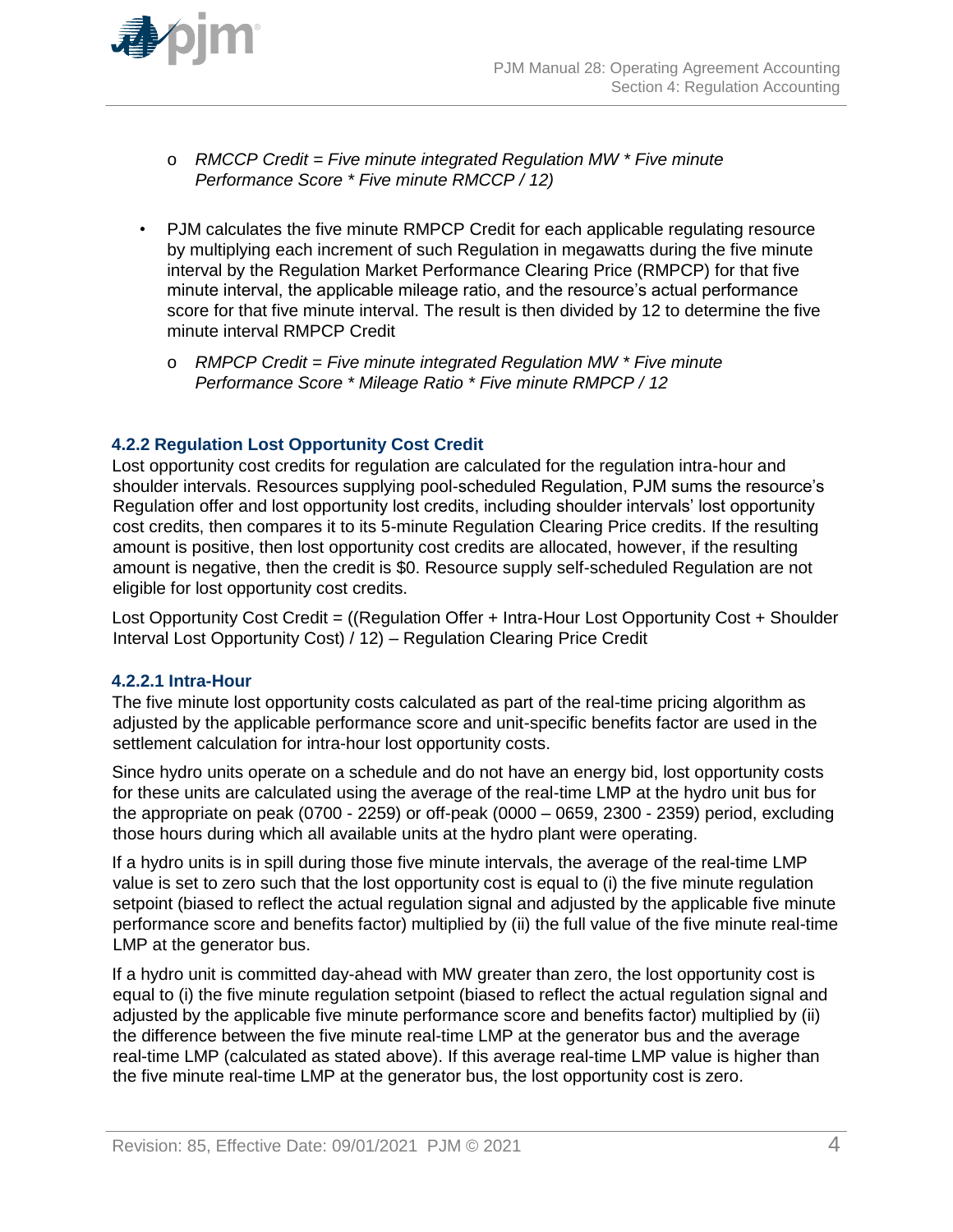

If a hydro unit is not committed day-ahead with MW greater than zero, the lost opportunity cost is equal to (i) the five minute regulation setpoint (biased to reflect the actual regulation signal and adjusted by the applicable five minute performance score and benefits factor) multiplied by (ii) the difference between the average real-time LMP (calculated as stated above) minus the five minute real-time LMP at the generator bus. If the actual five minute real-time LMP is higher than the average real-time LMP, the lost opportunity cost is zero.

Additional details on hydro units in the Regulation Market can be found in PJM Manual 11: Energy & Ancillary Services Market Operations.

### **4.2.2.2 Shoulder Intervals**

The preceding three 5-minute intervals (including limits and assigned MW) before the regulation hour are the ramp-in 5-minute intervals. Lost opportunity costs from the ramp-in 5-minute intervals applied to the first 5-minute interval of the regulating hour. The following three 5minute intervals (including limits and assigned MW) after the regulation hour are the ramp-out 5-minute intervals. Lost opportunity costs from the ramp-out 5-minute intervals applied to the last 5 minute interval of the regulating hour.

 $CT<sup>1</sup>$  and hydro generators are not eligible for shoulder hour lost opportunity costs.

Ramp-in lost opportunity cost generator eligibility is determined for each of the three ramp-in five minute intervals if all of the following conditions are met:

- it is online in the ramp-in five minute interval;
- the Regulation assignment starts at the top of the hour;
- it is not regulating in all of the ramp-in five minute intervals;
- the LMP Desired from the ramp-in five minute interval is not already within the regulation limits from the first five minute interval at the top of the regulation hour.

Ramp-in lost opportunity cost credits for when a generator must reduce its output to provide regulation and foregoes revenues, its shoulder hour lost opportunity cost in that five minute interval equals the amount of its energy offer\* at the preceding five minute interval economically desired level (capped at the stability limit in effect) in excess of its energy offer\* at its Regulation setpoint at the start of the regulation hour.

Ramp-in lost opportunity cost credit for when a generator must increase its output to provide regulation and incurs additional costs, its shoulder hour lost opportunity cost in that five minute interval equals the amount of its energy offer\* at its Regulation setpoint at the start of the regulating hour in excess of its energy offer\* at the preceding five minute interval economically desired level (capped at the stability limit in effect).

Ramp-out lost opportunity cost generator eligibility is determined for each of the three ramp-out five minute intervals if all of the following conditions are met:

• it is online in the ramp-out five minute interval;

 $\overline{a}$ 

<sup>&</sup>lt;sup>1</sup> Unless otherwise specified, diesel unit types are treated as CTs in settlements based on their similar operating characteristics.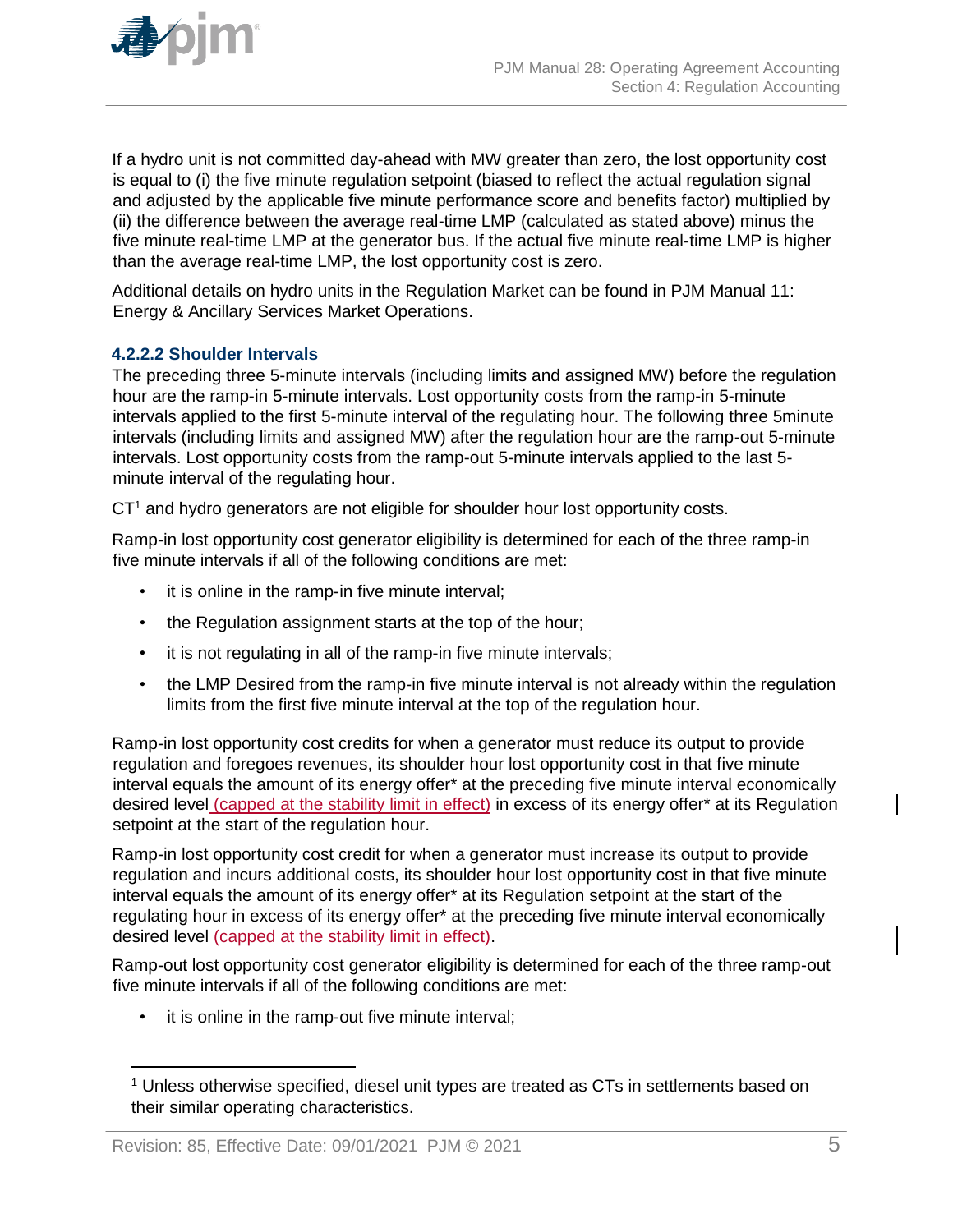

- the Regulation assignment ends at the top of the following hour;
- it is not regulating in all of the ramp-out five minute intervals;
- the LMP Desired from the ramp-out five minute interval is not already within the regulation limits from the last five minute interval of the regulating hour.

Ramp-out lost opportunity cost credits for when a generator increased its output to provide regulation and incurs additional costs, its shoulder hour lost opportunity cost in that five minute interval equals the amount of its energy offer\* at its Regulation setpoint at the end of the regulating hour in excess of its energy offer\* at the following five minute interval economically desired level (capped at the stability limit in effect).

Ramp-out lost opportunity cost credits for when a generator reduced its output to provide regulation and foregoes revenues, its shoulder hour lost opportunity cost in that five minute interval equals the amount of its energy offer\* at the following five minute interval economically desired level (capped at the stability limit in effect) in excess of its energy offer\* at its Regulation setpoint at the end of the regulating hour.

The regulation set point equals the regulation low limit plus the regulation assigned MW in the applicable five minute interval the unit regulated, when the LMP desired MW, is less than or equal to the regulation low limit in the applicable five minute interval the unit regulated.

The regulation set point equals the regulation high limit minus the regulation assigned MW in the applicable five minute interval the unit regulated, when the LMP desired MW is greater than or equal to the regulation high limit in the applicable five minute interval the unit regulated.

\*The energy offer referenced is the generator's incremental energy offer curve that is associated with the price-based or cost-based schedule used in the real-time dispatch of the unit

# **4.3 Regulation Charges**

Each Market Participant that is a Load Serving Entity (LSE) or other Regulation buyer, is charged an hourly Regulation Obligation Share of the total hourly Regulation Market Capability Clearing Price (RMCCP) credits, Regulation Market Performance Clearing Price (RMPCP) credits and Lost Opportunity Cost credits.

PJM sums the Regulation charges (both Regulation Clearing Price charges and Lost Opportunity charges) to determine the total hourly charge for each Regulation market participant.

#### **4.3.1 Regulation Clearing Price Charge**

PJM calculates the hourly charge separately for RMCCP and RMPCP. The hourly Regulation Obligations equal the Load Serving Entity's or Regulation buyer's Load Ratio Share of the total amount of Regulation supplied excluding the mileage ratio component by PJM that hour and adjusted for any bilateral Regulation transactions.

#### **PJM Actions**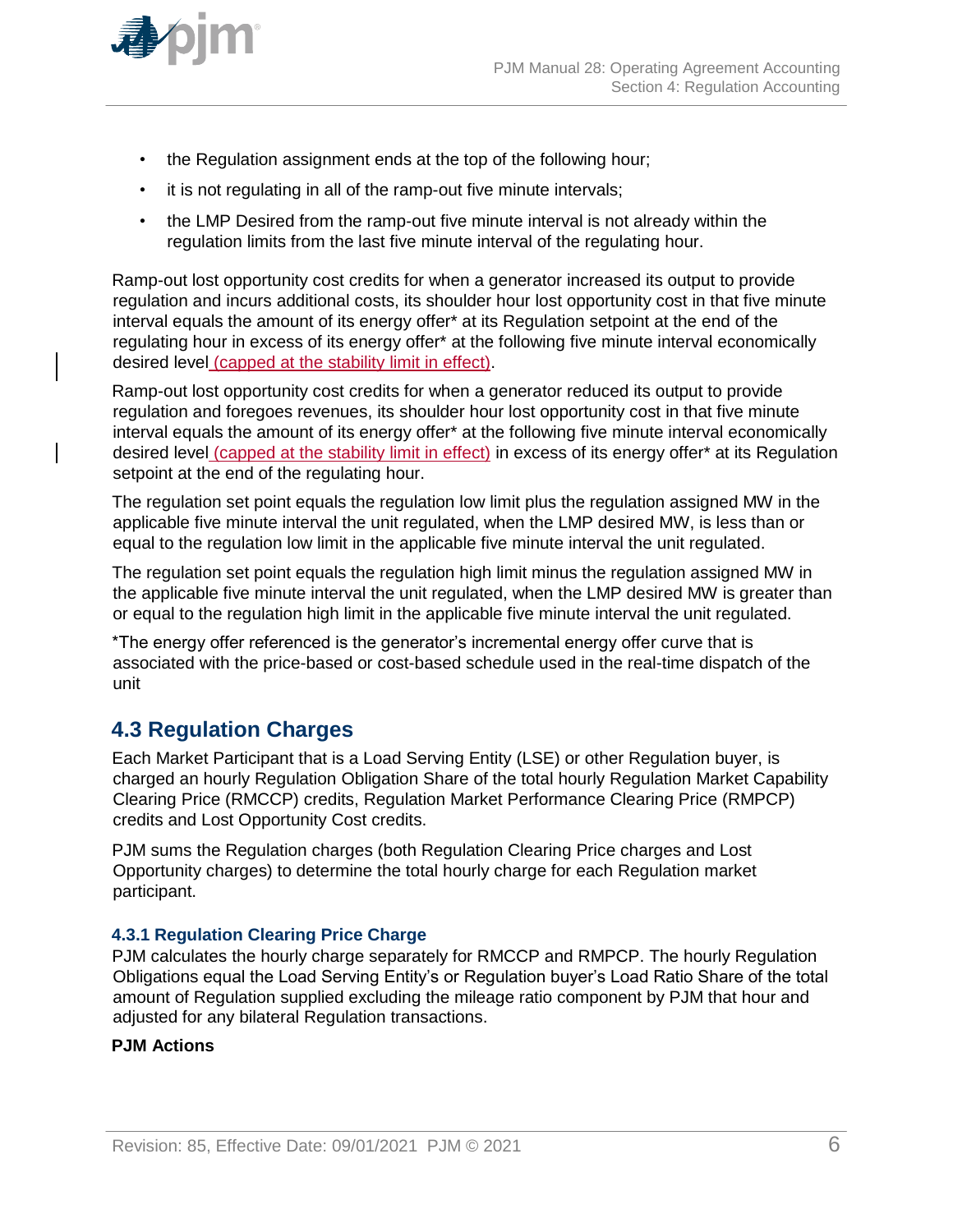

- PJM retrieves the following information for the Regulation Clearing Price Charge: o Market Participant's Load Ratio Share (MWh)
	- o Bilateral Regulation transactions (sales and purchases) (MWh) o Mileage Ratio (MWh)
	- o Regulation Market Capability Clearing Price (RMCCP) credit (\$)
	- o Regulation Market Performance Clearing Price (RMPCP) credit (\$)
- PJM determines each Load Serving Entity's (LSE's) or Regulation buyer's applicable Regulation Obligation Share based on their Load Ratio Share.
	- o *Regulation Obligation Share = Adjusted Regulation Obligation / Total PJM Regulation Adjusted Obligation* o *Adjusted Regulation Obligation = Regulation Obligation - Regulation MW Purchased + Regulation MW Sold* o
	- o *Regulation Obligation = Load Ratio Share \* Total Regulation Supplied (excluding mileage)*
	- o Total Regulation Supplied (excluding mileage) is for both pool-scheduled and selfscheduled resources by summing the 5-minute intervals Regulation MW multiplied by the Performance Score for all eligible resources integrated for an hour
- PJM calculates the Regulation Capability Clearing Price Charge for each Market Participant by multiplying their Regulation Obligation Share for the hour by the total Regulation Market Capability Clearing Price (RMCCP) credits for that hour.
	- o *Regulation Capability Clearing Price Charge = Regulation Obligation Share \* Total RMCCP Credits*
- PJM calculates Regulation Performance Clearing Price Charge for each Market Participant by multiplying their Regulation Obligation Share for the hour by the total Regulation Market Performance Clearing Price (RMPCP) credits for that hour.
	- o *Regulation Performance Clearing Price Charge = Regulation Obligation Share \* Total RMPCP Credits*

### **4.3.2 Regulation Lost Opportunity Cost Charge**

In addition to the Regulation Clearing Price charges, PJM also calculates charges to Market Participants for the lost opportunity costs. Market Participants that are considered Net Regulation Purchases are charged a proportionate share of any lost opportunity credits paid to regulating generators for unrecovered costs over and above their Regulation Clearing Price credits.

If any lost opportunity of other unrecovered costs due to regulating were credited to Regulation providers, each Regulation market buyer is allocated a share of the hourly costs based on the amount of Regulation they purchased from the market that hour

### **PJM Actions**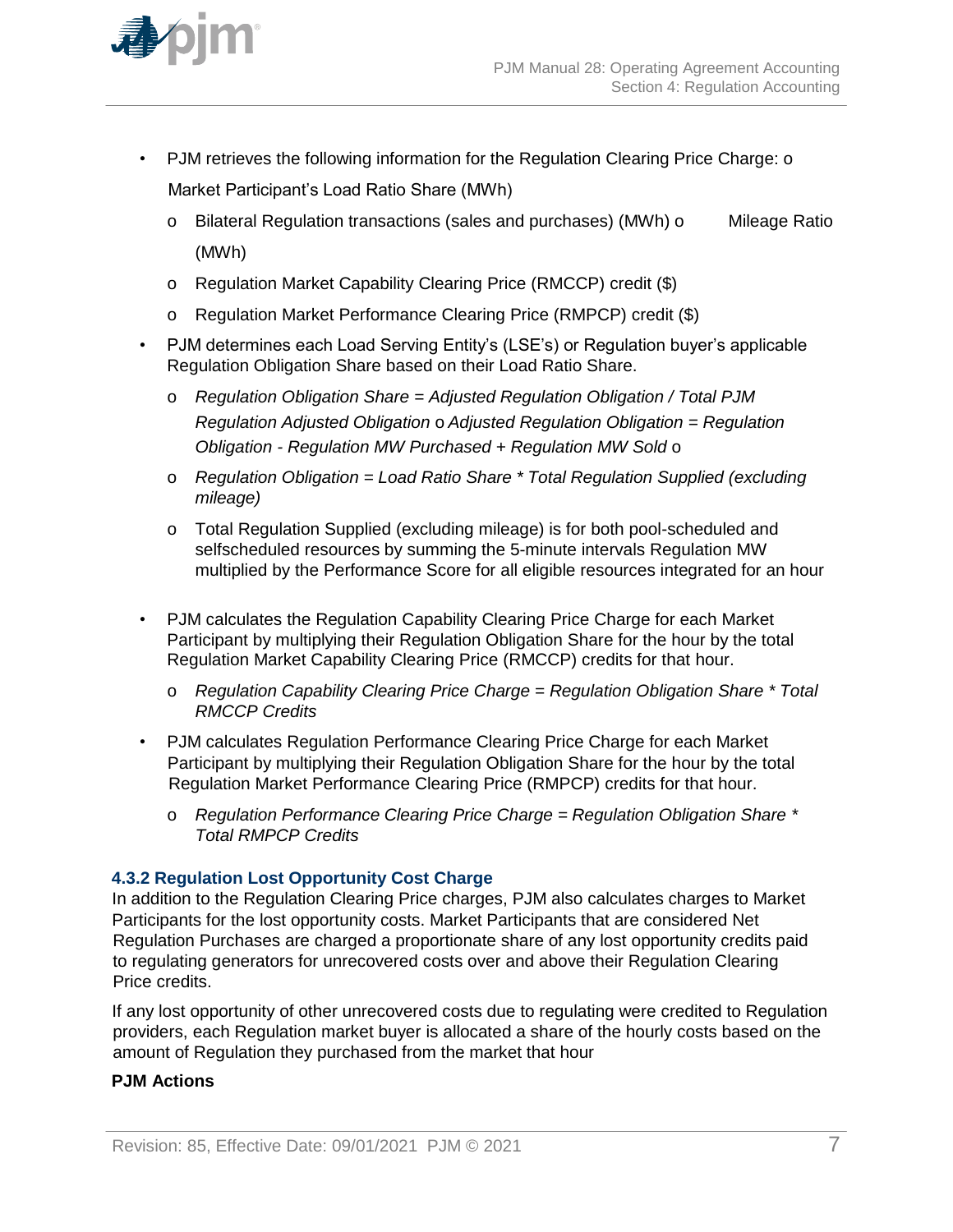

- PJM retrieves the following information for the Regulation Lost Opportunity Cost Charge:
	- o Market Participant's Load Ratio Share (MWh)
	- o Bilateral Regulation transactions (sales and purchases) (MWh) o Mileage Ratio (MWh)
	- o Regulation Lost Opportunity Cost credit (4)
	- o Self-scheduled Regulation (MWh)
- PJM calculates the hourly Regulation lost Opportunity Cost Charge by taking the product of the Total Regulation Lost Opportunity Cost Credits and Net Regulation Purchase and dividing it by the Total PJM Regulation Purchases
	- o *Regulation Lost Opportunity Cost Charge = (Total Regulation Lost Opportunity Cost Credits \* Net Regulation Purchase) / Total PJM Regulation Purchases*
- PJM calculates each Market Participant's hourly Net Regulation Purchase by subtracting the amount of self-scheduled regulation MW provided from their Adjusted Obligation o *Net Regulation Purchase = Regulation Adjusted Obligation – Self Scheduled regulation MW*

# **4.4 Reconciliation for Regulation Charges**

PJM will calculate reconciled Regulation charges for EDCs and Retail Load Aggregators (a.k.a. Electric Generation Suppliers) for past monthly billings on a two month lag that were based on Load Ratio Shares. The reconciliation kWh data must be supplied to PJM by the EDCs no later than the last day of the billing month that is two months after the original billing month. For example, all reconciliation data for January must be submitted by March 31 at 23:59.

The reconciliation kWh data represents the difference between the scheduled Retail Load Responsibility or Wholesale Load Responsibility InSchedule and the "actual" usage based on metered data. This hourly kWh data must be reported separately for each applicable InSchedule contract.

PJM calculates the Regulation charge reconciliations by multiplying the kWh data (de-rated for transmission losses) by the Regulation billing determinant for that hour. The hourly Regulation charge billing determinant (in \$/MWh) is calculated by dividing the total hourly Regulation charges by the total real-time PJM load (de-rated for transmission losses) for in that hour. These charge reconciliations are then totaled for the month for each EDC or Retail Load Aggregator. Note that the reconciliation for Regulation charges for a month may be either a positive or a negative value, and may even be such that the reconciled load responsibility MWh results in a negative load quantity.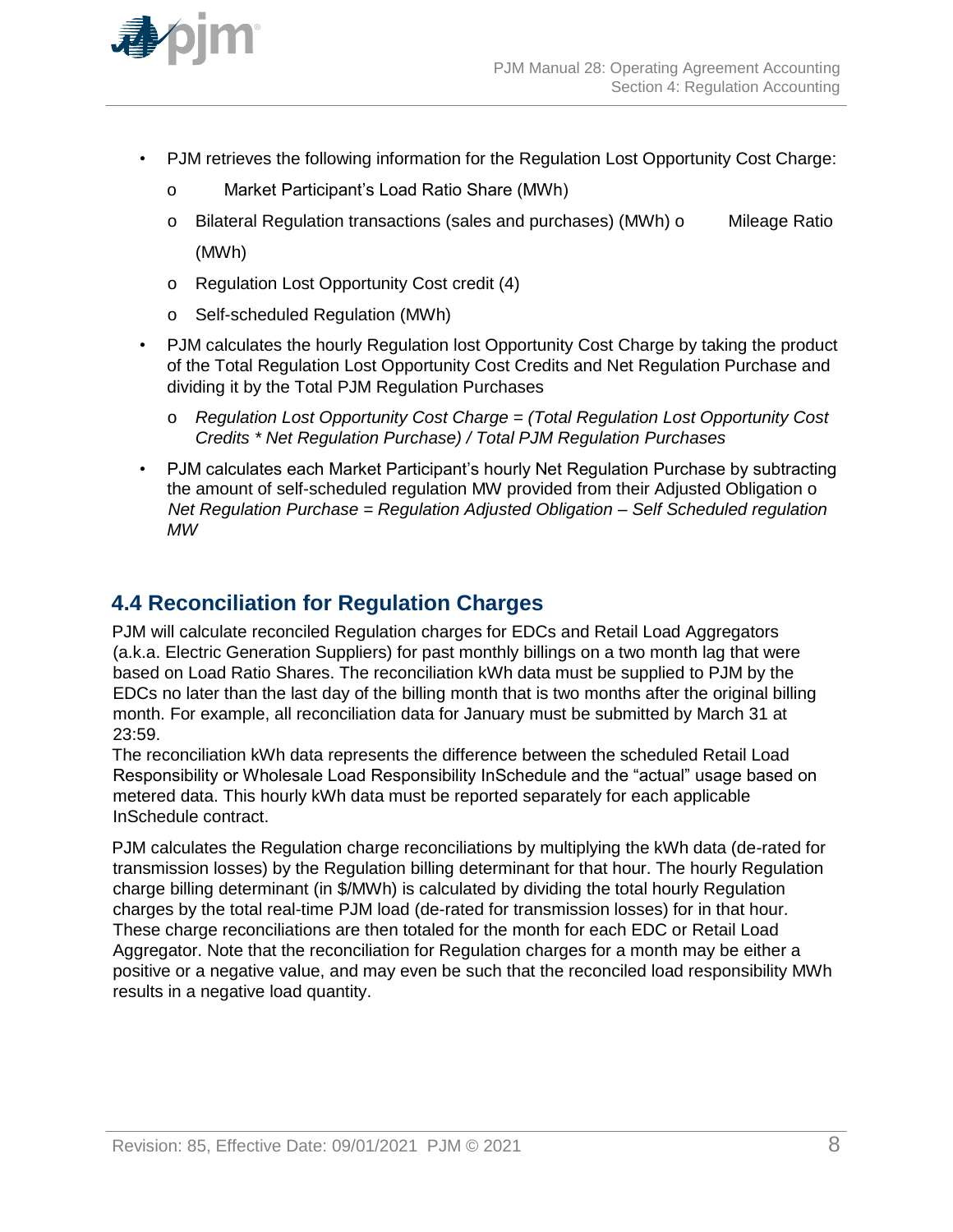

# **Section 5: Operating Reserve Accounting**

Welcome to the Operating Reserve Accounting section of the *PJM Manual for Operating Agreement Accounting*. In this section, you will find the following information:

- A description of how Operating Reserve is provided and accounted for in the Day-ahead and Balancing PJM Energy Markets (see "Operating Reserve Accounting Overview").
- How day-ahead and balancing credits are calculated for providers of pool-scheduled Operating Reserve (see "Credits for Operating Reserve").
- How the total pool cost of day-ahead and balancing Operating Reserve, Synchronous Condensing, and Reactive Services are allocated (see "Charges for Operating Reserve").

# **5.1 Operating Reserve Accounting Overview**

Accounting for Operating Reserve is performed on a daily basis. A pool-scheduled resource of a PJM Member is eligible to receive credits for providing Operating Reserve in the day-ahead market and, provided that the resource was available for the entire time specified in its offer data, in the balancing market. The total resource offer amount for generation, including startup and no-load costs as applicable, is compared to its total energy market value for specified operating period segments during the day (including any amounts credited for day-ahead scheduling reserve in excess of the day-ahead scheduling reserve offer plus opportunity cost, any amounts credited for synchronized reserve in excess of the synchronized reserve offer plus opportunity cost, any amounts credited for non-synchronized reserve in excess of the opportunity cost and any amounts credited for resources providing reactive services). If the total value is less than the offer amount, the difference is credited to the PJM Member.

Credits are also provided for pool-scheduled energy transactions, for dispatchable economic load reduction resources, for generating units operating as synchronous condensers (not for synchronized reserve nor for reactive services) at the direction of PJM, for cancellation of poolscheduled resources, for units whose output is suspended or reduced due to a transmission constraint or other reliability reason, for units performing an annual black start test, for units providing reactive services at the direction of PJM, and for pool-scheduled and dispatchable self-scheduled resources eligible for dispatch differential lost opportunity cost credits.

Market power mitigation and offer capping rules are detailed in PJM Manual 11: Energy & Ancillary Services Market Operations, Section 2.3.6.1.

The total cost of Day-ahead Operating Reserve for the Operating Day, excluding the total cost for resources scheduled to provide Black Start Service, Reactive Services or transfer interface control, is allocated and charged to PJM Members in proportion to their total cleared day-ahead demand, decrement bids, and up-to congestion transactions at the sink end of the transaction plus their cleared day-ahead exports for that Operating Day. The total cost of Balancing Operating Reserve for the Operating Day, excluding the total cost associated with scheduling units for Black Start service or testing of Black Start units, is allocated and charged to PJM Members in proportion to their locational real-time deviations from day-ahead schedules and generating resource deviations during that Operating Day, or to PJM Members in proportion to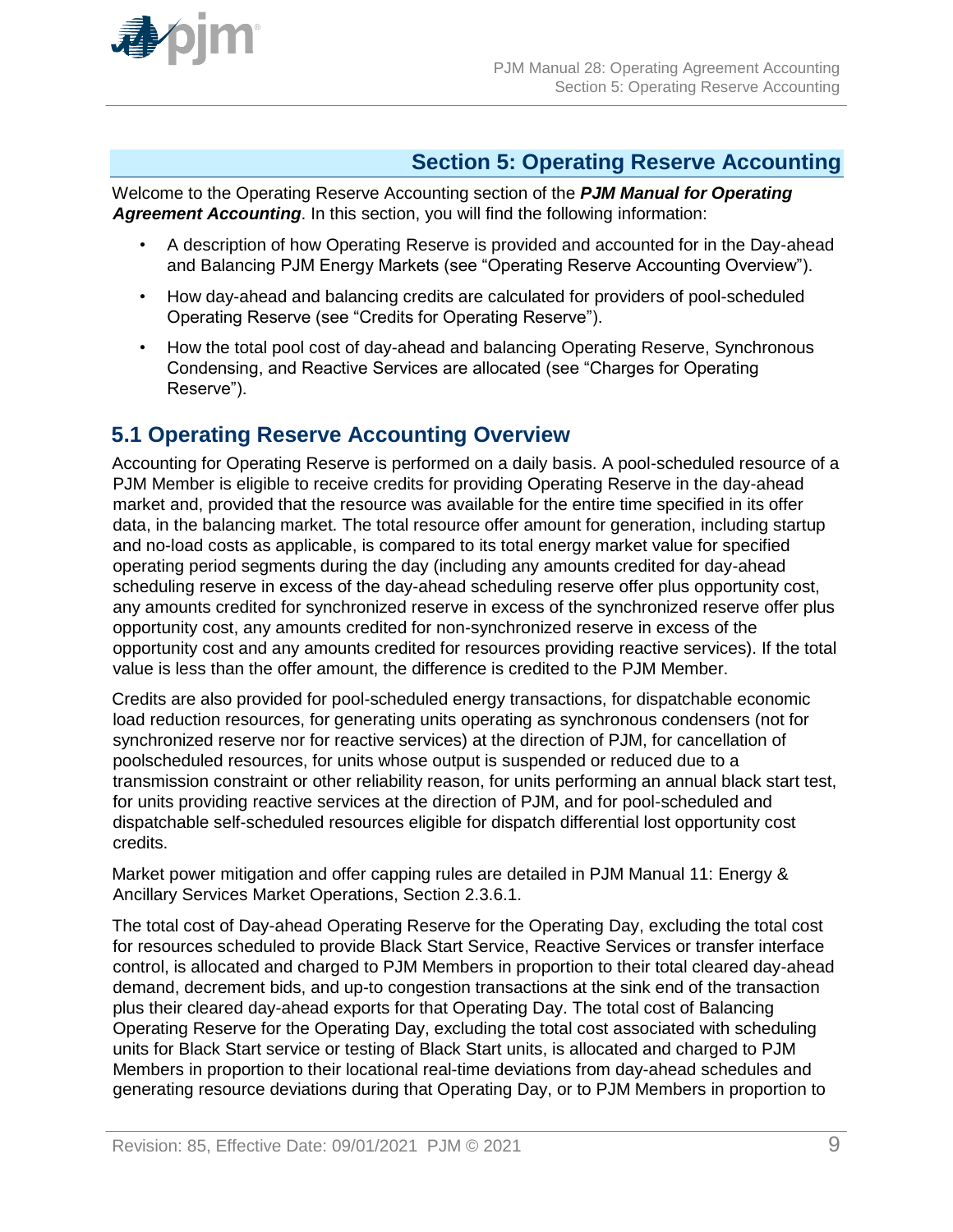

their real-time load plus exports during that Operating day for generator credits provided for reliability. In order to determine the reason why the Operating Reserve credit has been earned so that the charges related can be properly allocated, PJM conducts a Balancing Operating Reserve Cost Analysis (BORCA). PJM also calculates a Regional Balancing Operating Reserve rate for the costs of Operating Reserves that result from actions to control transmission constraints that are solely within pre-defined regions in the RTO. Additional costs of Operating Reserves that result from actions to control transmission constraints that benefit the entire RTO will continue to be allocated equally to deviations across the entire RTO. A detailed description of the Regional Balancing Operating Reserve Cost Analysis (BORCA) analysis can be found in Manual 11: Energy & Ancillary Services Market Operations. The total cost of synchronous condenser payments (other than that for synchronized reserve or reactive services) for the Operating Day is allocated and charged to PJM Members in proportion to their total load plus their exports during that Operating Day. The total cost of Reactive Services for the Operating Day is allocated and charged to PJM Members in proportion to their total load in the applicable transmission zone. The total cost of Day-ahead Operating Reserve for the Operating Day for resources scheduled to provide Reactive Services or transfer interface control because the resource is known or expected to be needed to maintain system reliability in a zone(s) is allocated and charged to PJM Members in proportion to their total real-time load in the applicable transmission zone(s). The total cost of Operating Reserves for resources providing Black Start service or testing of Black Start units is allocated to Network and Point-toPoint Transmission Customers based on their monthly transmission use on a megawatt basis. Additional details on this allocation can be found in PJM Manual 27: Open Access Transmission Tariff Accounting, Section 7.

# **5.2 Credit for Operating Reserve**

Credits for Operating Reserve are calculated for each of the following situations:

- pool-scheduled generating resources (day-ahead and balancing markets)
- pool-scheduled transactions (day-ahead and balancing markets)
- synchronous condensing for purposes other than providing synchronized reserve or Reactive Services (balancing market)
- canceled pool-scheduled resources (balancing market)
- resources reduced or suspended due to a transmission constraint or for other reliability purposes (balancing market)
- resources performing annual scheduled black start tests (balancing market)
- resources scheduled to provide Black Start service (day-ahead and balancing market)
- synchronous condensing for purposes other than providing synchronized reserve
- resources providing Reactive Services, including synchronous condensing to main reactive reliability
- pool-scheduled and dispatchable self-scheduled resources eligible for dispatch differential lost opportunity cost credits (balancing market)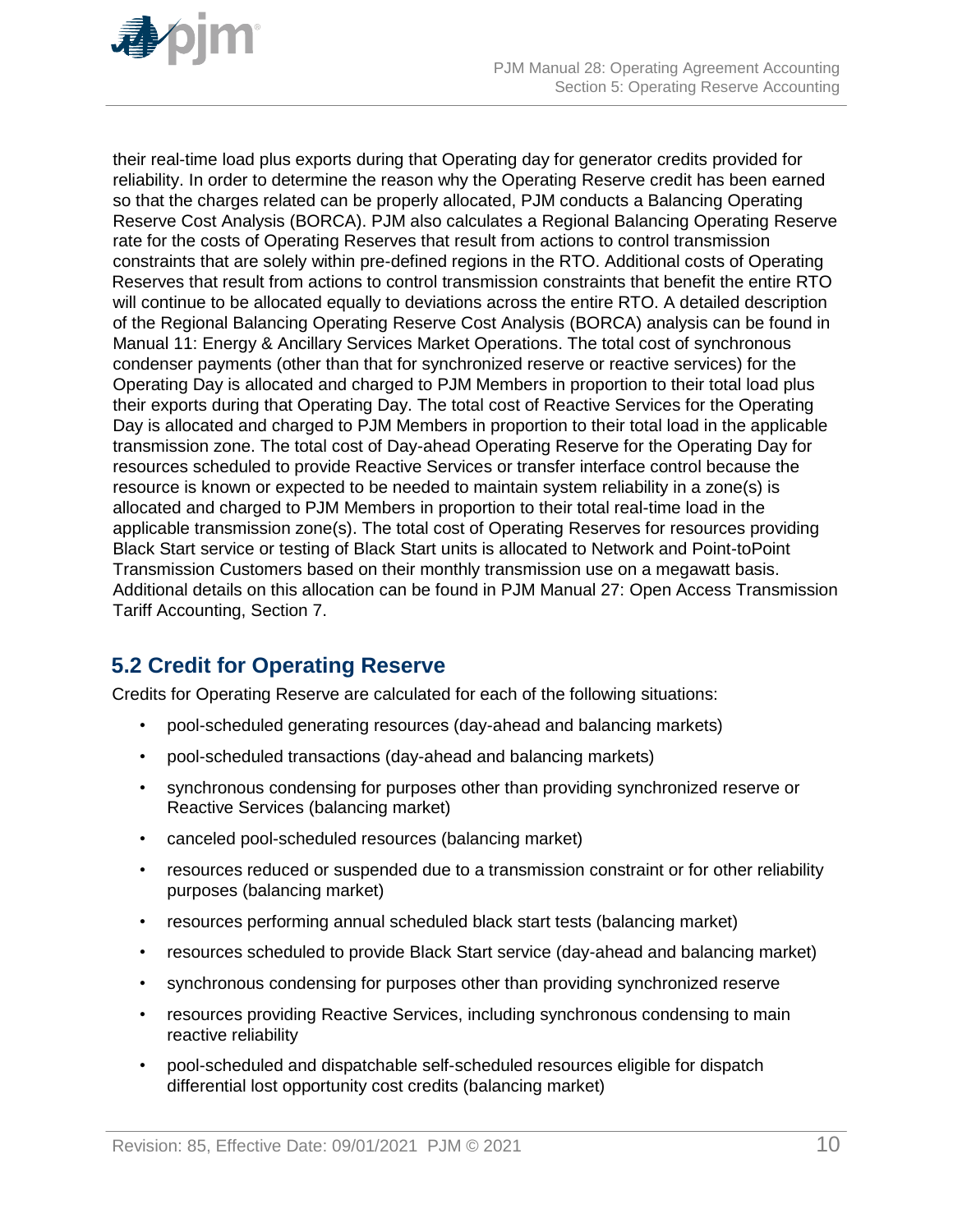

• dispatchable economic load reduction resources that follow dispatch (day-ahead and balancing markets). See Section 11 for details on Load Response Operating Reserves Credits and Charges.

#### **5.2.1 Credits for Pool-Scheduled Generating Resources**

At the end of each Operating Day, PJM calculates the credits due each PJM Member for poolscheduled generating resources.

### **PJM Actions**

• PJM retrieves the following information: o dispatcher generation scheduling and

operations logs o resource offer data

- − the resource's Final Offer, which is the offer on which the resource was dispatched by the Office of the Interconnection for a particular clock hour for the Operating Day
- − the resource's Committed Offer. For pool scheduled resources, the Committed Offer is the offer on which the resource was scheduled by the Office of the Interconnection for a particular clock hour of the Operating Day. For selfscheduled resources, the Committed Offer is either the offer on which the Market Seller has elected to schedule the resource or the applicable offer based on a) any offer price capping or b) parameter limited schedule restrictions for the a particular clock hour of the Operating Day.
- o hourly scheduled MWh for generation offers cleared in day-ahead market o five minute revenue meter generation MW values from PJM Power Meter if available o Five minute state estimator or telemetry generation MW, scaled to match hourly revenue meter generation MWh from PJM Power Meter as described in Section 1A of this PJM Manual
- o hourly scheduled MWh for InSchedule "Generation" contracts, if applicable o five minute interval generator dispatch rates, UDS basepoint MW, and ramp-limited desired MW
- o generator hourly day-ahead LMPs o five minute real-time LMPs
- PJM calculates the resource's hourly day-ahead offer amount based on its day-ahead Committed Offer and its cleared day-ahead Scheduled MWh for that hour.
- PJM accounting process applies the startup and hourly no-load bids if the start-up and no-load switch is set in the resource offer data and if the start-up bid is applicable for the MWh and status of the resource.
- Day-ahead credits for startup reflect the appropriate hot, intermediate, or cold state of the resource as it was scheduled in the day-ahead market.
- PJM calculates the resource's hourly day-ahead energy market value as:

*Scheduled MWh \* Day ahead LMP*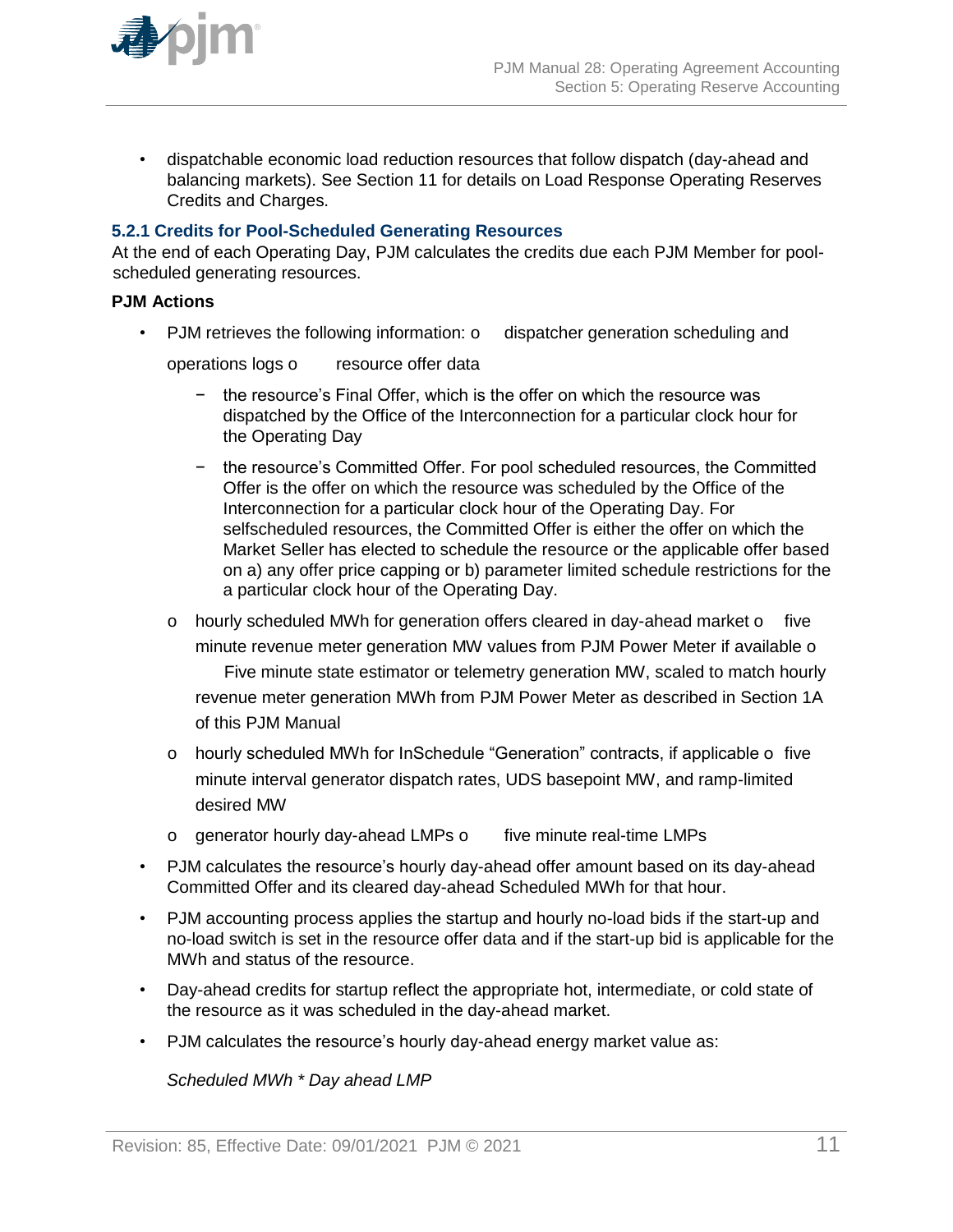

- PJM calculates the daily Day-ahead Operating Reserve credits for each resource as follows:
	- o Sum hourly day-ahead offer amounts, including applicable no-load and startup costs, for the day
	- o Sum hourly day-ahead energy market values for the day
	- o Day-ahead Operating Reserve credit equals any portion of the resource's total dayahead offer amount in excess of its total day-ahead market value
	- o Day-ahead Operating Reserve credits can be further adjusted by the Day-ahead Operating Reserve Offset as described below to remove any commitment costs, including start-up and no-load costs that are credited through Balancing Operating Reserve credits. For each Operating Day, PJM calculates for each resource, hourly Day-ahead Operating Reserve and a Balancing Operating Reserve Targets. These hourly targets are summed to obtain a Day-ahead Operating Reserve Target and a Balancing Operating Reserve Target for each Operating Day.
- The Day-ahead Operating Reserve Target is calculated as follows:

Day-ahead Operating Reserve Target = (Start-up costs + No-load and Energy Offer Costs) -Day-ahead Revenues

- The No-load and Energy Offer Costs are equal to the sum of the day-ahead no-load and energy offer costs over the Real-time Settlement Intervals that coincide with day*-*ahead settlement intervals that the resource was scheduled to provide energy. The hourly dayahead no-load and energy offer costs are divided by twelve to calculate the cost for each Real-time Settlement Interval.
- The Day-ahead Revenues are equal to the sum of the day-ahead scheduled MWh multiplied by the hourly day-ahead LMP at the resource bus divided by twelve for each Real-time Settlement Interval that coincides with a Day-ahead Settlement Interval that the resource was scheduled to provide energy.
- The Balancing Operating Reserve Target is calculated as follows:

Balancing Operating Reserve Target = Resource Costs – (Real-Time Energy Revenue + Reserve Revenue)

- The Resource Costs are equal to the sum of the start-up, no-load and energy offer costs for all Real-time Settlement Intervals that coincide with day-ahead settlement intervals that the resource was scheduled to provide energy.
- The Real-Time Energy Revenue is equal to the five minute revenue data for settlement MW value multiplied by the five minute real-time LMP at the generator's bus summed over the applicable Real-time Settlement Intervals.
- The Reserve Revenue is equal to the sum of revenues for Day-ahead Scheduling Reserves, Synchronized Reserves, Non-Synchronized Reserves, and Reactive Services over the applicable Real-time Settlement Intervals.
- The Day-ahead Operating Reserve credits are adjusted by the following offset: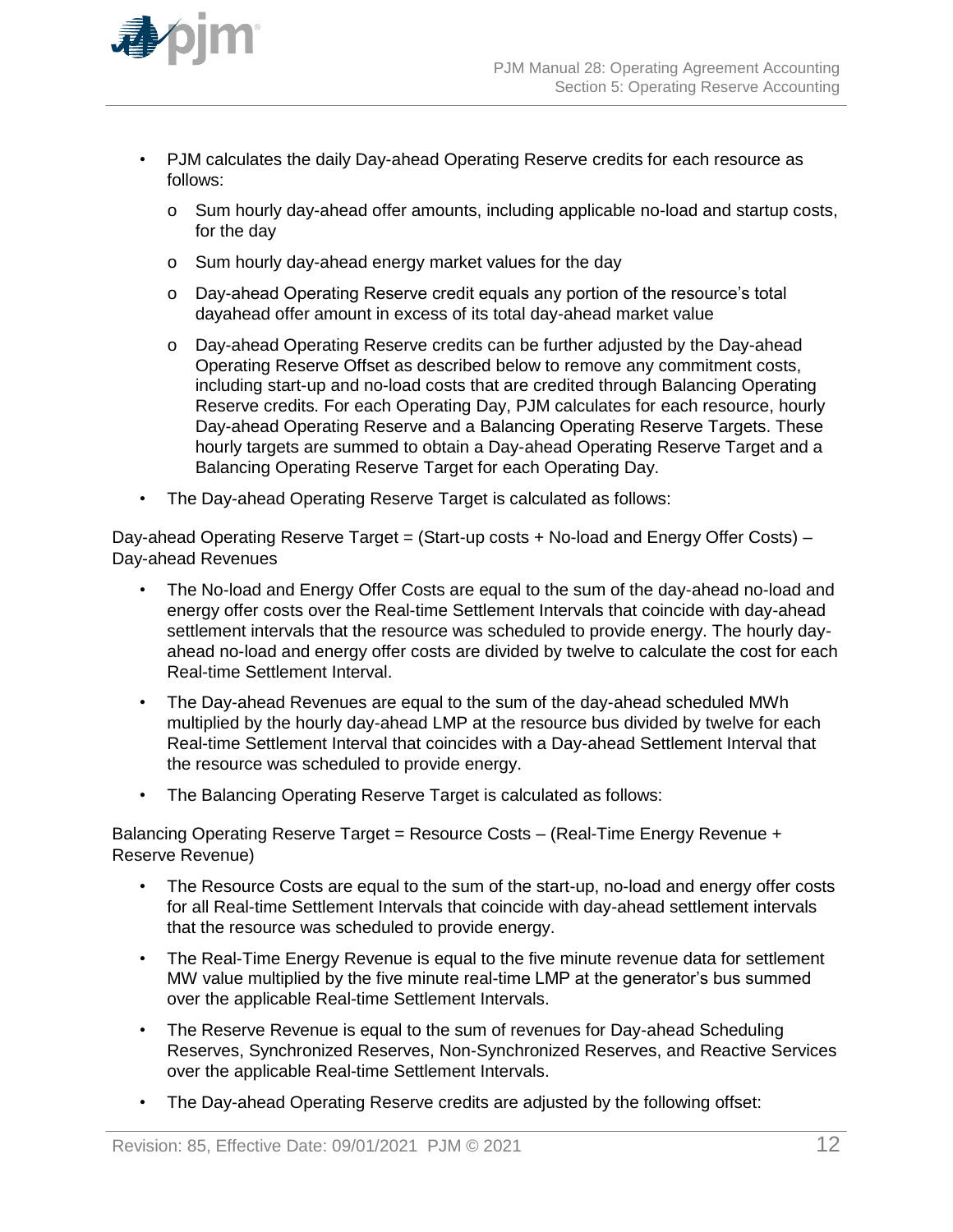

Day-ahead Operating Reserve Offset = Max (Day-ahead Operating Reserve Target – Balancing Operating Reserve Target, 0)

- PJM sums the Day-ahead Operating Reserve generating resource credits for each PJM Member, taking into account joint-ownership of generating units.
- PJM determines eligibility for Balancing Operating Reserve credits for each generating resource from dispatcher logs. The following operating guidelines are used in the determination of Operating Reserve credits:
	- o Resource must operate according to the on and off times requested by PJM, and units tripping during pool-scheduled periods of operation will retain their eligibility up through the five minute interval in which the unit trips.
	- o Resources that trip or fail to start are required to notify PJM per the Synchronization and Disconnection procedures in PJM Manual 14D: Generator Operational Requirements.
	- o Resources that trip, are requested to restart by PJM, and return to operate as requested, are eligible to receive credits for the latter period of operation. Resources that trip or failed to start, are requested to restart by PJM for reliability, and operate as requested, are eligible for additional startup costs.
- PJM determines the resource's five minute Real-time MW as described in Section 1A of this PJM Manual.
- Generation resources that are scheduled in the Day-ahead Market are financially responsible for selling their output in real-time. Section 3.2.3(f-1)(ii) of the PJM OATT details provisions for lost opportunity credits for those Flexible Resources that were scheduled in the Day-ahead Market but are not called on by PJM to run in real-time (See Section 5.2.6 – Credits for Resources Reduced or Suspended due to a Transmission Constraint or for Other Reliability Reasons). Flexible Resources eligible to be called on in real-time must have a startup plus notification time of 2 hours or less and a minimum run time of 2 hours or less for PJM to accurately assess the economic value of the unit and are therefore the only units eligible for these provisions. Any resource scheduled in the Day-ahead Market with a startup plus notification time of greater than 2 hours and a minimum run time of greater than 2 hours should assume that they are committed by PJM in real-time for the duration of the Day-ahead commitment and are therefore only eligible for the aforementioned make whole provisions if PJM denies the commitment of that unit in real-time for either a transmission constraint or reliability.
- If a generation owner calls PJM to bring on a Flexible Resource per its Day-ahead schedule and PJM does not permit the unit to operate in real-time either for reliability or a transmission constraint, it may receive lost opportunity costs as described in section 3.2.3(f-1)(ii) of the OATT as it was not permitted to run by PJM in real-time (See Section 5.2.6 – Credits for Resources Reduced or Suspended due to a Transmission Constraint or for Other Reliability Reasons).
- If a Flexible Resource is committed in the Day-ahead Market with a startup plus notification time of 2 hours or less and a minimum run time of 2 hours or less at the time of the Day-ahead commitment and then extends its startup plus notification time to more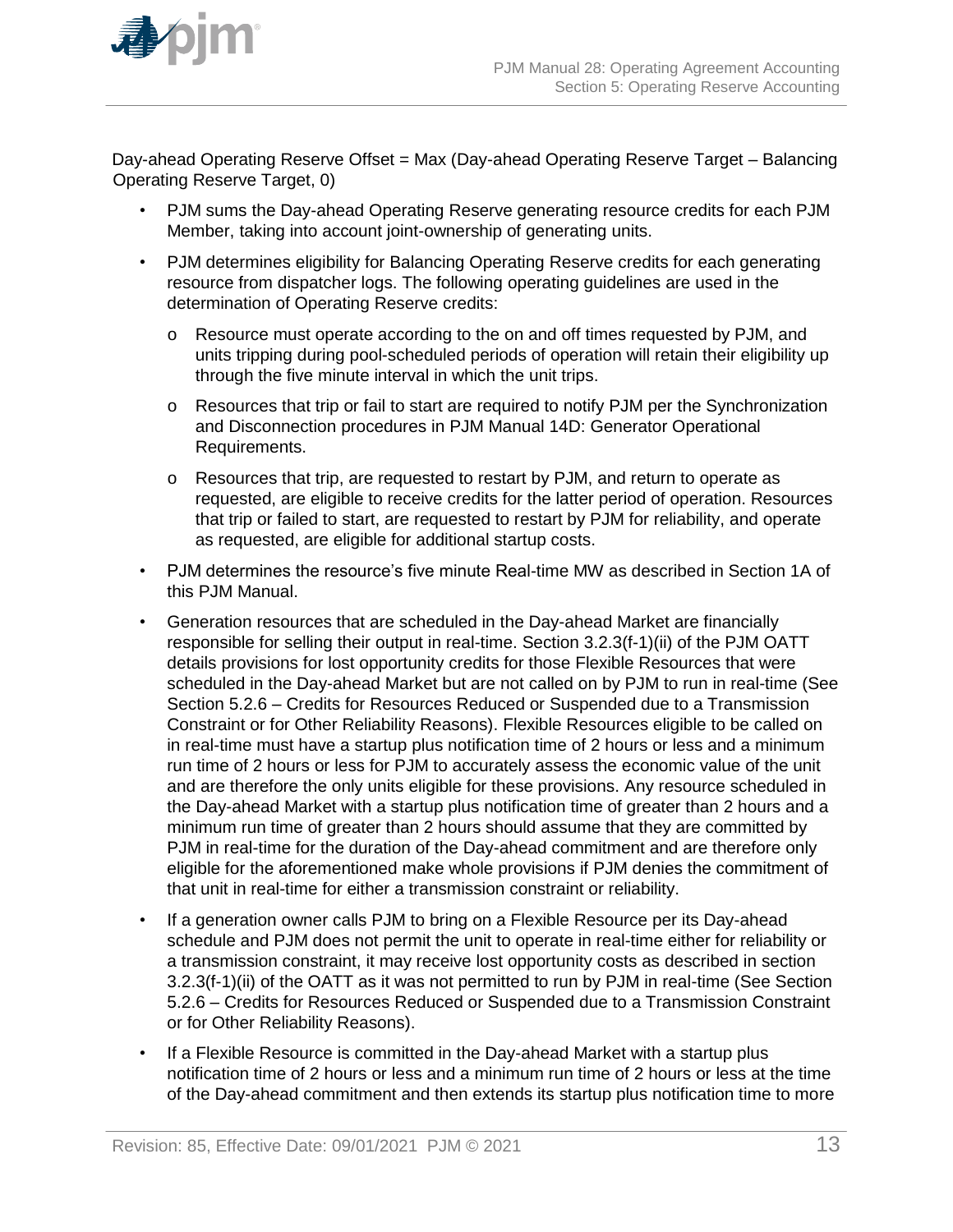

than 2 hours or its minimum run time to more than 2 hours, it will not be eligible to receive the aforementioned lost opportunity cost provisions in section 3.2.3(f-1)(ii) of the PJM Tariff.

- PJM determines the resource's five minute interval Operating Reserve Desired MW based on its ramp-limited desired MW or UDS basepoint MW, when available. If available, UDS basepoint MW is used when 1.) the UDS basepoint MW are less than or equal to the ramp-limited desired MW or 2.) the UDS basepoint MW is greater than the ramp-limited desired MW and the resource's Real-time MW is greater than the ramplimited desired MW.
- PJM determines the resource's percent off dispatch for each five minute interval as the lesser of the difference between the resource's Real-time MW and the UDS basepoint MW or the Real-time MW and the ramp-limited desired MW, if available. UDS LMP desired MW is used to calculate a resource's percent off dispatch when 1.) data is unavailable due to technical difficulties or 2.) a resource's real-time economic minimum is greater than its day-ahead economic minimum by 5% or 5 MW, whichever is greater, or its real-time economic maximum is less than its day-ahead economic maximum 5% or 5MW, whichever is lower.
- If the resource's UDS basepoint MW and ramp-limited desired MW are not available or the percent off dispatch is greater than 20%, PJM determines the resource's five minute interval UDS LMP Desired MW based on its dispatch rate, applicable schedule's offer data, where the applicable schedule's offer is the Final Offer and minimum and maximum energy limits for that five minute interval. For steam units, the lesser of the day-ahead scheduled and real-time economic minimum limits and the greater of the dayahead scheduled and real-time economic maximum limits are used. For Combustion Turbine units, operating at PJM direction, the actual five minute interval real-time output is used as the Operating Reserve Desired MW value.
- PJM calculates the resource's five minute interval real-time energy offer amount based on its applicable schedule's offer data, where the applicable schedule's offer is lesser of the Committed Offer and the Final Offer, and its Real-time MW for that five minute interval. However, for any five minute interval where the resource's Real-time MW is greater than 110% of its Operating Reserve Desired MW, Operating Reserve Desired MW is used to determine the five minute interval real-time energy offer amount.
- PJM applies the startup and hourly no-load bids if the startup and no-load switch is set in the resource offer data and if the startup bid is applicable for the status of the resource.
- If applicable, when a resource is started during the day at the direction of PJM, the resource's real-time offer amount for that day includes its startup costs based on the appropriate hot, intermediate, or cold state of the resource. For resources that start generating for PJM from a condensing state, the applicable startup cost for that resource equals the amount submitted in writing to the PJM Market Settlement Operations Department to be in effect that Operating Day.
- PJM calculates the resource's balancing energy market value for each five minute interval in an hour as: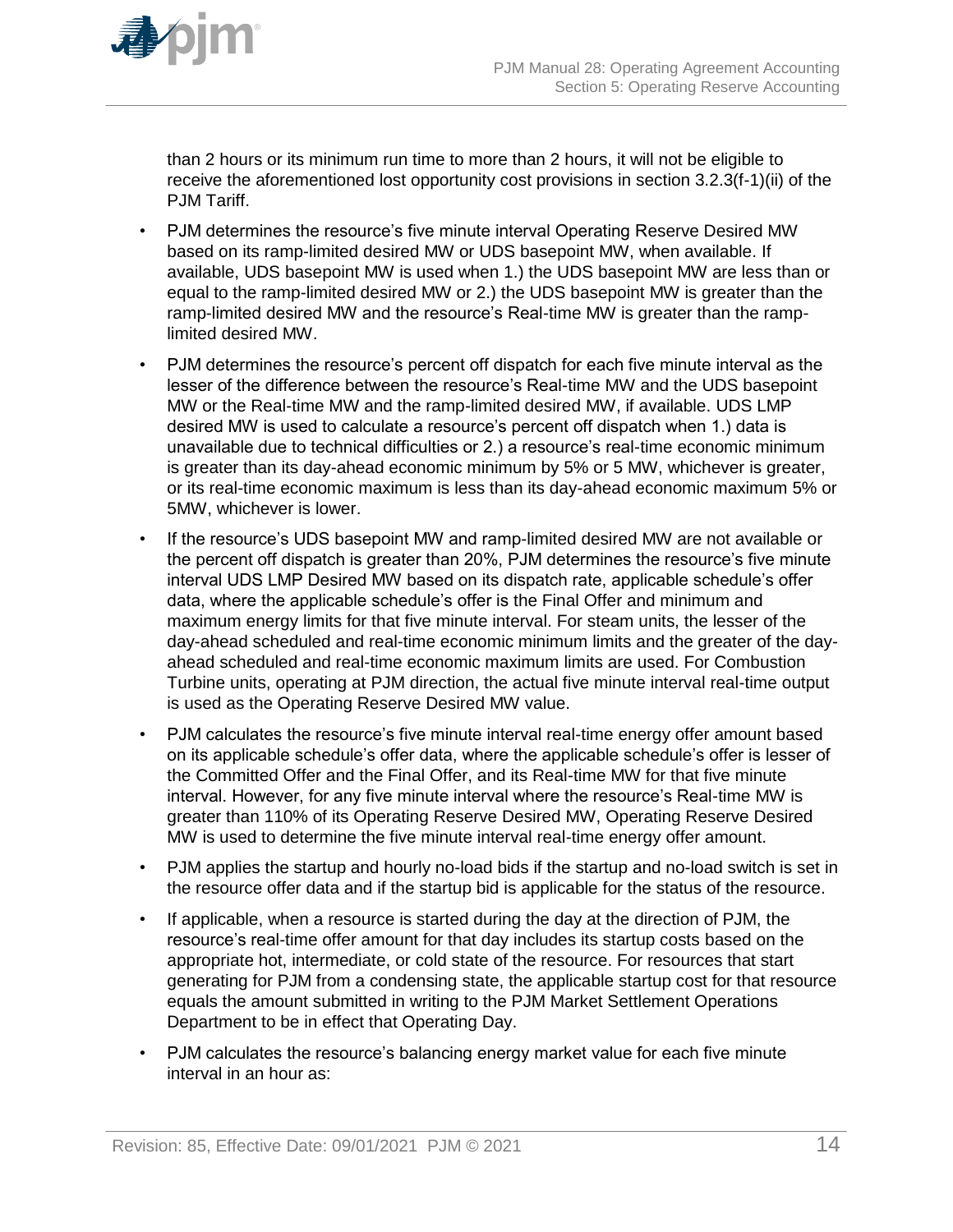

*[(Real time MW\*\* – Day-ahead Scheduled MW) \* five minute RT LMP] /12*

*Where the Real-time MW is the greater of [Real-time MW or the lesser of*

*(greater of (Real-time Dispatch Desired MW and Original Scheduled Desired MW Using the Committed Offer) and Day-ahead Scheduled MW] and the Day-ahead Scheduled MW is a flat-profile of the hourly scheduled MWh across each of the five minute intervals of the hour*

*\*\*If a resource is committed in the Day-ahead market and increases the cost offer in real-time resulting in a reduction in Real-time MW from the DA Scheduled MW and is not the result of a PJM dispatch direction (including regulation, synchronized reserves, reactive services, or reductions due to transmission constraints or reliability concerns), the maximum of the Realtime MW and greater of the Real-time Dispatch Desired MW and the original Scheduled Desired MW using the Committed Offer (capped at the Day-ahead Scheduled MW) will be used in the balancing energy market value calculation, otherwise Real time MW are used.*

- Balancing Operating Reserve credits are calculated by operating segment within an Operating Day. A resource will be made whole for the duration of the greater of the dayahead schedule and minimum run time specified at the time of the commitment (minimum down time specified at the time of the commitment for Demand Resources) and made whole separately for the block of real-time five minute settlement intervals it is operated at PJM's direction in excess of the greater of the day-ahead schedule and minimum run time specified at the time of the commitment (minimum down time specified at the time of the commitment for demand resources). Startup costs (shut down costs for Demand Resources), as applicable, will be included in the segment represented by the longer of the day-ahead schedule and minimum run time specified at the time of the commitment (minimum down time specified at the time of the commitment for Demand Resources).
- PJM calculates the daily Balancing Operating Reserve credits for each generating resource's operating segment as follows:
	- o Sum five minute interval real-time offer amounts and include applicable no-load costs divided by twelve and startup costs for the segment
	- o Sum five minute interval balancing energy market values for the segment
- For each operating segment, Balancing Operating Reserve credit equals any portion of the resource's total real-time offer amount in excess of: 1) its total day-ahead market value, plus 2) its total balancing market value, plus 3) any Day-ahead Operating Reserve credits, plus 4) any Day-Ahead Scheduling Reserve Market revenues in excess of its offer plus opportunity cost, plus 5) any Synchronized Reserve Market revenue in excess of its offer plus opportunity cost plus energy use plus startup costs, plus 6) any NonSynchronized Reserve Market revenue in excess of its opportunity costs, plus 7) any Reactive Services revenue.
	- o Synchronized Reserve, Non-Synchronized Reserve, and the real-time five minute interval share of the Day-ahead Scheduling Reserve credits are netted against the Operating Reserve credit in the corresponding five minute interval in which those credits were accrued.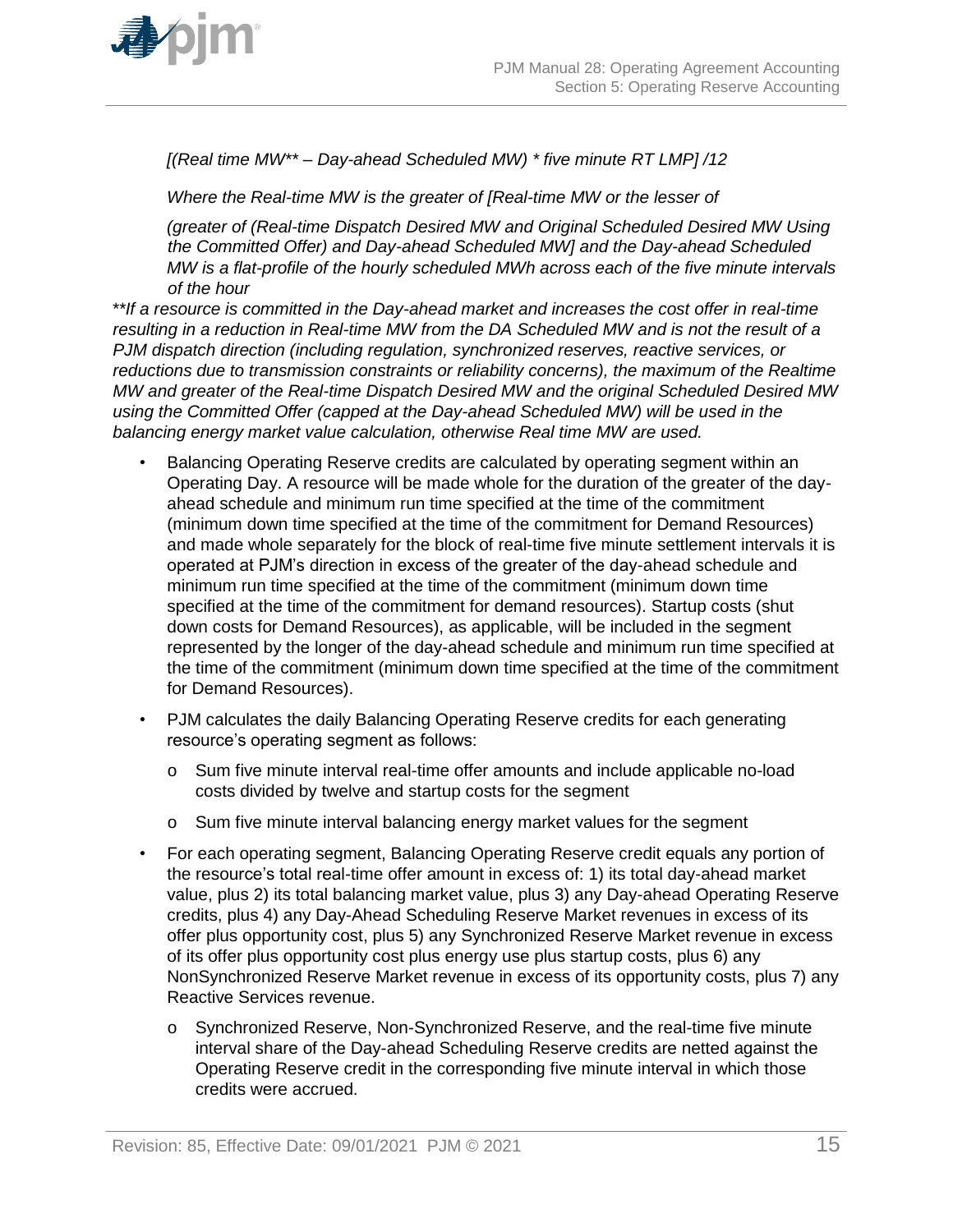

- o A resource that operates outside of its unit-specific parameters is not eligible to receive Balancing Operating Reserve credits nor be made whole when operating to those parameters when not dispatched by PJM unless the resource owner can justify to PJM that the operation outside of the unit-specific parameters was the result of an actual system constraint.
- For any Operating Day in which PJM declares a Maximum Generation Emergency or a Maximum Generation Emergency Alert, or schedules units based on the anticipation of a Max Generation Emergency or Maximum Generation Emergency Alert, if a generator's priced-based offer results in revenues for applicable "economic" five minute intervals

to produce an effective offer price greater than or equal to \$1000/MWh and is greater than a Market Seller's lowest available and applicable cost-based offer, that generator shall not receive any operating reserve credits in accordance with the PJM Operating Agreement sections 3.2.3 (l), (m), and (n).

- o For the Real-time market, PJM calculates an effective offer price by summing the Operating Reserve credits which would have been applicable absent this exemption, plus the real-time LMP market value provided to the generator during "economic" five minute intervals, all divided by the sum of the generation MW during those "economic" five minute intervals. "Economic" five minute intervals are defined as: 1) those five minute intervals in which the real-time LMP is at or above the generator's offer price; 2) those five minute intervals that PJM dispatched the generator in excess of its min run time and the generator's offer price is above the real-time LMP; and, 3) those five minute intervals that a generator with a min run time of less than or equal to 1 hour and more than one available starts per day is operated at the request of PJM.
- PJM sums the Balancing Operating Reserve generating resource credits for each PJM Member, taking into account joint-ownership of generating units.

#### **5.2.2 Credits for Pool-Scheduled Transactions**

At the end of each Operating Day, PJM calculates the credits due each PJM Member for poolscheduled energy sales to the spot market.

#### **PJM Actions**

- PJM retrieves the following information:
	- o dispatcher transaction logs
	- o day-ahead and real-time external energy sales to spot market o

hourly transaction bid rate and MW (\$/MWh, MW) oday-ahead and

real-time LMPs

• PJM calculates the hourly day-ahead offer amount for each spot market import transaction by multiplying the cleared day-ahead transaction MWh by the transaction offer price.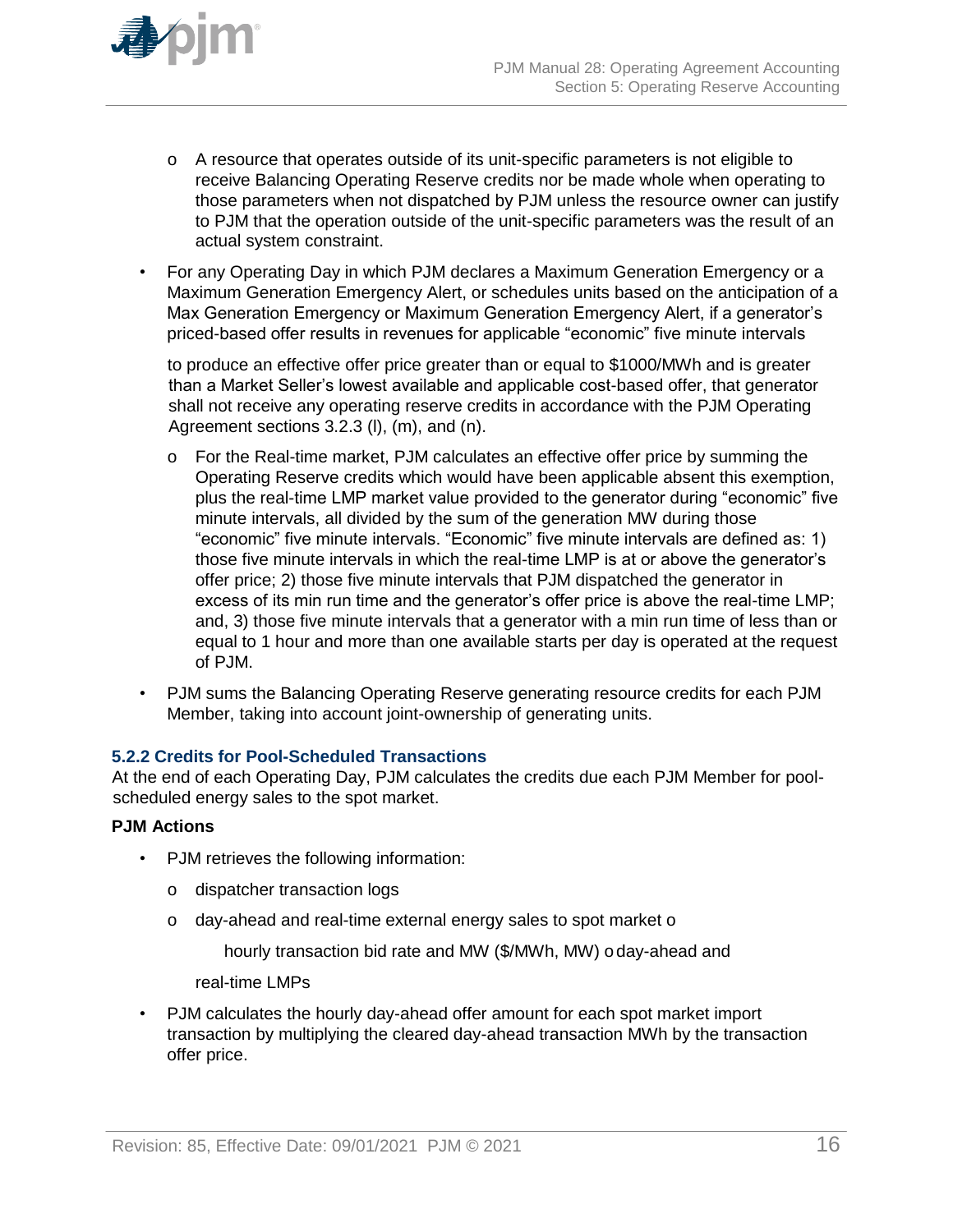

- PJM calculates the hourly day-ahead energy market value for each spot market import transaction by multiplying the cleared day-ahead transaction MWh by the day-ahead LMP at the sink of the transaction.
- PJM calculates the daily Day-ahead Operating Reserve credits for each transaction as follows:
	- o Sum hourly day-ahead offer amounts for the day o Sum hourly

day-ahead energy market values for the day

- o Day-ahead Operating Reserve credit equals any portion of the transaction's total day-ahead offer amount in excess of its total dayahead market value
- PJM sums the Day-ahead Operating Reserve transaction credits for each PJM Member.
- PJM calculates for each five minute interval the real-time offer amount for each spot market import transaction by multiplying the real-time transaction MW by the transaction offer price divided by twelve.
- PJM calculates for each five minute interval the balancing energy market value for each spot market import transaction by multiplying the real-time five minute interval deviation from the cleared day-ahead transaction MW amount by the real-time LMP at the sink of the transaction divided by twelve.
- PJM calculates the daily Balancing Operating Reserve credits for each transaction as follows:
	- o Sum the five minute interval real-time offer amounts for the day o

Sum the five minute interval balancing energy market values for the

day

- Balancing Operating Reserve credit equals any portion of the transaction's total real-time offer amount in excess of: 1) its total day-ahead market value, plus 2) its total balancing market value, plus 3) any Day-ahead Operating Reserve credits.
- PJM sums the Balancing Operating Reserve transaction credits for each PJM Member.

#### **5.2.3 Credits for Synchronous Condensing**

At the end of each Operating Day, PJM calculates the credits due each PJM Member for synchronous condensing for purposes other than providing synchronized reserve or Reactive Services.

### **PJM Actions**

• PJM retrieves the following information: o dispatcher generation scheduling and

operations logs o resource offer data o resource generation data o real-time LMPs

• PJM calculates the duration of each pool-scheduled period of synchronous condensing operations based on logged start and stop times.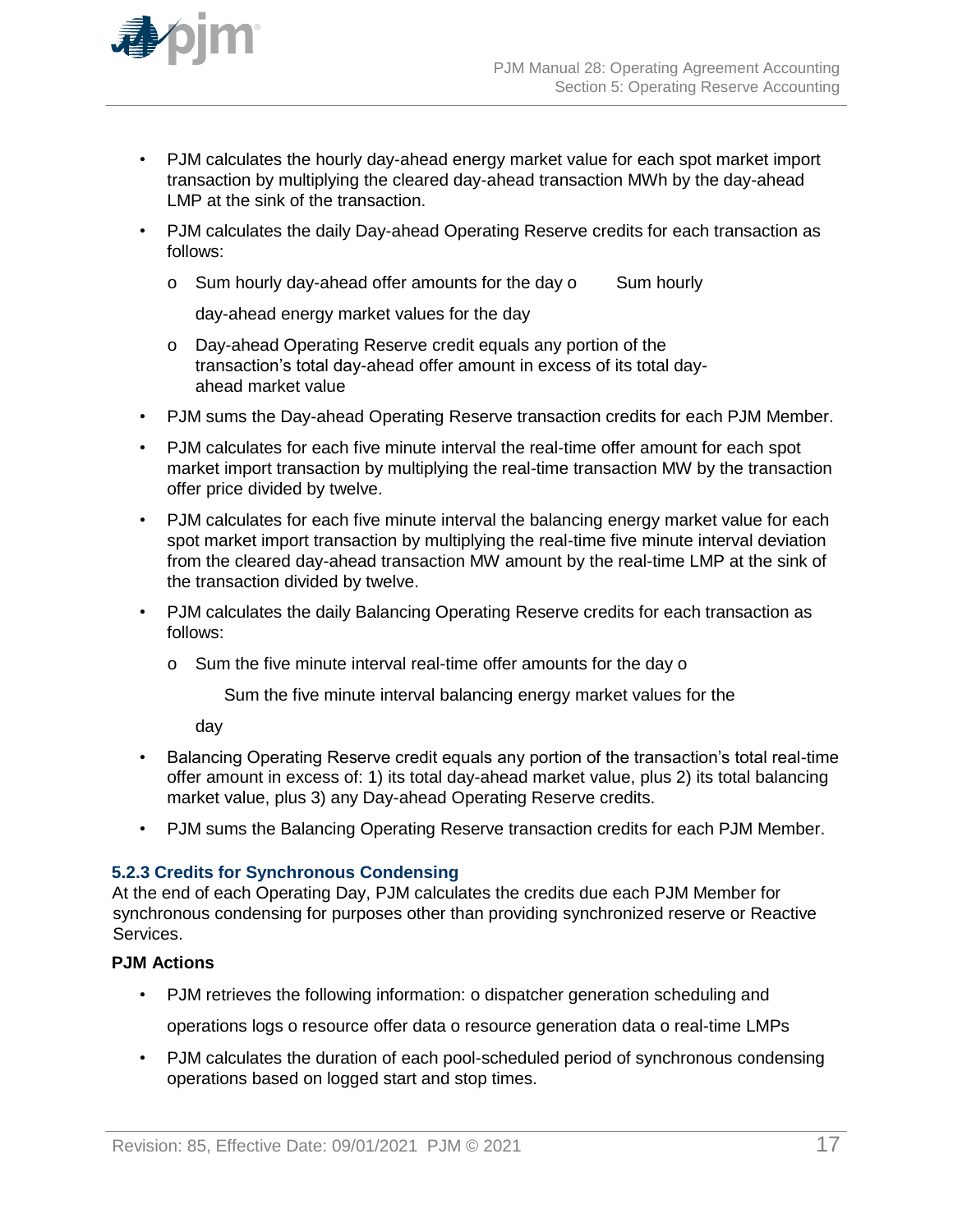

- PJM calculates each eligible resource's condensing cost for each period by multiplying the duration (in five minute intervals) by the hourly cost to condense plus energy use cost divided by twelve as specified in the offer data.
- When a resource is requested to start condensing from an off state, a condensing credit is provided equal to the resource's condensing startup cost as specified in the offer data.
- PJM calculates the daily synchronous condensing cost for each resource by summing all five minute interval condensing and energy use costs, including applicable startup costs, for the day.
- PJM calculates the unit-specific lost opportunity cost credits on a five minute interval for providing synchronous condensing for purposes other than providing synchronized reserve or Reactive Services.
- Five Minute Lost Opportunity Cost Credit = [(Five Minute RT LMP Offer at Five Minute LMP Desired MW) \* (Five Minute LMP Desired MW – Max (Five Minute Unit MW, 0))] / 12 only if quantity is positive.
- PJM sums the synchronous condensing credits for all resources for each PJM Member.

#### **5.2.4 Credits for Canceled Pool-Scheduled Resources**

At the end of each month, PJM calculates the credits due to each PJM Member for poolscheduled resources that were canceled before coming on-line.

#### **PJM Actions**

- PJM retrieves the following information:
	- o list of canceled resources (dispatcher log) o resource

startup cost data o resource generation data

- o written confirmation of actual costs incurred by participants due to cancellations (to be received within 45 days of date invoice was received by participant for the month in question)
- PJM credits each PJM Member for cancellations based on the actual costs incurred and submitted in writing to the PJM Market Settlement Operations Department. Eligibility is confirmed using resource generation data and dispatcher logs. The cancellation fee is defined as the actual costs incurred, that are typically included in Start-up Costs, when PJM cancels a pool-scheduled generation resource's start and the resource has not yet reached the point after generator breaker closure which is typically indicated by telemetered or aggregated state estimator MWs greater than zero., Cancellation Fees shall be capped at the appropriate Start-up Cost for the resource as specified in its offer data.
- PJM sums the Balancing Operating Reserve cancellation fees for all pool-scheduled resources for each PJM Member.
- PJM Market Settlement Operations Department enters the appropriate adjustment into the current month's billing.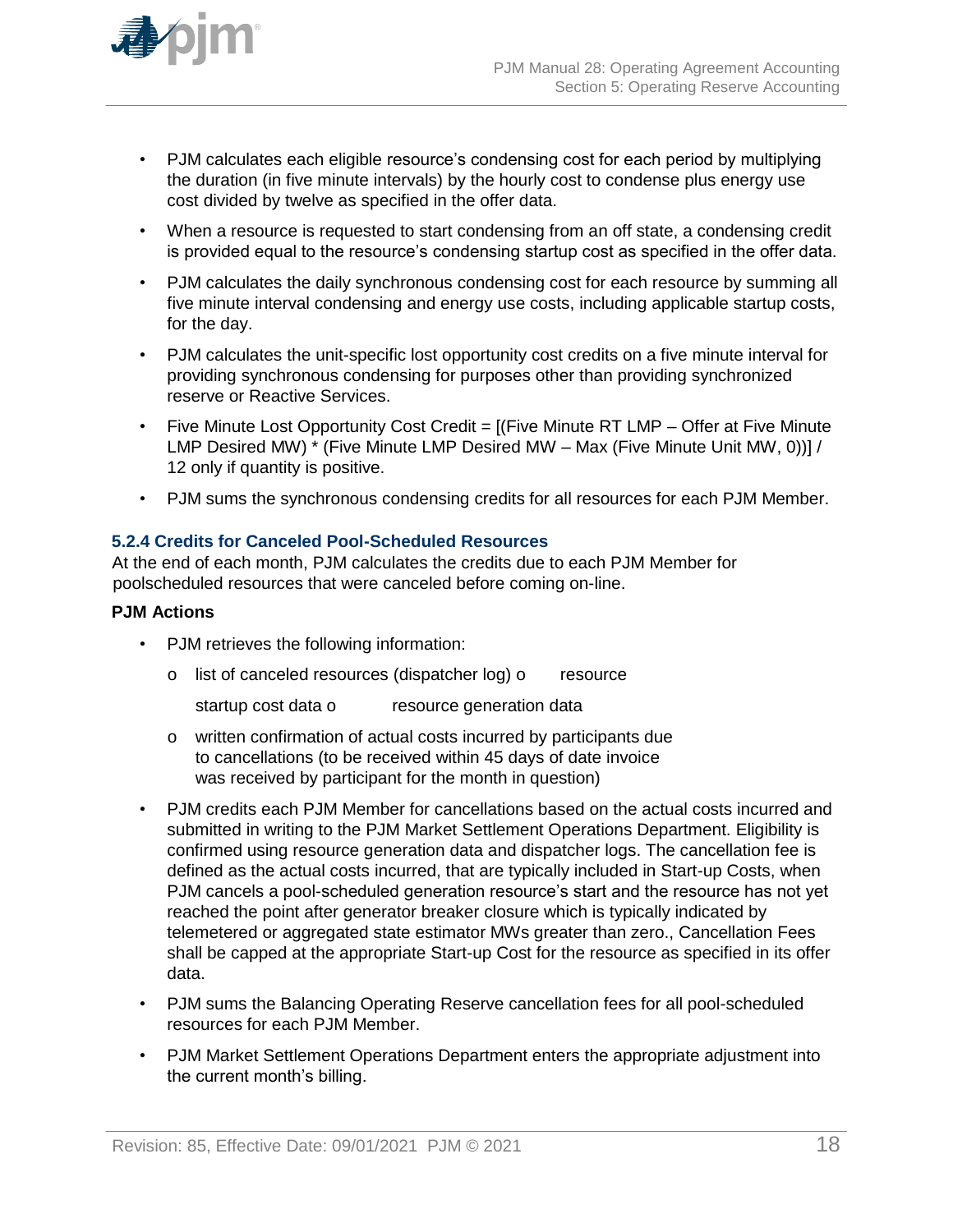

### **5.2.5 Reserved for Future Use**

### **5.2.6 Credits for Resources Reduced or Suspended due to a Transmission Constraint or for Other Reliability Reasons**

At the end of each Operating Day, PJM calculates the credits due to each PJM Member for resources incurring lost opportunity costs associated with following PJM's request to reduce or suspend the output of a generating resource due to a transmission constraint or for other reliability reasons. A generating resource that is reduced to honor a stability limitation is not eligible for lost opportunity cost credits for the MWh reduction associated with honoring the stability limit.

### **5.2.6.1 Pool-Scheduled Generators**

Pool-scheduled generators whose output is reduced or suspended and the five minute real-time LMP at the unit's bus is higher than its offer corresponding to the level of output requested by PJM are credited for each five minute interval in an amount equal to:

*[(Lost Opportunity Cost (LOC)) Deviation \* (Five Minute Real-time LMP at generator bus) – Total Opportunity Cost Offer] / 12*

- The LOC Deviation is the difference between the generating resource's Desired MW output using the Final Offer based on the five minute real-time LMP at the generator's bus and the generating resources actual output. The Desired MW output is adjusted for any effective regulation or synchronized reserve assignments and is limited to the lesser of the unit's economic maximum, the stability limit in effect or the unit's maximum output as specified in the Interconnection Service Agreement. If a unit does not have an Interconnection Service Agreement with PJM, the Desired MW is limited to the lesser of the unit's economic maximum or the economic maximum adjusted by the stability limit in effect.
- Total Lost Opportunity Cost Offer is the five minute interval offer integrated under the applicable offer curve for the LOC Deviation where the applicable offer curve is the greater of the Committed Offer or the Final Offer for each hour of the Operating Day.

#### **5.2.6.2 Self-Scheduled Generators**

Self-scheduled generators whose output is reduced or suspended and the five minute real-time LMP at the unit's bus is higher than its offer corresponding to the level of output requested by PJM are credited for each five minute interval in an amount equal to:

*[(LOC Deviation \* Five Minute Real-time LMP at the generator bus) – Total Lost Opportunity Cost] / 12*

• The LOC Deviation is the difference between the generating resource's Desired MW output using the applicable real-time offer based on the five minute real-time LMP at the generator bus and the generating resource's actual output. The Desired MW output is adjusted for any effective regulation or synchronized reserve assignments and is limited to the lesser of the unit's economic maximum, the stability limit in effect or the unit's maximum output as specified in the Interconnection Service Agreement. If a unit does not have an Interconnection Service Agreement with PJM, the Desired MW is limited to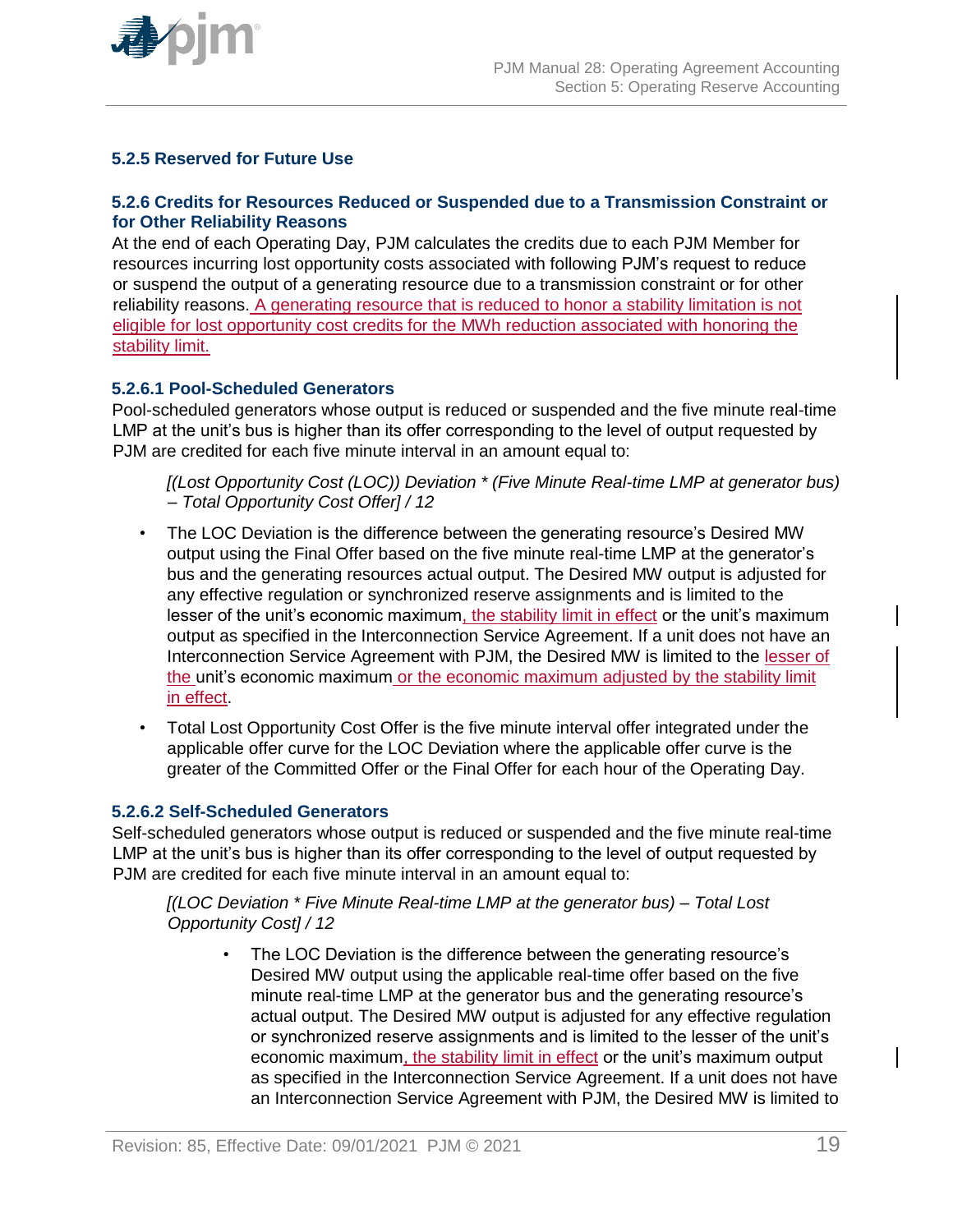

the lesser of the unit's economic maximum or the economic maximum adjusted by the stability limit in effect.

- The Total Lost Opportunity Cost Offer is the five minute interval offer integrated under the applicable offer curve for the LOC Deviation as determined below:
	- o For a self-scheduled generator operating on a cost-based offer, the applicable offer curve is the greater of the originally submitted costbased offer or the cost-based offer that the generator was dispatched.
	- o For a self-scheduled generator operating on a market-based offer, the applicable offer is determined by the following process:
- If there is only one available cost-based offer:
	- Step 1: Select the greater of cost-based Day-ahead offer and the updated cost-based Real-time offer.
	- Step 2: Compare the offer from Step 1 with the market-based Day-ahead offer and the market-based Real-time offer and select the greatest offer as the applicable offer.
- − If there are multiple cost-based offers available,
	- Step 1: For each available cost-based offer, select the greater of the Dayahead offer and the updated Real-time offer.
	- Step 2: Compare the cost-based offers from Step 1 and select the lesser of all the cost-based offers.
	- Step 3: Compare the cost-based offer from Step 2 with the market-based Day-ahead offer and the market-based Real-time offer and select the greatest offer as the applicable offer.

#### **5.2.6.3 Flexible Resources**

Pool-scheduled Flexible Resources that are scheduled to produce energy in the day-ahead market, but are not called on by PJM and do not operate in the corresponding five minute realtime interval, are credited for each five minute interval in an amount equal to the higher of the:

*[(Real-time LMP – Day-ahead LMP) \* Day-ahead scheduled MW] / 12;*

*Or*

*[(Day-ahead committed MWh\* Real-time LMP) – (Total Lost Opportunity Cost Offer including no-load costs) ] / 12 + (the start-up costs/number of contiguous hours scheduled in the Day-ahead Energy Market)*

The Total Lost Opportunity Cost Offer is the five minute interval offer integrated under the applicable offer curve for the Day-ahead committed MW where the applicable offer curve is the greater of the Committed Offer or the last Real-time Offer submitted for the offer that the generating resource was committed in the Day-ahead Energy Market for each hour of the Operating Day.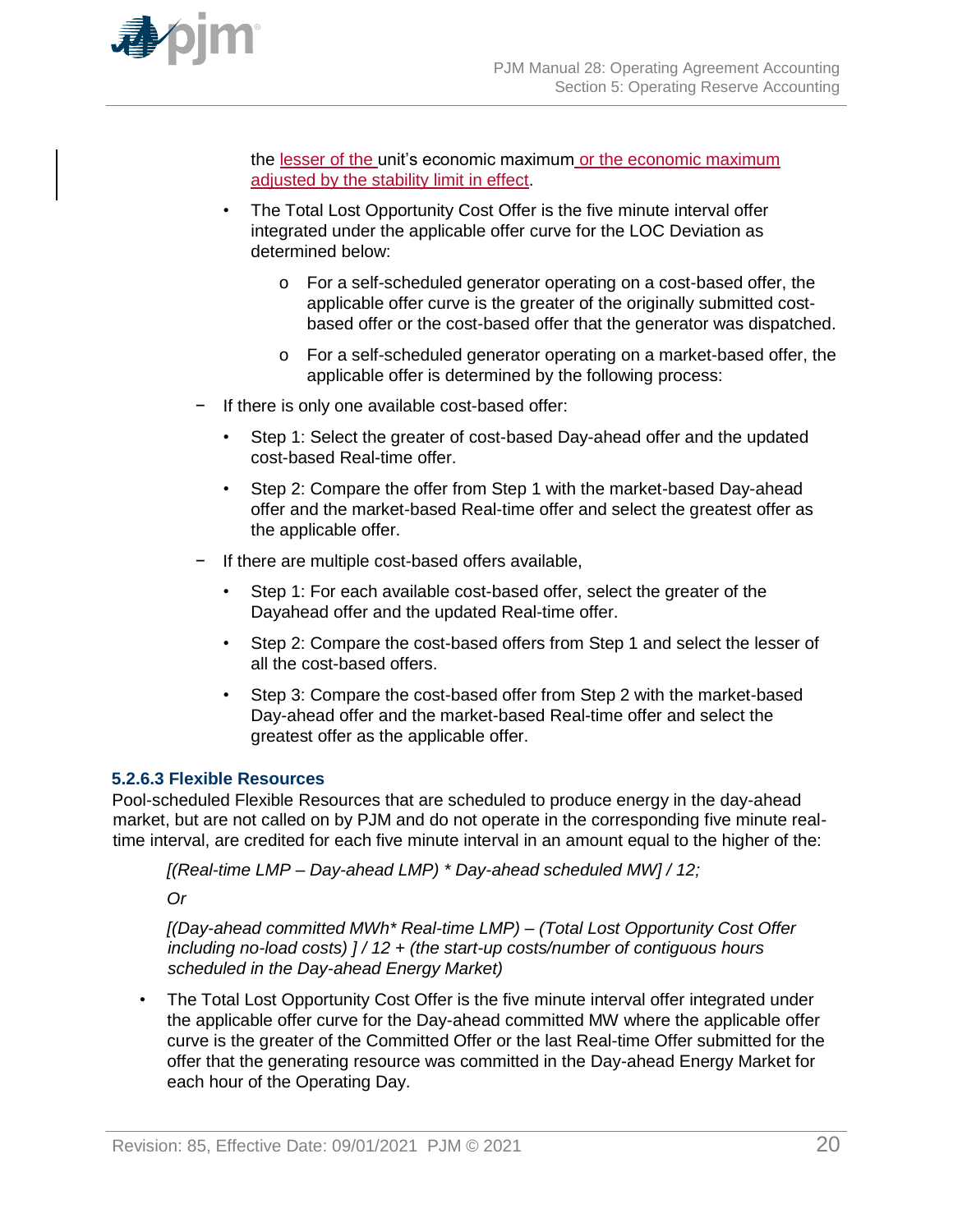

• In the case where a Flexible Resource operates in real-time following PJM dispatch and at least one five minute interval of real-time operation coincides with the any of the hours of the day-ahead commitment, the start-up costs will be excluded from the calculation.

Flexible Resources that submit a Real-time offer greater than their resource's Committed Offer in the Day-ahead energy market are not eligible to received Lost Opportunity Cost Credits.

#### **5.2.6.4 Wind Generators**

Pool-scheduled or self-scheduled wind generators whose output is reduced or suspended at the request of the Office of the Interconnection and the five minute real-time LMP at the unit's bus is higher than the unit's offer corresponding to the level of output requested by PJM are credited for each five minute interval in an amount equal to:

*[(LOC Deviation \* Real-time LMP at the generator bus) – Total Lost Opportunity Cost Offer] / 12*

- The LOC Deviation is the difference between the wind generator's scheduled output which is the lesser of the PJM forecasted output or the Desired MW using the Final Offer based on the five minute real-time LMP at the generator bus and wind generator's actual output. The Desired MW is also limited to the lesser of the unit's economic maximum, the stability limit in effect or the unit's maximum output as specified in the Interconnection Service Agreement. If a unit does not have an Interconnection Service Agreement with PJM, the Desired MW is limited to the lesser of the unit's economic maximum or the economic maximum adjusted by the stability limit in effect.
- The Total Lost Opportunity Cost Offer for pool-scheduled and self-scheduled wind generators is determined in the same manner as described in this section for poolscheduled and self-scheduled generators respectively.
- Pool-scheduled or self-scheduled wind generators are only eligible for the abovereferenced credit if they:
	- o Operated the resource according to PJM Manual and Tariff requirements for wind resources (PJM Manual 14D: Generator Operational Requirements)
	- o Have SCADA capability to transmit and receive instructions from PJM

If PJM experiences a technical issue (e.g. computer system failure or disruption or failure of communications equipment) resulting in an erroneous forecast, PJM and the Market Participant will determine a mutually agreeable settlement value. Recommendations for reconciliation include but are not limited to:

- Using the forecast values as determined by PJM wind forecasting tool from before and after the technical issue to determine forecast value during the issue
- Using the forecast value as determined by PJM wind forecasting tool from before the technical issue for the first half of the duration of the technical issue and forecast value from after the technical issue for the latter half of the duration of the technical issue  $\cdot$ Using Market Seller's forecast value during the technical issue

#### **PJM Actions**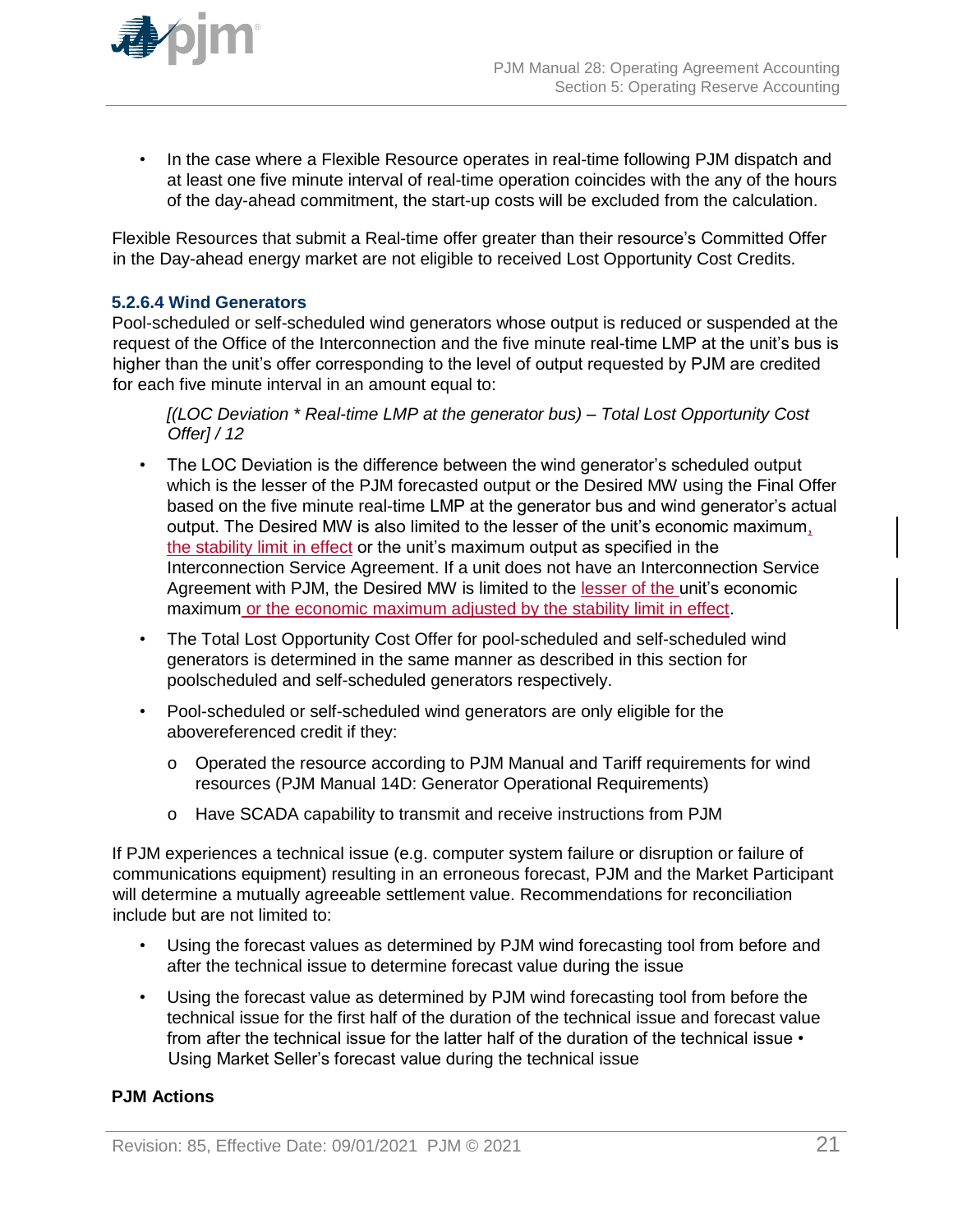

- PJM retrieves the following information:
	- o list of units and timeframes reduced or suspended for a transmission constraint or other reliability reason (dispatcher logs and Market Operations eligibility data)
	- o resource offer data
	- o hourly scheduled MWh for generation offers cleared in day-ahead market o five minute revenue meter generation MW values from PJM Power Meter if available o five minute state estimator or telemetry generation MW, scaled to match hourly revenue meter generation MWh from PJM Power Meter as described in Section 1A of this PJM Manual
	- o hourly scheduled MWh for InSchedule "Generation" contracts, if applicable o

generator hourly day-ahead LMPs o five minute real-time LMPs

- o assigned regulation MW, performance scores and marginal benefit factors o assigned synchronized reserve MW
- o five minute wind forecast from PJM's wind forecasting tool o maximum facility

output MW from Interconnection Service Agreements

• PJM sums the Balancing Operating Reserve lost opportunity cost credits for all reduced or suspended generating resources for each PJM Member.

#### **5.2.7 Credits for Resources Performing Annual Scheduled Black Start Tests**

At the end of each month, PJM calculates the credits due to each PJM Member for resources performing annual black start tests. Compensation for energy delivered to the transmission system shall be provided for the unit's minimum run time at the higher of the unit's cost-capped offer or real-time LMP plus start-up and no-load for up to two start attempts, if necessary. Compensation for tests where no energy was delivered to the transmission system shall be provided for the unit's start-up costs for up to two start attempts, if necessary.

#### **PJM Actions**

- PJM retrieves the following information:
	- o list of units performing annual scheduled black start tests (PJM

Performance Compliance Department log) oresource cost-capped offer data o

resource generation data o applicable real-time LMP o applicable

start-up and no-load costs

- PJM sums the Balancing Operating Reserve annual black start test credits for all resources for each PJM Member.
- PJM Market Settlement Operations Department enters the appropriate adjustment into the current month's billing.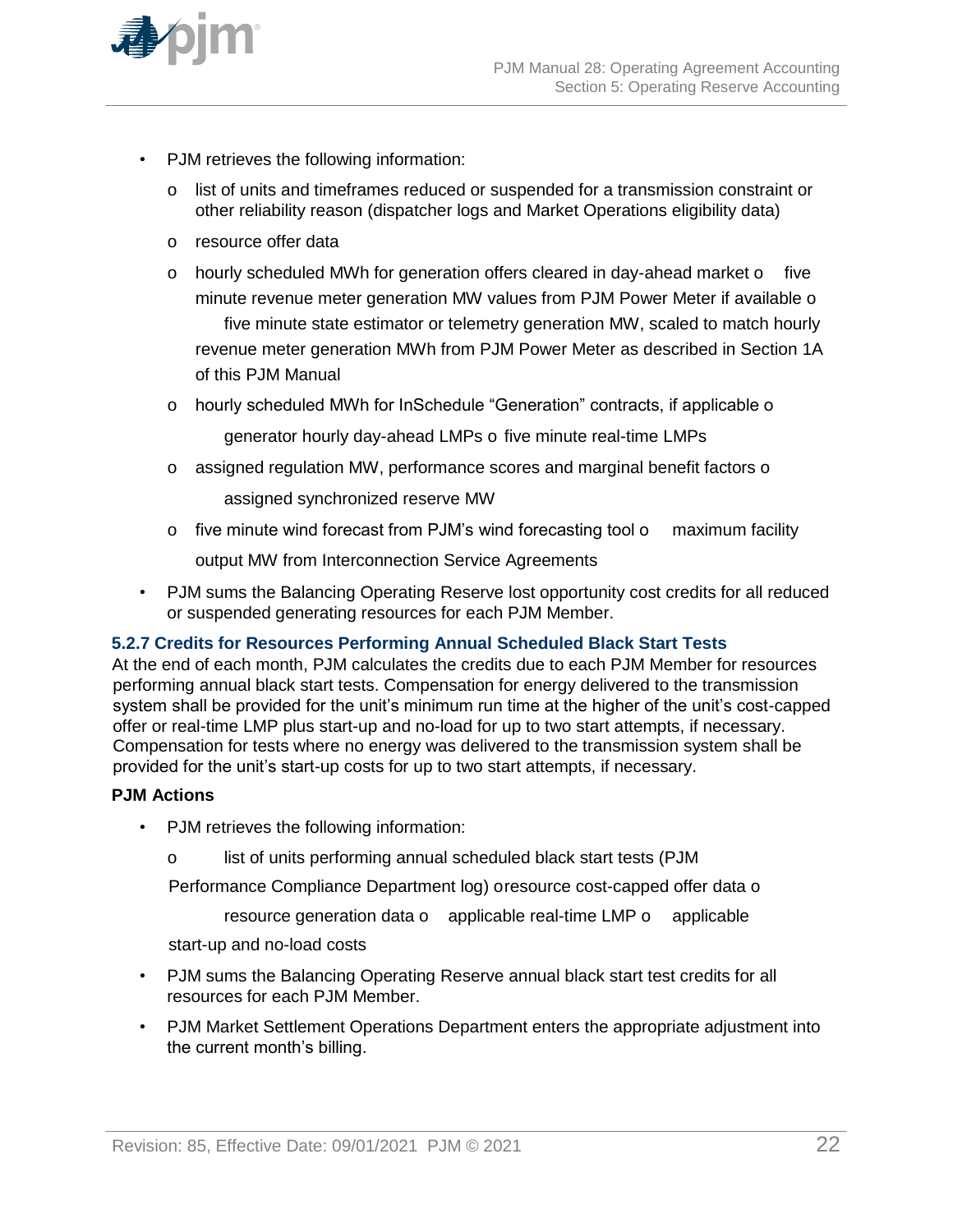

### **5.2.8 Credits for Resources Providing Reactive Services**

At the end of each month, PJM credits each PJM Member for Reactive Services that are provided during the month. Generators whose active energy output is increased at the request of PJM for the purpose of maintaining reactive reliability within the PJM Region and the five minute real-time LMP at the generator bus is lower than its offer corresponding to the level of output requested by PJM are credited for each five minute interval in an amount equal to:

*[(Real-time MW – Desired MW) \* (Offer - Five Minute real-time LMP at the generator bus)] / 12*

Only if the difference between the Offer and the Five Minute real-time LMP at the generator bus is positive

- Desired MW is the MW amount of the generator using the Final Offer based on the five minute real-time LMP at the generator bus. The Desired MW is adjusted for any effective regulation or synchronized reserve assignments and capped at the stability limit in effect.
- Offer is the cost for the generator using the lesser of the Final Offer or Committed Offer at the increased MW level.

In addition, these generators are also credited for lost opportunity costs if the five minute realtime LMP at the generator's bus is higher than its offer corresponding to the level of output requested by PJM. Pool-scheduled generators are credited in the same manner as described in Section 5.2.6.1, and self-scheduled generators are credited in the same manner as described in Section 5.2.6.2.

Generators operating as synchronous condensers for the purpose of maintaining reactive reliability at the request of PJM, are credited for each five minute interval of condensing an amount equal to the higher of: 1) the Synchronized Reserve Market Clearing Price for the five minute interval divided by 12 multiplied by the amount of synchronized reserve provided (i.e., economic maximum limit of the unit); or 2) the sum of the unit's offered cost to condense, energy use cost, start-up cost, and the unit-specific lost opportunity cost of the resource supplying the increment of Synchronized Reserve divided by 12. **PJM Actions**

• PJM retrieves the following information: o dispatcher generation scheduling and

operations logs o resource offer data

- o hourly scheduled MWh for generation offers cleared in day-ahead market o state estimator generation MWh
- o five minute revenue meter generation MW values from PJM Power Meter, if available o state estimator or telemetry generation MW, scaled to match hourly revenue meter generation MWh from PJM Power Meter as described in Section 1A of this PJM Manual) o hourly scheduled MWh for InSchedule "Generation" contracts, if applicable o generator hourly day-ahead LMPs o five minute realtime LMPs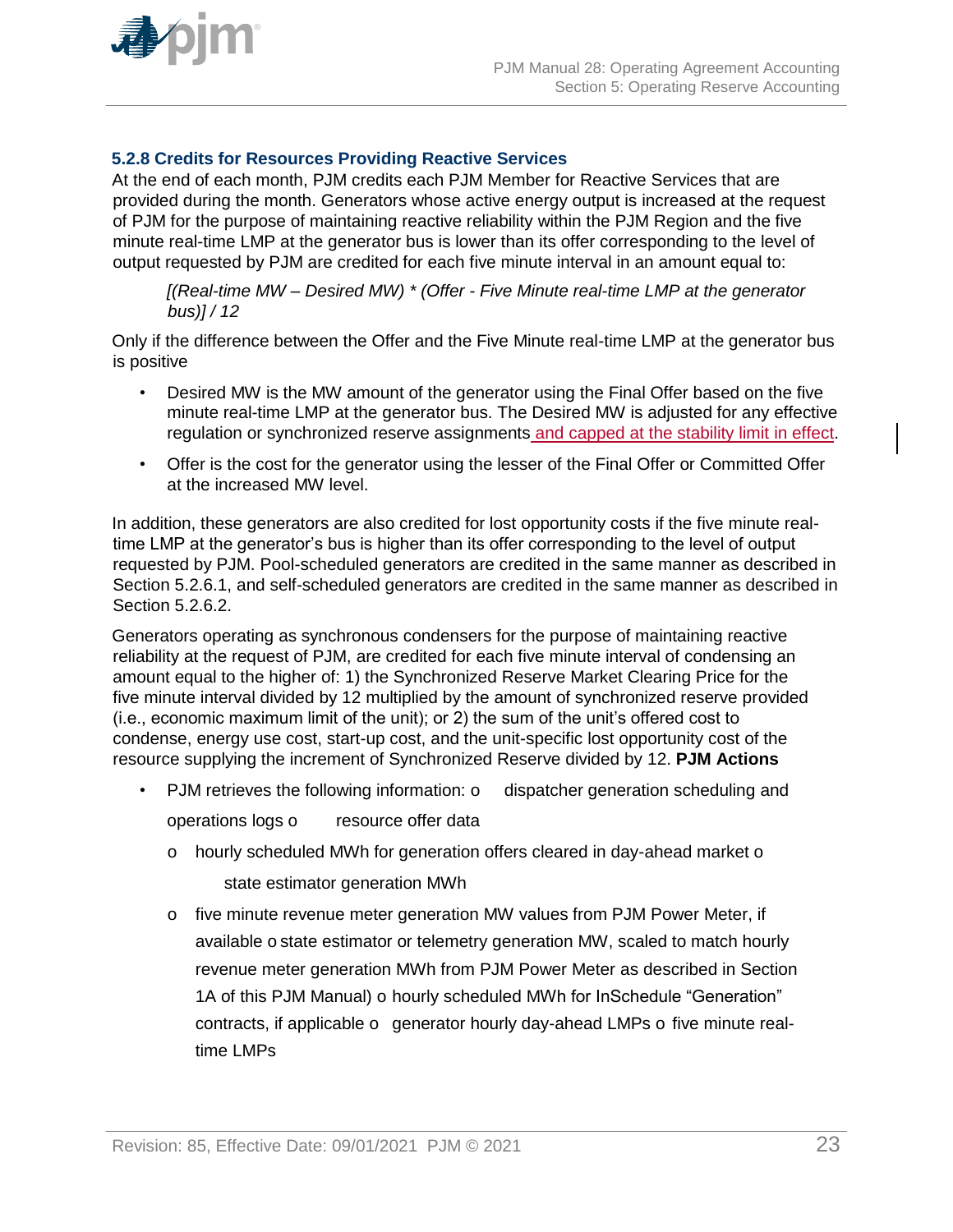

o assigned regulation MW, performance scores and marginal benefit factors o

assigned synchronized reserve MW

- o maximum facility output MW from Interconnection Service Agreements
- PJM sums the reactive services credits for all generating resources for each PJM Member.

### **5.2.9 Dispatch Differential Lost Opportunity Cost Credits**

As noted in Manual 11, a pricing run calculates the Locational Marginal Prices distinct from the security-constrained economic dispatch of the system. This results in the need for a lost opportunity cost credit to ensure that resources dispatched down in the security-constrained economic dispatch continue to follow PJM's dispatch instructions to address the inflexibility of Fast-Start resources*.*

Only pool-scheduled or dispatchable self-scheduled resources that are dispatched for energy only by PJM are eligible for Dispatch Differential Lost Opportunity Cost credits.

Pool-scheduled and dispatchable self-scheduled resources that are 1) dispatched by PJM to provide regulation or ancillary services; or 2) manually dispatched by PJM due to a transmission constraint or for other reliability reasons are not eligible to receive Dispatch Differential Lost Opportunity Cost credits.

Dispatch Differential Lost Opportunity Cost credits are only calculated in the balancing energy market.

PJM calculates the Dispatch Differential Lost Opportunity Cost credits for an eligible resource for each five minute real-time settlement interval as the positive difference between the revenue above cost for the pricing run and the revenue above cost for the dispatch run. **PJM Actions**

- PJM retrieves the following information:
	- o dispatcher generation scheduling and operations logs ofive minute interval generator dispatch MW values
	- o resource offer data the resource's Final Offer, which is the offer on which the resource was dispatched by the Office of the Interconnection for a particular clock hour for the Operating Day
	- o five minute revenue meter generation MW values from PJM Power Meter, if available o state estimator or telemetry generation MW, scaled to match hourly revenue meter generation MWh from PJM Power Meter as described in Section 1A of this PJM Manual) o five minute real-time LMPs

The revenue above cost for the pricing run is calculated for each five minute settlement interval as follows:

Pricing Run Revenue Above Cost = (Resource Expected MW Output \* Five Minute real-time LMP at the resource bus) – Real-time Market Offer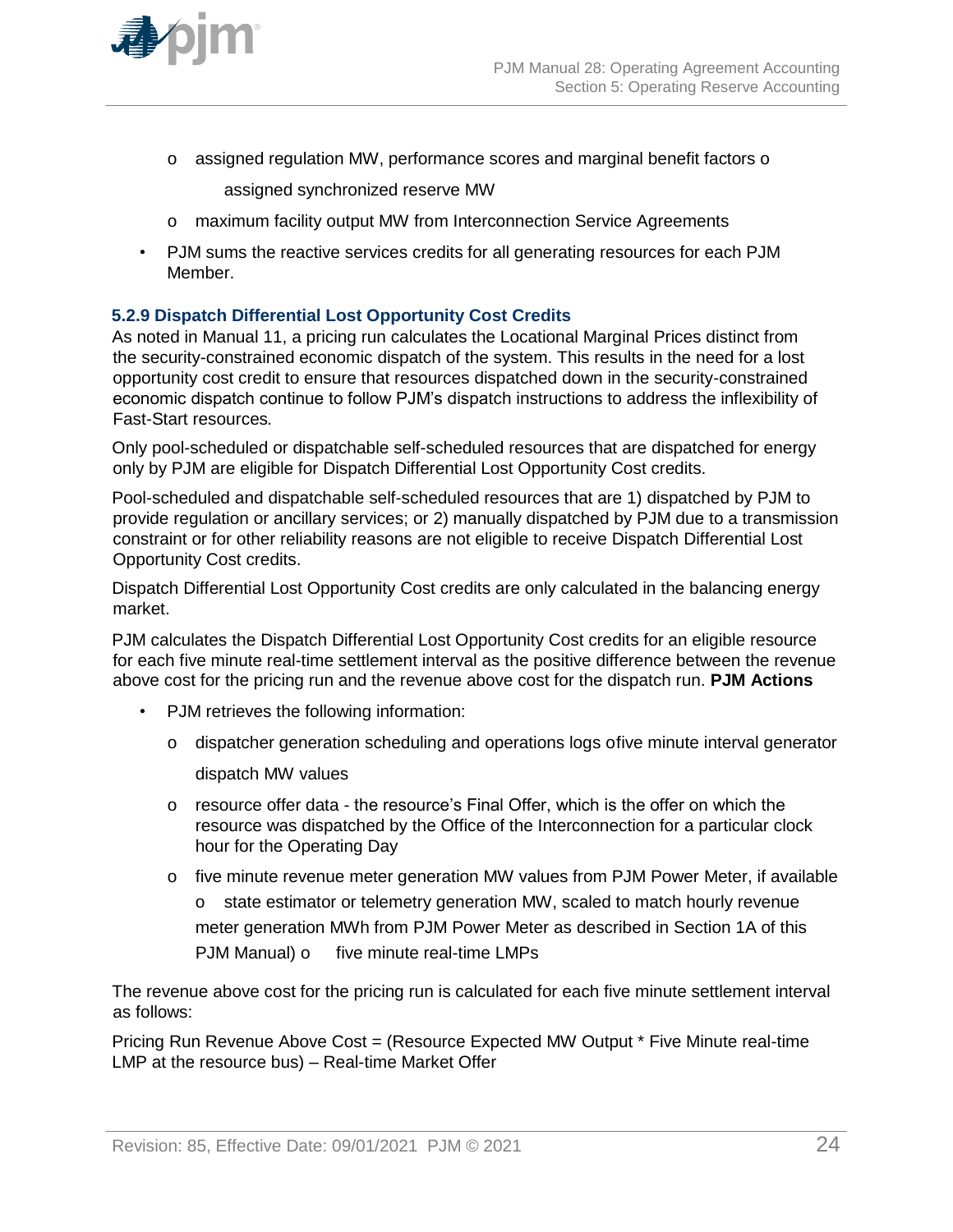

- The Resource Expected MW Output is the Desired MW (capped at the stability limit in effect) value of the resource based on the Final Offer at the five minute real-time LMP at the resource bus.
- The Real-time Market Offer is the five minute interval offer integrated under the Final Offer for the Resource Expected MW Output*.*

The revenue above cost for the dispatch run is calculated for each five-minute settlement interval as follows:

Dispatch Run Revenue Above Cost = Max( Five Minute Dispatch MW \* Five Minute real-time LMP at the resource bus, Five Minute Revenue Data for Settlements MW \* Five Minute realtime LMP at the resource bus) – Min(Cost of the Five Minute Dispatch MW, Cost of Five Minute Revenue Data for Settlement MW)

- The Five Minute Dispatch MW is the MW setpoint for a resource as determined in the security-constrained economic dispatch run.
- The Cost of the Five Minute Dispatch MW is the five minute interval offer integrated under the Final Offer for the Five Minute Dispatch MW.
- The Cost of the Five Minute Revenue Data for Settlements MW is the five minute interval offer integrated under the Final Offer for the Five Minute Revenue Data for **Settlements** MW.

Dispatch Differential Lost Opportunity Cost Credit = Max(Pricing Run Revenue Above Cost -Dispatch Revenue Above Cost, 0)

• PJM sums the Dispatch Differential Lost Opportunity Cost credits for all generating resources for each PJM Member for each hour of the Operating Day.

# **5.3 Charges for Operating Reserve**

The total cost of providing Operating Reserve for the Operating Day is the sum of the credits provided to PJM Market Participant for supplying the Day-ahead and Balancing Market Operating Reserve except those Operating Reserve credits associated with the scheduling of units for Black Start service or testing of Black Start Units, Reactive Services or transfer interface. Credits associated with Black Start service or testing of Black Start Units, Reactive Service or transfer interface control are charged separate of Day-ahead Operating Reserves and Balancing Operating Reserves.

Any Operating Reserve charges attributable to generators operated on behalf of transmission owners for local constraints, or on behalf of generation owners for special unit constraints, are directly assessed to the applicable requesting party.

#### **5.3.1 Day-ahead Operating Reserves**

The daily total cost of Day-ahead Operating Reserve excluding the total cost for resources scheduled to provide Black Start Service, Reactive Services or transfer interface control is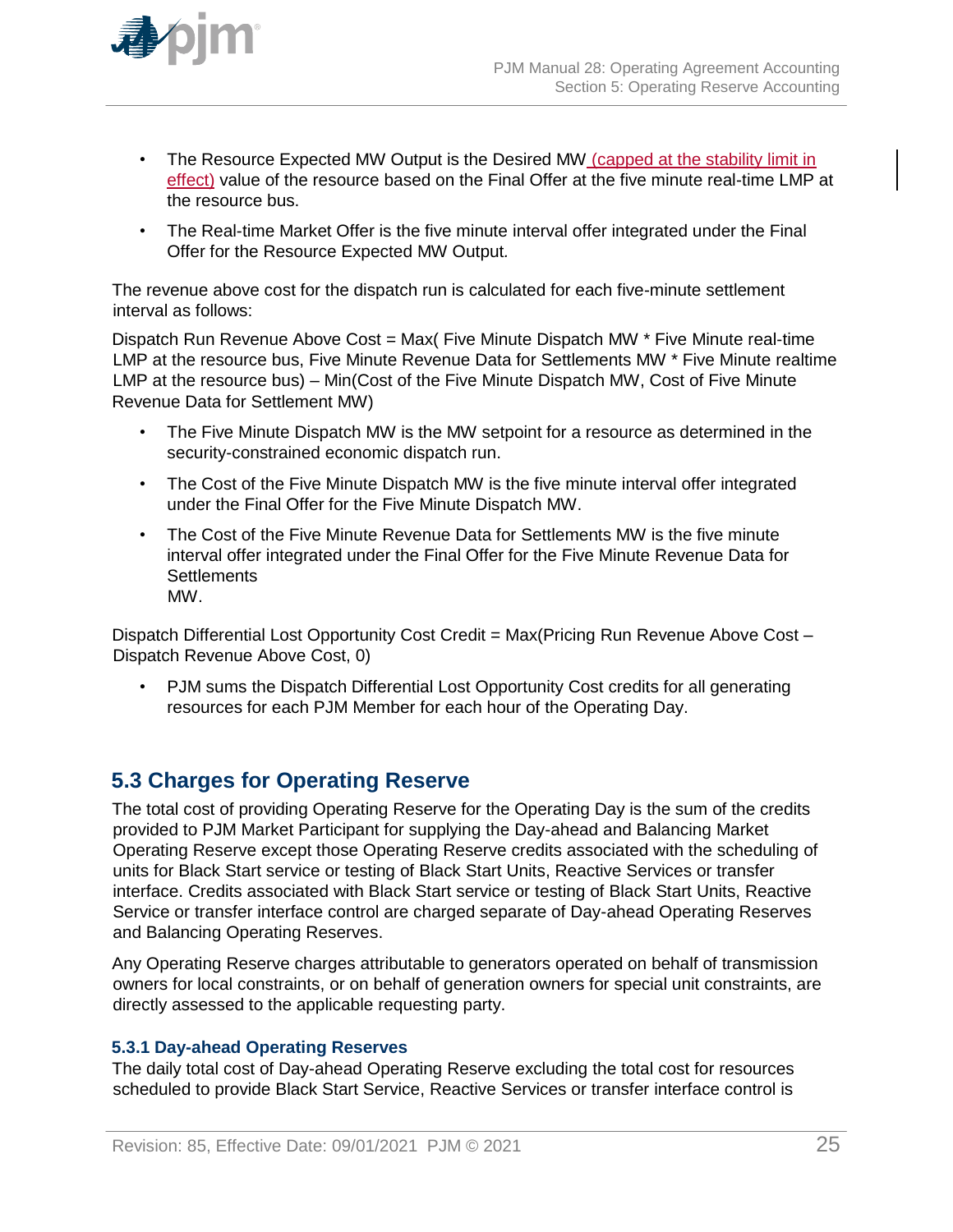

determined only for the RTO region, allocated and charged to PJM Market Participants in proportion to their cleared day-ahead demand, decrement bids, and up-to congestion transactions at the sink end of the transaction plus their cleared day-ahead exports. Charge allocations for Black Start Service are described in Section 5.3.4 of this PJM Manual and for Reactive Services are described in Section 5.3.5 of this PJM Manual.

#### **PJM Actions**

- PJM retrieves the following information for Day-ahead Operating Reserve Charges:
	- o Cleared Day-ahead demand (MWh) o Cleared Day-ahead decrement bid

(MWh) o Cleared Day-ahead exports (MWh)

o Cleared Day-ahead up-to congestion transactions (MWh) o Total Day-

ahead Operating Reserve generating resource credits (\$) o Total Day-

ahead Operating Reserve transaction credit (\$)

- PJM calculates the Day-ahead Operating Reserve Charge as the Market Participant's ratio share of the total Day-ahead Operating Reserve credits as follows:
	- o *Day-ahead Operating Reserve Charge = Total Day-ahead Operating Credits \* ((Cleared Day-ahead demand + decrement bids + up-to congestion transactions + exports) / (Total cleared Day-ahead demand + decrement bids + exports)*
	- o *Total Day-ahead Operating Credits = Total Day-ahead Operating Reserve generating resource credits + Total Day-ahead Operating Reserve transaction credits*

### **5.3.2 Balancing Operating Reserves**

The daily total cost of Balancing Operating Reserve excluding the total cost for resources scheduled to provide Black Start Service is determined for each region (RTO, East and West) which is allocated and charged to PJM Market Participants depending if the Balancing Operating Reserve credits are deemed for reliability or deviations.

The regions are defined as follows:

- RTO region = the East and West regions plus exports that are at the interfaces or hubs not completely contained in either the East or West region
- East region = transmission zones AEC, BGE, Dominion, DPL, JCPL, MW, PECO, Penelec, PEPCO, PPL, PSEG and RE
- West region = transmission zones AEP, APS, ATSI, ComEd, DEOK, DUQ, DAY, EKPC and OVEC

PJM determine if Balancing Operating Reserve credits should be charged to the East region or West region, instead of the RTO region, when the resource is needed for a transmission constraint that occur on transmission lines equal to or less than 345 kV.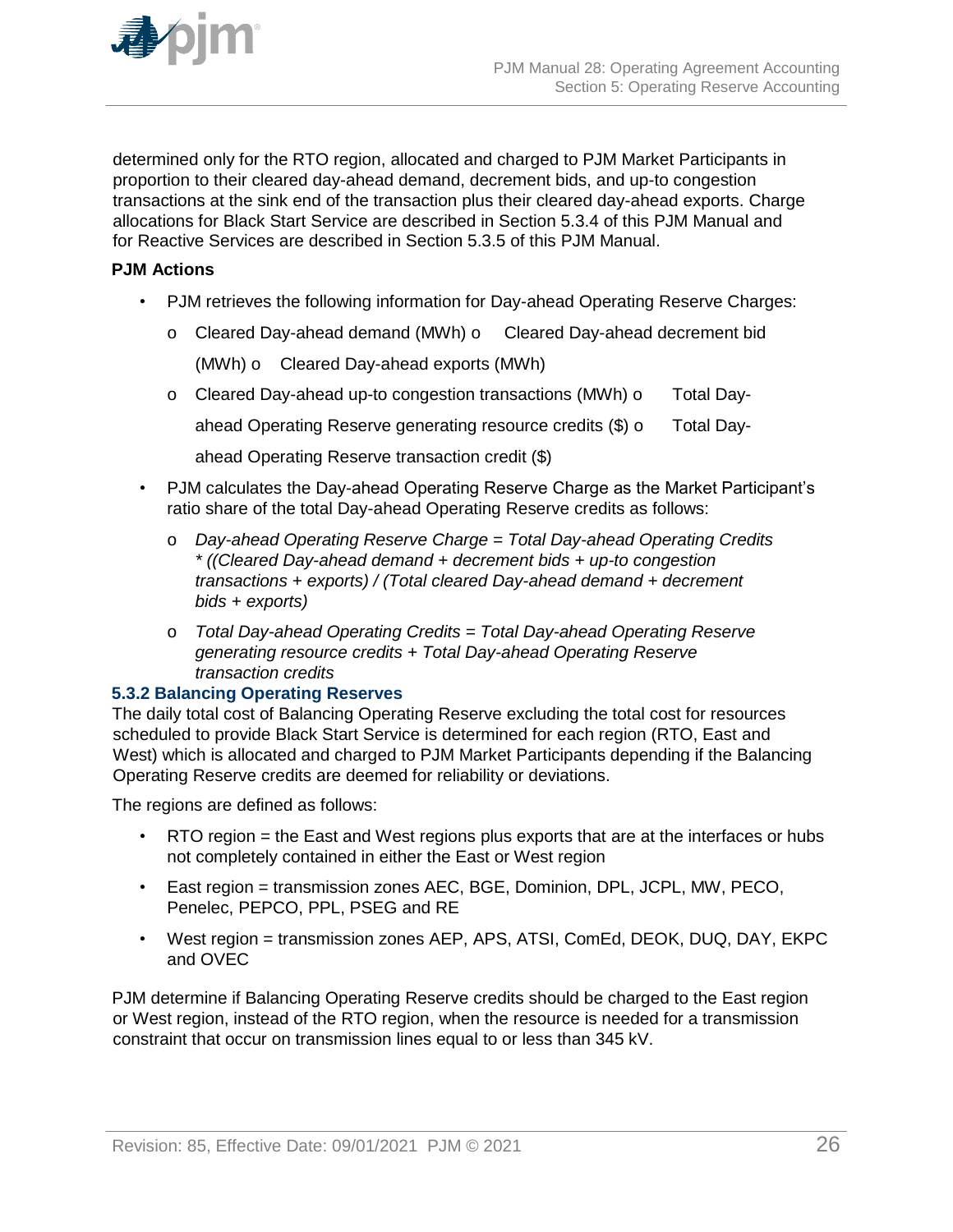

### **5.3.2.1 Balancing Operating Reserves for Reliability Charge**

PJM calculates for each Operating Day the total Regional Cost of Balancing Operating Reserve to be charged for reliability for each region and for all PJM Market Participants excluding those credits associated with the scheduling of units for Black Start service or testing of Black Start units. PJM allocates these total costs for reliability to each PJM Market Participant based on their daily share of the sum of their Real-time load plus Real-time exports in each region (RTO, East, West).

### **PJM Actions**

- PJM retrieves the following information for Balancing Operating Reserve charges for reliability by region:
	- o Real-time load o Real-time exports
	- o Total Balancing Operating Reserve resource credits for reliability (\$)
- PJM calculates the Balancing Operating Reserve charge for reliability as the Market Participant's Real-time load plus exports share of the total Balancing Operating Reserve credits for reliability by region as follows:
	- o *Balancing Operating Reserve for Reliability Charge (by region) = Total Balancing Operating Reserve Credits for Reliability \* (Real-time load = Real-time exports)*

#### **5.3.2.2 Balancing operating Reserves for Deviation Charge**

PJM calculates for each Operating Day the total cost of Balancing Operating Reserve to be charged for deviations for each region and for all PJM Market Participants excluding those credits associated with the scheduling of units for Black Start service or testing of Black Start units. PJM allocates these total costs for deviations to each PJM Market Participant based on their daily share of the sum of their 5-minute interval deviations associated with generating resources, withdrawals and injections in each region (RTO, East, West).

#### **PJM Actions**

- PJM retrieves the following information for Balancing Operating Reserve charges for deviation by region:
	- o Total Regional Balancing Operating Reserve generating resource credits for deviations (\$)
	- o Total Balancing Operating Reserve demand resource credits (\$) o Total Balancing Operating Reserve transaction credits (\$) o Total Balancing Operating Reserve cancellation fees (\$) o Total Balancing Operating Reserve quick start resource credits (\$) o Total Balancing Operating Reserve reduction/suspension credits (\$)
- PJM calculates the Balancing Operating Reserve charge for deviations as the Market Participant's total deviations share of the total Balancing Operating Reserve credits for deviation by region as follows: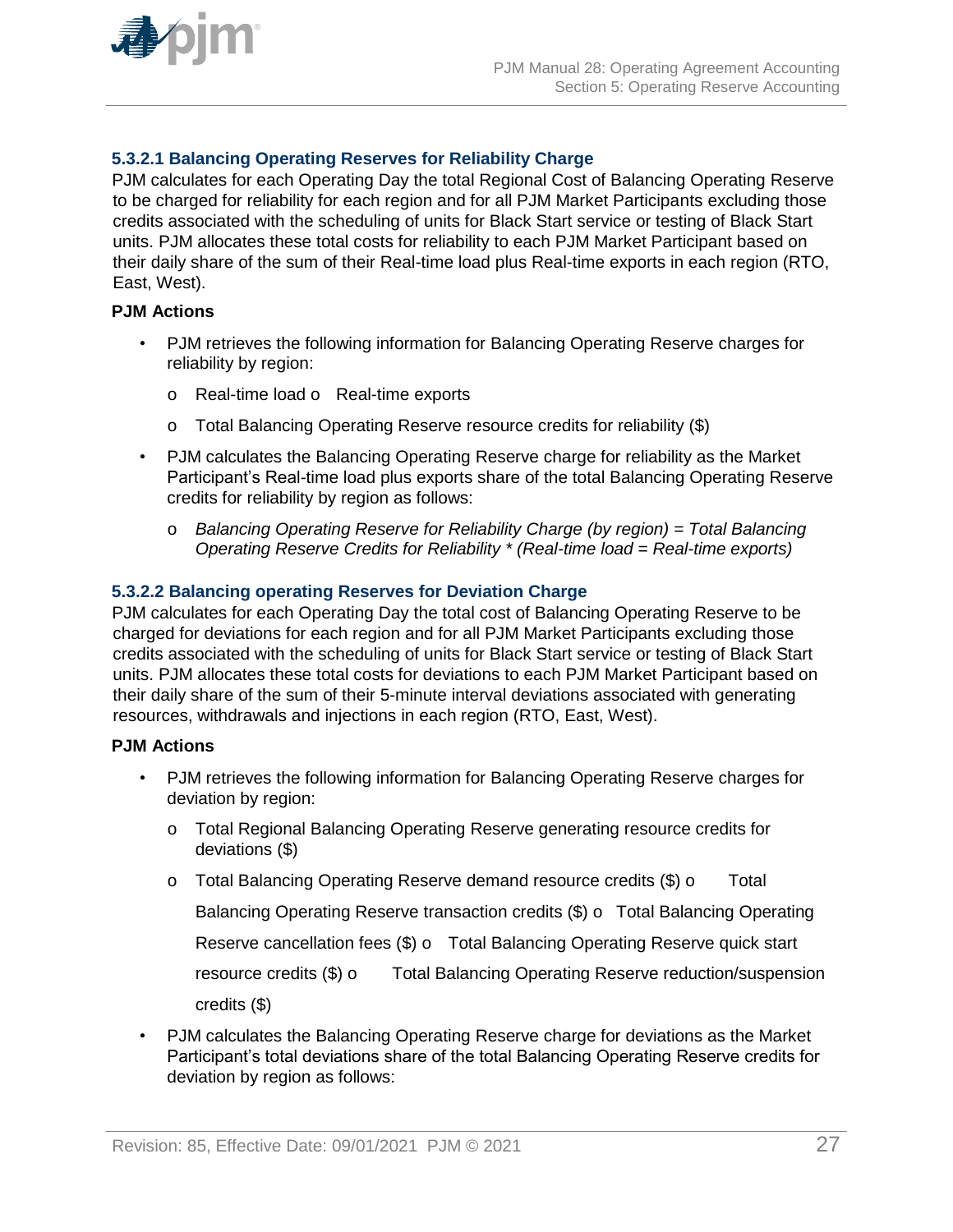

o *Balancing Operating Reserve for Deviations Charge (by region) = Total Balancing Operating Reserve Credit for Deviations \* total MW deviations* o *Total MW deviations = determined for each Market Participant as further described in Sections 5.3.2.3, 5.3.2.4 and 5.3.2.5 of this PJM Manual*

#### **5.3.2.3 Deviation Calculations for Generating Resources**

- PJM calculates for each hour of the Operating Day the individual generating resource deviations as the sum of the absolute value of the five minute interval deviations in the hour divided by 12 for generating resources that are not following dispatch for each five minute interval as follows:
	- o Each pool-scheduled or dispatchable self-scheduled generator not following PJM dispatch due to its actual output not being between its ramp-limited Desired MW and UDS Basepoint MW, and its % off dispatch is > 10%, will be assessed deviations as Real-time MW – ramp-limited desired MW. If the % off dispatch is > 20%, deviations will be assessed as Real-time MW – UDS LMP Desired MW (as determined in the Credits for Pool-Scheduled Generating Resources section of this manual).
	- o For each self-scheduled generating resource with an economic maximum limit less than or equal to 110% of the economic minimum limit or not dispatched by PJM above its economic minimum, unless the resource is lowering its output in accordance with PJM direction in response to a minimum generation emergency event (or declaration) will be assessed deviations as Real-time MW – Day-ahead Schedule MW.
	- o Each unit that has tripped or is scheduled Day-ahead and does not run in Real-time will be assessed deviations as Real-time MW – Day-ahead scheduled MW
	- o Each unit that is dispatchable Day-Ahead but is Fixed Gen in real-time will be assessed deviations as Real-time MW – UDS LMP Desired MW
	- o Each unit that is not dispatchable in both the Day-ahead and Real-time market will be assessed deviations as Real-time MW – Day-ahead scheduled MW. Units that choose to participate in the Day-ahead pumped storage optimization program are considered not dispatchable in the Day-ahead market.
	- o Each unit where the real-time economic minimum is greater than its Day-ahead economic minimum by 5% or 5 MW, whichever is greater, or its real-time economic maximum is less than its day-ahead economic maximum by 5% or 5MW, whichever is lower, and UDS LMP Desired MW for the hours is either below the real-time economic minimum or above the real-time economic maximum, will be assessed deviations as Real-time MW – UDS LMP Desired MW
	- o Deviations are not calculated if the absolute value of the deviation MW ratio to applicable day-ahead scheduled MW or desired MW is less than or equal to 5%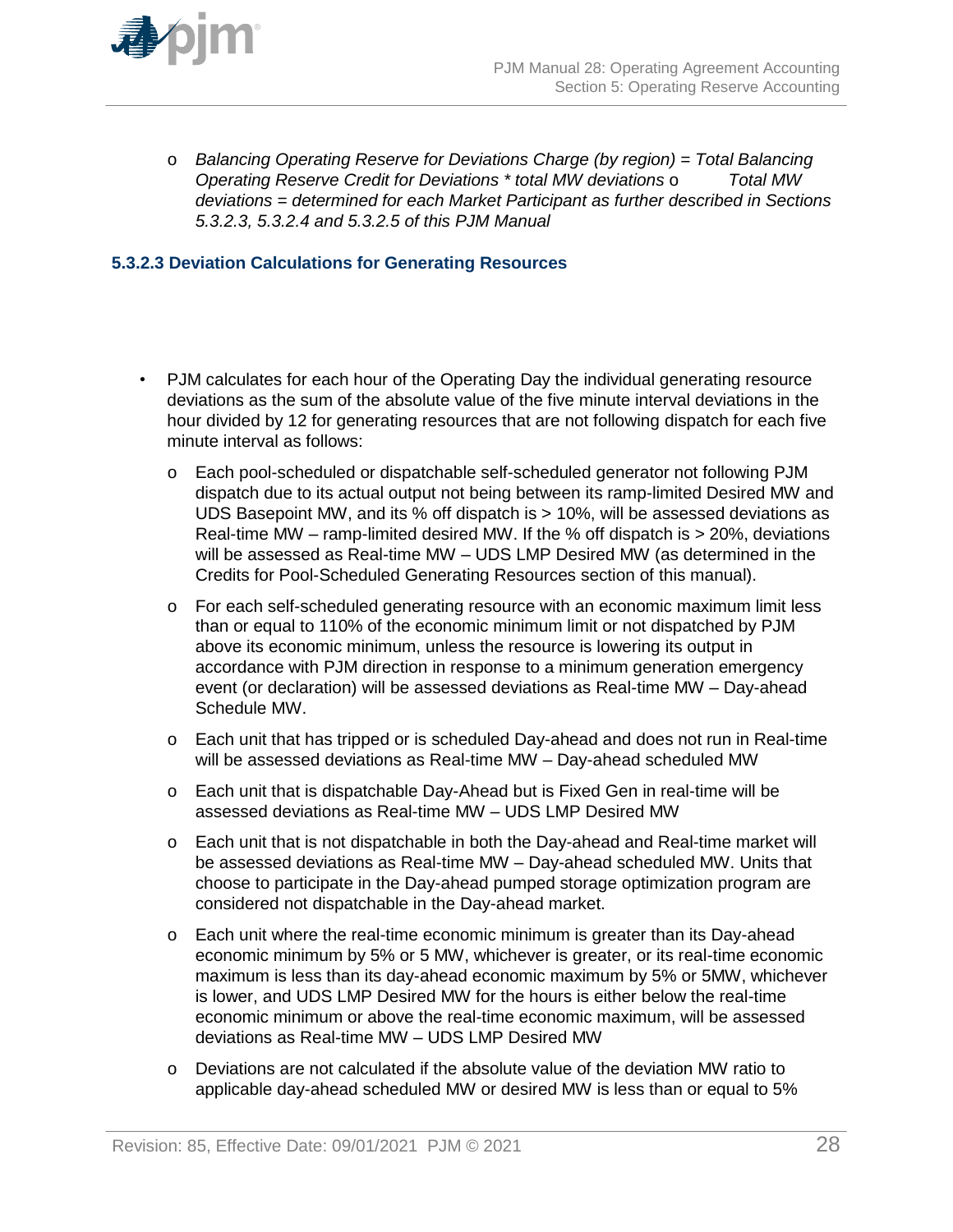

- Five minute intervals during which a generator is assigned by PJM for: Regulation; assigned by PJM for Synchronized Reserve (and actual MW are less than day-ahead scheduled MW), assigned by PJM for Non-Synchronized Reserve (and actual MW are less than the day-ahead scheduled MW), or Tier 1 resources that respond to a synchronized reserve event are omitted from this calculation.
- Resource five minute interval deviations for units located at a "single bus" will be able to offset one another. A "single bus" will be any unit located at the same site and that has the identical electrical impacts on the transmission system ("supplier netting"). Unit parameters do not have to be identical for the units' deviation MW to offset one another. Units at a "single bus" must be contained in the same customer account.
- If the hourly sum of the absolute value of the five minute interval deviations for a generating resource divided by 12 for an hour is less than 5 MWh, then the generating resource is not assessed a Balancing Operating Reserve deviation for that hour.

#### **5.3.2.4 Deviation Calculations for Withdrawals**

- PJM calculates for each hour of the Operating Day the withdrawal deviations as the sum of the five minute interval real-time deviations from day-ahead values for each customer account as follows:
	- o Absolute Value of (cleared day-ahead demand bid MW + cleared day-ahead decrement bid MW + cleared up-to congestion transaction MW at the sink end of the transaction + day-ahead sale transaction MW – real-time load de-rated for transmission losses including the impact of load reconciliation MW – real-time sale transaction MW) divided by 12
	- o Withdrawal deviations will be calculated separately for each zone, hub, and interface whereby allowing netting to occur within each of those locations. Further netting will also occur for any hubs and aggregates fully contained within a given zone. o Dynamically scheduled export transactions are omitted from this calculation.
	- o Positive demand deviations (real-time withdrawal MWs less than day-ahead withdrawal MWs) will not be included in the total withdrawal deviation by location during five minute intervals in which an Primary Reserve or Synchronized Reserve shortage in real-time occurs or when PJM initiates the request for emergency load reductions in real-time in order to avoid a Primary Reserve or Synchronized Reserve shortage.

### **5.3.2.5 Deviation Calculation for Injections**

- PJM calculates for each hour of the Operating Day the injection deviations as the sum of the five minute interval real-time deviations from day-ahead values for each customer account as follows:
	- o Absolute Value of (cleared day-ahead increment offer MW + day-ahead purchase transaction MW – real-time purchase transaction MW) divided by 12
	- o Injection deviations will be calculated separately for each zone, hub, and interface whereby allowing netting to occur within each of those locations. Further zonal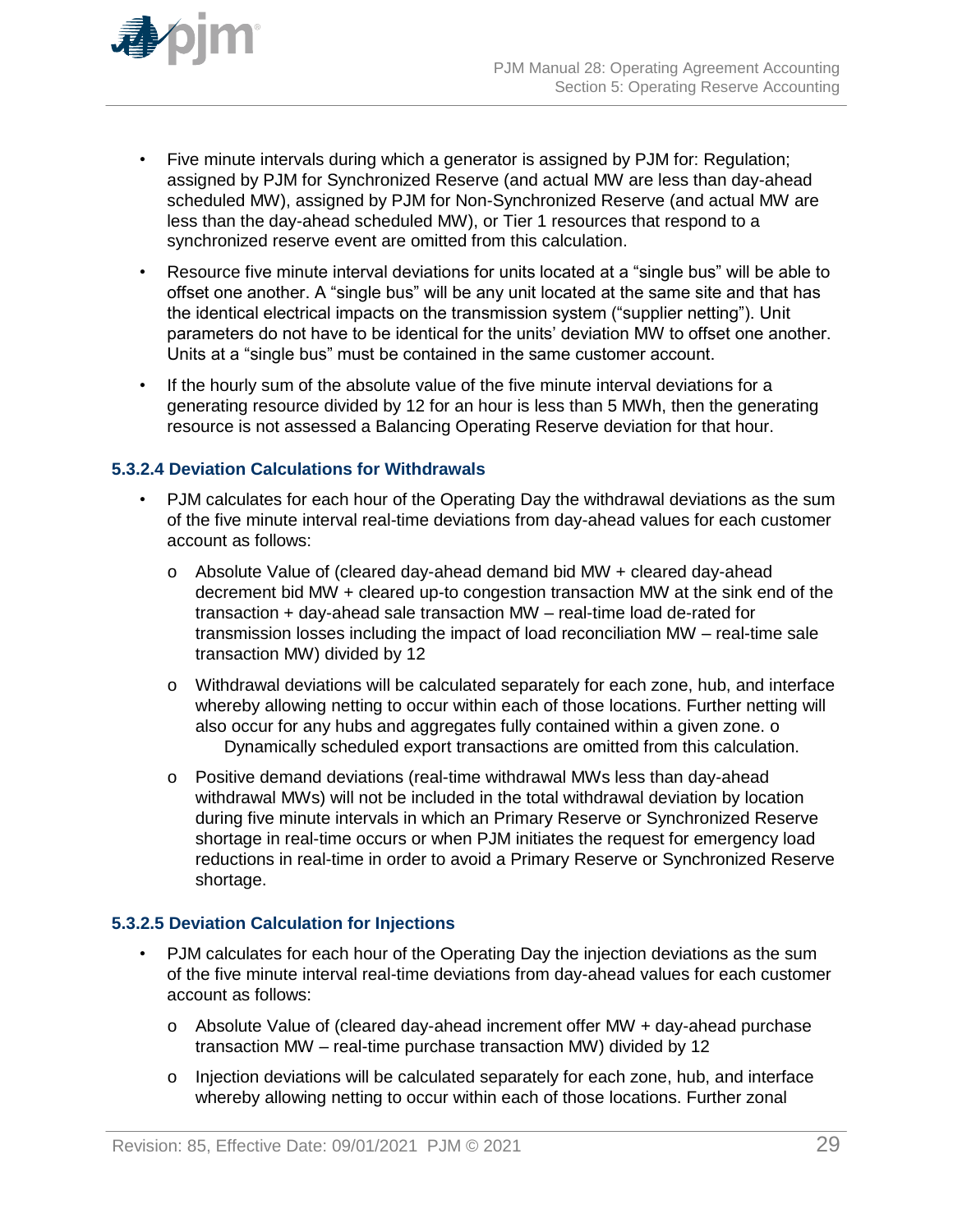

netting will also occur for any hubs and aggregates fully contained within a given zone.

#### **5.3.3 Synchronous Condenser**

The total daily cost of synchronous condenser payments (other than that for synchronized reserve or Reactive Services) is allocated and charged to PJM Market Participants in proportion to their Load Ratio Share during that Operating Day.

#### **5.3.4 Black Start**

The total monthly cost of Operating Reserves for resource providing Black Start service or testing of Black Start units is allocated to Network and Point-to-Point Transmission Customers based on their monthly transmission use on a megawatt basis. Additional details on this allocation can be found in PJM Manual 27: Open Access Transmission Tariff Accounting, Section 7.

#### **5.3.5 Reactive Services**

The total daily cost for resource scheduled to provide Reactive Services or transfer interface control because they are known or expected to be needed to maintain system reliability in a zone(s) sums the costs from both Day-ahead and Balancing. This total daily cots are allocated and charged to reach market Participant based on their Load Ratio Share in the applicable transmission zone(s).

#### **5.3.6 Dispatch Differential Lost Opportunity Cost**

The total hourly cost of the Dispatch Differential Lost Opportunity Cost credits are allocated and charged to PJM Market Participants on an RTO wide basis in proportion to their real-time load (excluding losses and Direct Charging Energy) plus exports during that Operating Day.

# **5.4 Reconciliation for Operating Reserve Charges**

PJM will calculate reconciled Operating Reserve charges for EDCs and Retail Load Aggregators (a.k.a. Electric Generation Suppliers) for past monthly billings on a two month lag that were based on Load Ratio Shares. The reconciliation kWh data must be supplied to PJM by the EDCs no later than the last day of the billing month that is two months after the original billing month. For example, all reconciliation data for January must be submitted by March 31 at 23:59. The reconciliation kWh data represents the difference between the scheduled Retail Load Responsibility or Wholesale Load Responsibility InSchedule (in MWh) and the "actual" usage based on metered data. This hourly kWh data must be reported separately for each applicable InSchedule contract.

PJM calculates the Operating Reserve charge for Reliability reconciliations by multiplying the daily kWh data (de-rated for transmission losses) for the region (RTO, East, and West) by the Operating Reserve charge for Reliability billing determinants for that region and day. The daily Operating Reserve charge for Reliability billing determinant (in \$/MWh) for each region is calculated by dividing the total Balancing Operating Reserve charges for Reliability in that region by the total real-time load (de-rated for transmission losses) and real-time exports in that region for that day. These charge reconciliations are then totaled for the month for each EDC or Retail Load Aggregator. Note that the reconciliation for Operating Reserve charges for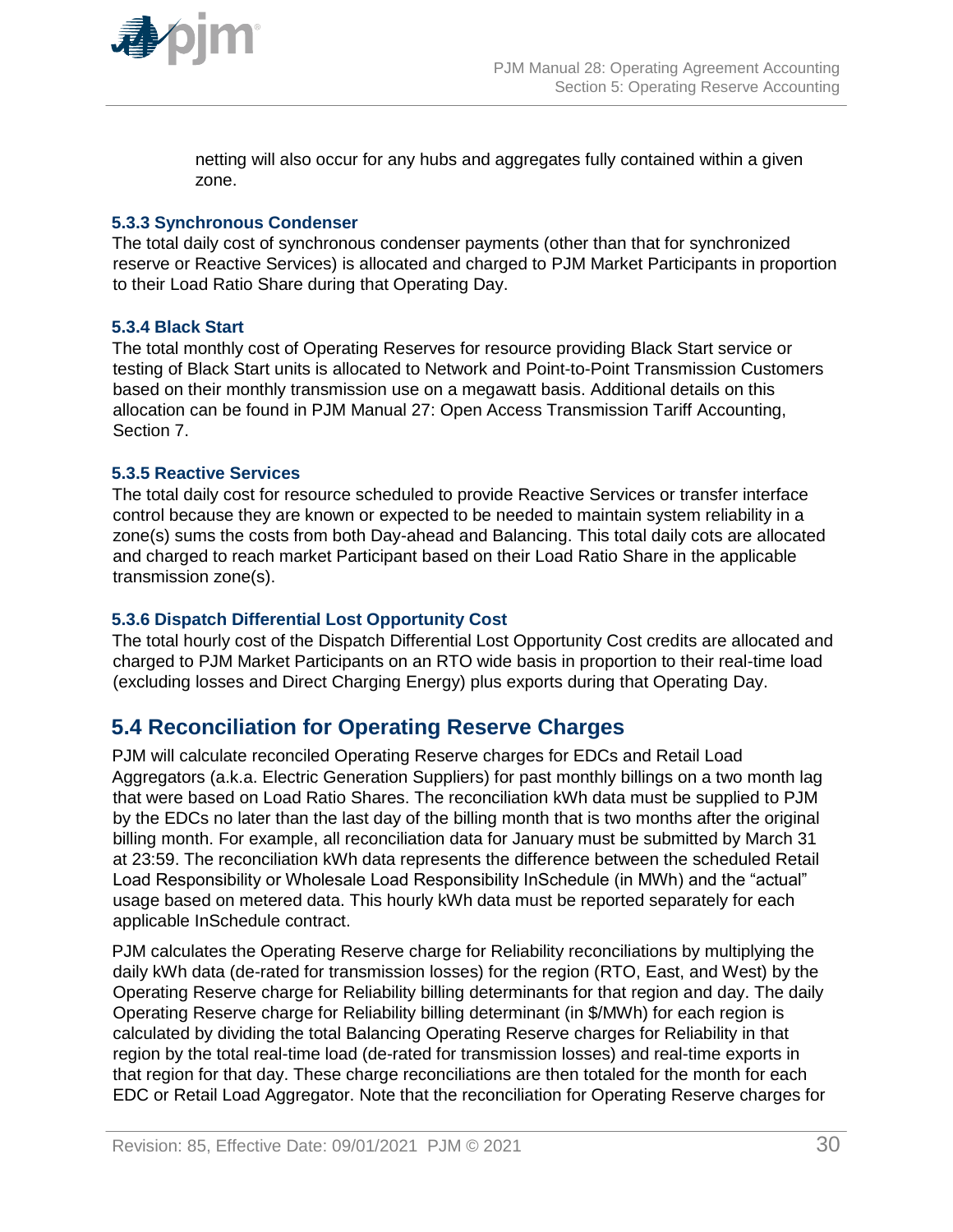

Reliability for a month may be either a positive or a negative value, and may even be such that the reconciled load responsibility MWh results in a negative load quantity.

PJM calculates the Reactive Services charge reconciliations by multiplying the daily kWh data (de-rated for transmission losses) for the transmission zone by the Reactive Services billing determinants for that zone and day. The daily Reactive Services billing determinant (in \$/MWh) for each transmission zone is calculated by dividing the total Reactive Services charge in that transmission zone by the total real-time load (de-rated for transmission losses) in that transmission zone for that day. These charge reconciliations are then totaled for the month for each EDC or Retail Load Aggregator. Note that the reconciliation for Operating Reserve charges for reactive services for a month may be either a positive or a negative value, and may even be such that the reconciled load responsibility MWh results in a negative load quantity.

PJM calculates the Synchronous Condensing charge reconciliations by multiplying the daily kWh data (de-rated for transmission losses) for the PJM Region by the Synchronous Condensing billing determinants for that day. The daily Synchronous Condensing billing determinant (in \$/MWh) for the PJM Region is calculated by dividing the total Synchronous Condensing charges in the PJM Region by the total real-time load (de-rated for transmission losses) and real-time exports in the PJM Region for that day. These charge reconciliations are then totaled for the month for each EDC or Retail Load Aggregator. Note that the reconciliation for Operating Reserve charges for synchronous condensing for a month may be either a positive or a negative value, and may even be such that the reconciled load responsibility MWh results in a negative load quantity.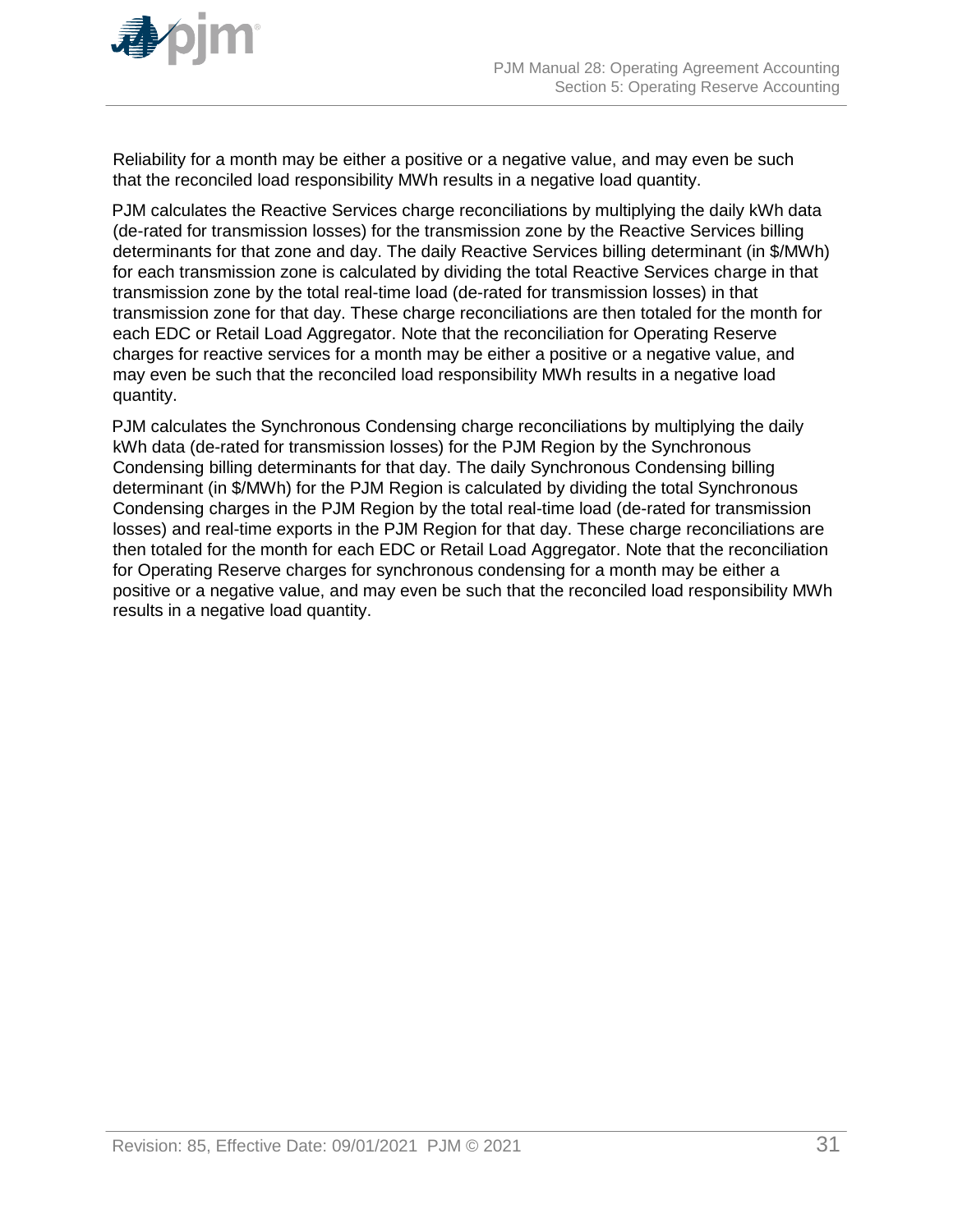

# **Section 6: Synchronized Reserve Accounting**

Welcome to the Synchronized Reserve Accounting section of the *PJM Manual for Operating Agreement Accounting*. In this section, you will find the following information:

- A description of how Synchronized Reserve are provided and accounted for in the PJM Energy Markets (see "Synchronized Reserve Accounting Overview").
- How credits are calculated for providers of Synchronized Reserve (see "Credits for Synchronized Reserve").
- How the total cost of Synchronized Reserve is allocated (see "Charges for Synchronized Reserve").
- How Synchronized Reserve charge reconciliations are calculated (see "Reconciliation for Synchronized Reserve Charges").

# **6.1 Synchronized Reserve Accounting Overview**

Synchronized Reserve shall be supplied from resources located within the metered boundaries of PJM Resources participating in the Synchronized Reserve market are divided into two tiers. Tier 1 is comprised of all those resources on-line following economic dispatch and able to ramp up from their current output in response to a synchronized reserve event. Tier 2 consists of the additional resources that are synchronized to the grid and operating at a point that deviates from economic dispatch (including condensing mode) to provide additional Synchronized Reserve not available from Tier 1 resources. Synchronized Reserve resources include generators and Demand Resources.

The total PJM Synchronized Reserve Requirement is defined as the amount of 10-minute reserve that must be synchronized to the grid in accordance with the applicable NERC Council standards.

Tier 1 Synchronized Reserve credits are awarded to all resource owners whose resources increased output or decreased consumption in response to a synchronized reserve event (with the exception of those resources that were assigned Tier 2 Synchronized Reserve). Tier 1 Synchronized Reserve resources are also compensated when the Non-Synchronized Reserve Market Clear Price is non-zero. Tier 2 Synchronized Reserve credits are awarded to all resource owners that have assigned self-scheduled or pool-scheduled Synchronized Reserve.

The Synchronized Reserve offer price for Tier 2 resources is capped at a maximum value of the unit's Operating and Maintenance cost (as determined by the Cost Development Task Force) plus \$7.50/MWh.

Generator resources on-line and providing Tier 2 are made eligible for make-whole payments to recover applicable start-up, no-load and minimum energy costs in the Balancing Operating Reserve billing line item. Demand Resources that respond to a Synchronized Reserve event, and are eligible for make-whole payments to recover shutdown cost are made-whole in the Operating Reserve for Load Response billing line item.

Resources that are assigned regulation when a Synchronized Reserve event is initiated are compensated based on the amount of response provided beyond their regulation commitment, as well as for any response in excess of their regulation high limit or economic maximum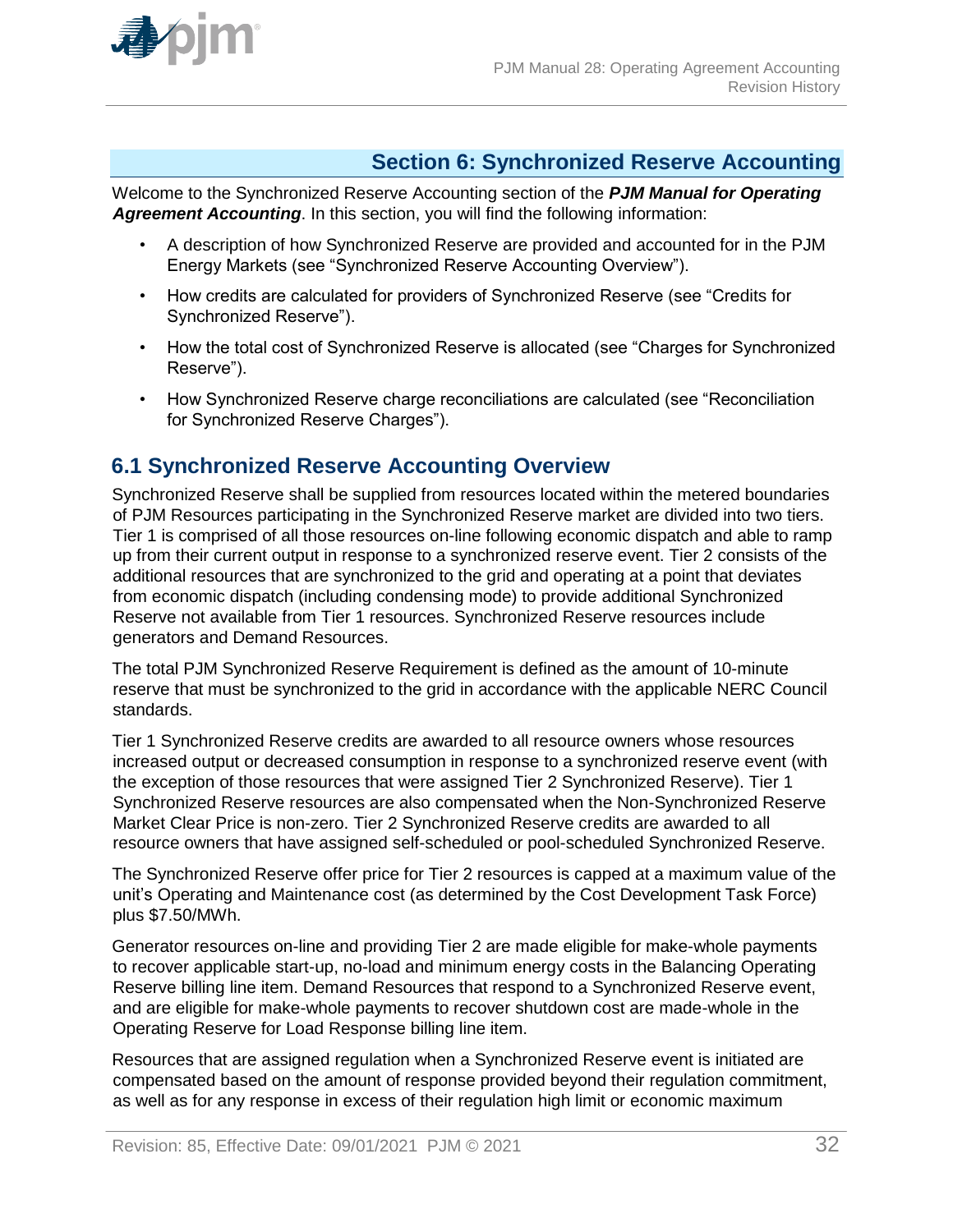

(whichever is lower). Additional details can be found in PJM Manual 11: Energy & Ancillary Services Market Operations, Section 4.2.11.

Each Market Participant that is a Load Serving Entity (LSE) or synchronized buyer that is not part of an agreement to share reserves with external entities subject to the requirements in NERC Reliability Standard BAL-002 incurs a synchronized reserve obligation based on their Load Ratio Share and applicable reserve zone's requirements during that hour. During hours when the Synchronized Reserve Market Clearing Price (SRMCP) is the same throughout the reserve zone, an LSE's Synchronized Reserve obligation is equal to its Load Ratio Share times the amount of synchronized reserve assigned for all five minute intervals for the entire reserve zone. During hours when congestion causes the SRMCP to separate, each LSE's Synchronized Reserve obligation is equal to its Load Ratio Share within its reserve zone or subzone and the amount of Synchronized Reserve assigned in that reserve zone or sub-zone.

Participants may fulfill their Synchronized Reserve obligations by owning Tier 1 resources from which PJM obtains Synchronized Reserve, entering bilateral arrangements with other PJM Market Participants, or purchasing Synchronized Reserve from the PJM Synchronized Reserve Market.

# **6.2 Credits for Synchronized Reserve**

Synchronized Reserve credits are paid to Market Participants that supply their resource to PJM. PJM sums the Synchronized Reserve credits (both Synchronized Reserve Clearing Price credits and Synchronized Reserve Lost Opportunity Cost credits) to determine the total hourly credit for each Synchronized Reserve market participant. Synchronized Reserve credits for joint-owned generators supplying Synchronized Reserves are allocated to the owners based on their ownership share.

#### **6.2.1 Synchronized Reserve Clearing Price Credit**

Synchronized Reserve credits are paid to Tier 1 resources and Tier resources. Since Tier 1 resources are online units following economic dispatch and Tier 2 resources offer and must be cleared through the Synchronized Reserve Market, there are different compensation methodologies. Lost opportunity cost credits are descried in Section 6.2.2 of this PJM Manual.

#### **PJM Actions**

- PJM retrieves the following information for the Tier 1 Synchronized Reserve Clearing Price credit:
	- o Synchronized Reserve Ramp rate for Tier 1 resources o

Synchronized Reserve maximum for Tier 1 resources o 5

minute MW response o Synchronized energy premium price

o Total PJM Synchronized Reserve requirement as determined in whole MW for each five minute interval of the operating day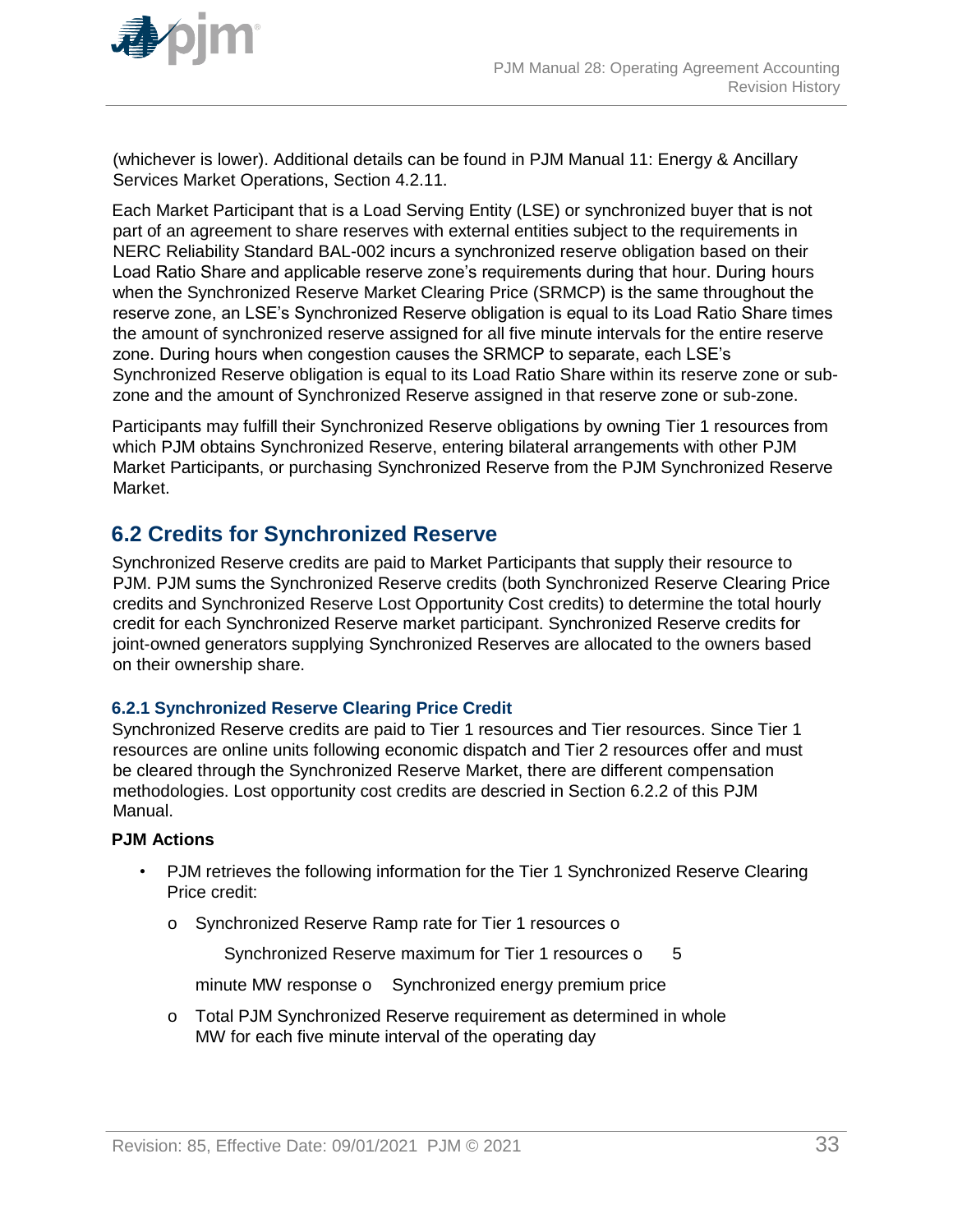

o Synchronized Reserve Market Clearing Price (SRMCP) (\$/MWh) o

Non-Synchronized Reserve Market Clearing Price (NSRMCP)

(\$/MWh)

- PJM calculates the five minute interval Synchronized Reserve credits for each Tier 1 resource for when the five minute intervals NSRMCP is zero for the same reserve zone or sub-zone that a Tier 1 resource is located, Tier 1 Synchronized Reserve credits are equal to the increase in MW generator output (or decrease in MW consumption for demand side response resources) from each resource for each five minute interval during the length of a Synchronized Reserve event multiplied by the synchronized energy premium divided by 12. The synchronized energy premium is \$50/MWh.
	- o *Tier 1 Synchronized Reserve Credit = Five Minute MW Response \* \$50/MWh / 12*
- PJM calculates the five minute interval Synchronized Reserve credit for each Tier 1 resource for when the five minute intervals NSRMCP is non-zero for the applicable reserve zone or subzone, Tier 1 synchronized reserve credits are equal to the applicable reserve zone or sub-zone Synchronized Reserve Market Clearing Price multiplied by the lesser of the increase in MW output or decrease in MW of consumption from each resource for each five minute interval during the length of a synchronized reserve event and the estimated Tier 1 the resource could have provided. During five minute intervals when no synchronized reserve event occurs in the applicable reserve zone or sub-zone, the Tier 1 resource will be compensated using the estimated Tier 1 amount for only those resources that can reliably provide Synchronized Reserve service per the rules in [Manual 11:](http://pjm.com/~/media/documents/manuals/m11.ashx) Energy & Ancillary Services Market Operations, Section 4.2.1.
	- o *Tier 1 Synchronized Reserve Credit = (Lesser of Five Minute Actual Response OR Five Minute Estimated Tier 1 Response) \* SRMCP / 12*
- PJM retrieves the following information for the Tier 2 Synchronized Reserve Clearing Price credit:
	- o Synchronized Reserve availability o Synchronized Reserve assigned quantity

(MW) o Synchronized Reserve offer price o Synchronized Reserve bilateral

transactions o Energy use for condensing resource o Condense startup

- cost o 5-minute interval LMP data
- o Total PJM Synchronized Reserve requirement
- o Synchronized Reserve Market Clearing Price (SRMCP) (\$/MWh)
- PJM calculates the five minute interval Synchronized Reserve Clearing Price credits for both pool-scheduled and self-scheduled Tier 2 resource to equal the five minute SRMCP divided by 12 times the resource's five minute Synchronized Reserve capability less any shortfall for the five minute interval due to failure to provide assigned capability during a Synchronized Reserve event.
	- o *Tier 2 Synchronized Reserve Credit = (SRMCP / 12) \* (Assigned Synchronized*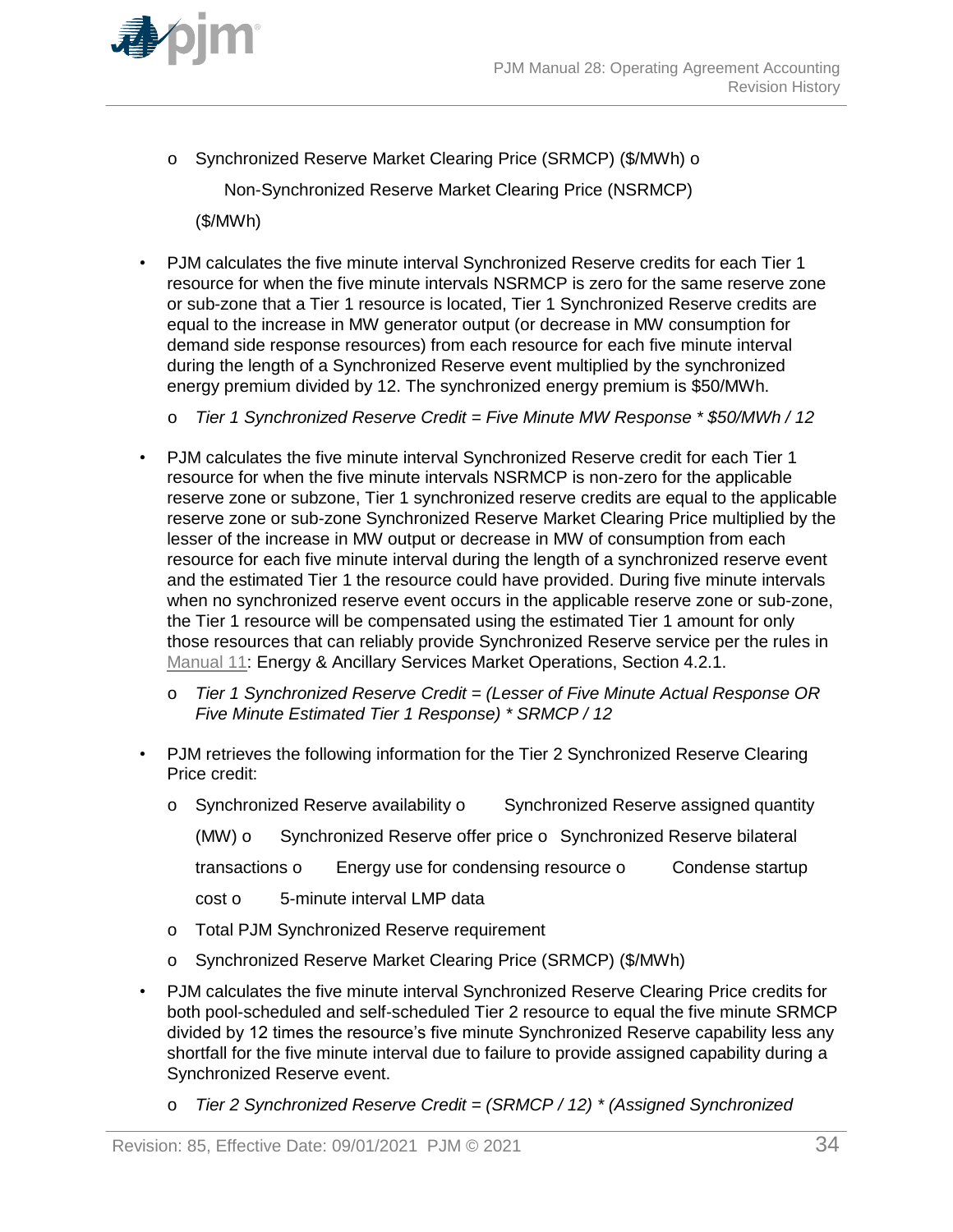

#### *Reserve MW – Synchronized Reserve MW Shortfall)* **6.2.2 Synchronized Reserve Lost Opportunity Cost Credit**

PJM calculates a Synchronized Reserve Lost Opportunity Cost Credit for pool-scheduled Tier 2 resources if the Synchronized Reserve Lost Opportunity Cost (excluding any reduction for a stability limit) is greater than the SRMCP Credit for the resource for the five minute interval. If the resulting amount is negative, then the credit is \$0.

### **PJM Actions**

- PJM retrieves the following information for the Synchronized Reserve Lost Opportunity Cost credit:
	- o Real-time LMP
	- o Energy use (only used for condensing units) o Applicable offer curves
	- o Synchronized Reserve Market Clearing Price (SRMCP) credit
- PJM calculates a Synchronized Reserve Lost Opportunity Cost Credit if the lost opportunity cost is greater than the Synchronized Reserve Market Clearing Price credit for the resource for the five minute interval.
	- o *Synchronized Reserve Lost Opportunity Cost Credit = (Synchronized Lost Opportunity Cost / 12) – SRMCP Credit* o *Synchronized Lost Opportunity Cost = (Energy Use \* 5-minute real-time LMP) + (MW deviation \* (5-minute real-time LMP – Offer Price))*
- Since hydro units operate on a schedule and do not have an energy bid, lost opportunity costs for these units are calculated using the average of the real-time LMP at the hydro unit bus for the appropriate on peak (0700 – 2259) or off-peak (0000 – 0659, 2300-2359) period, excluding those hours during which all available units at the hydro plant were operating.
- If a hydro unit is in spill, the lost opportunity cost for each five minute interval is equal to (i) the Synchronized Reserve assigned MW multiplied by (ii) the real-time five minute LMP at the generator bus.
- If a hydro unit is committed day-ahead with MW greater than zero, the lost opportunity cost for each five minute interval is equal to (i) the Synchronized Reserve assigned MW multiplied by (ii) the difference between the real-time five minute LMP at the generator bus and the average real-time LMP (calculated as stated above). If this average realtime LMP value is higher than the real-time five minute LMP at the generator bus, the lost opportunity cost will be zero.
- If a hydro unit is not committed day-ahead, the lost opportunity cost is equal to zero.

# **6.3 Charges for Synchronized Reserve**

The total cost of providing Synchronized Reserve for each hour is the sum of the five minute credits provided to PJM Members for supplying Synchronized Reserve in that hour. The cost of Tier 1 and Tier 2 Synchronized Reserve is allocated separately and charged to PJM Members.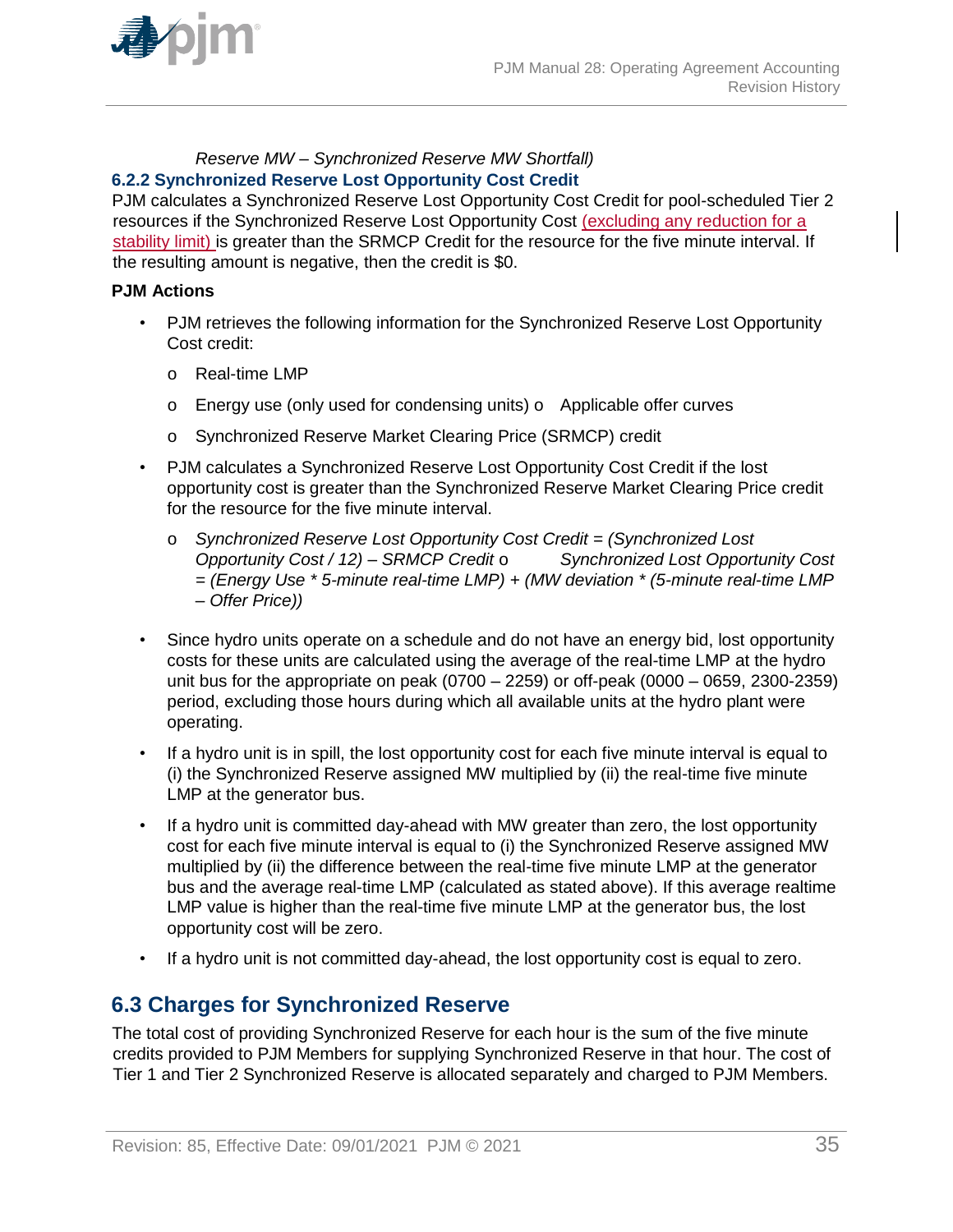

## **6.3.1 Synchronized Reserve Clearing Price Charge**

Each Market Participant that is a Load Serving Entity (LSE) or synchronized buyer that is not part of an agreement to share reserves with external entities subject to the requirements in NERC Reliability Standard BAL-002 incurs a Synchronized Reserve Obligation based on their Load Ratio Share and applicable reserve zone's requirements during that hour. A Load Serving Entity (LSE) whose reserve obligations are satisfied through an agreement to share reserves with external entities subject to the requirements in NERC Reliability Standard BAL-002 do not have a Synchronized Reserve Obligation. **PJM Actions**

- PJM retrieves the following information for the Synchronized Reserve Clearing Price Charge: o Synchronized Reserve bilateral transactions
	- o Total PJM Synchronized Reserve assigned by reserve zone and sub-zone o Total Synchronized Reserve shortfall (MWh) by reserve zone and sub-zone
- PJM calculates the Synchronized Reserve Tier 1 charges for each Market Participant for the applicable zone or subzone by multiply the total Tier 1 credits by the Tier 1 Allocation to Obligation ratio for that hour
	- o *Tier 1 Charges = Total Tier 1 Credit \* (Tier 1 Allocation to Obligation / Total Tier 1 Allocation to Obligation)* o*Tier 1 Allocation to Obligation = Lesser of (Remaining Bilateral Adjusted Obligation or Obligation Ratio Share of Excess Tier 1) + Lesser of (Adjusted Synchronized Reserve Obligation or Tier 1 Estimate MWh)* o

*Remaining Bilateral Adjusted Obligation = Adjusted Synchronized Reserve Obligation – Tier 1 Estimate MWh* o *Obligation Ratio Share of Excess Tier 1 = Total Tier 1 Excess \* (Remaining Bilateral Adjusted Obligation / Total Remaining Bilateral Adjusted Obligation)* o *Adjusted Synchronized Reserve Obligation = Synchronized Reserve Obligation +*

*Bilateral Synchronized Reserve Sales – Bilateral Synchronized Reserve Purchases* o *Synchronized Reserve Obligation = (Total Tier 1 Estimated and Tier 2 Assigned) \* Market Participant Load / Total Load)*

- PJM calculates the Synchronized Reserve Tier 2 charges for each Market Participant for the applicable zone or subzone by the appropriate hourly Tier 2 Synchronized Reserve credits times the Market Participant's ratio share of Synchronized Reserve adjusted obligation MW, less any Tier 1 Synchronized Reserve applied to obligation.
	- o *Tier 2 Charges = (above Obligation Tier 1 Adjustment / Total PJM Above Obligation Tier 1 Adjustment)* \* Total PJM Synchronized reserve Tier 2 Credits o Above *Obligation Tier 1 Adjustment = Adjusted Synchronized Reserve Obligation – Tier 1 Allocation to Obligation* o If the hourly-integrated SRMCP is equal for all the subzones within a reserve zone, the Total PJM Synchronized Reserve Tier 2 Credits in the reserve zone are allocated based on a Market Participant's above obligation ration share in the reserve zone.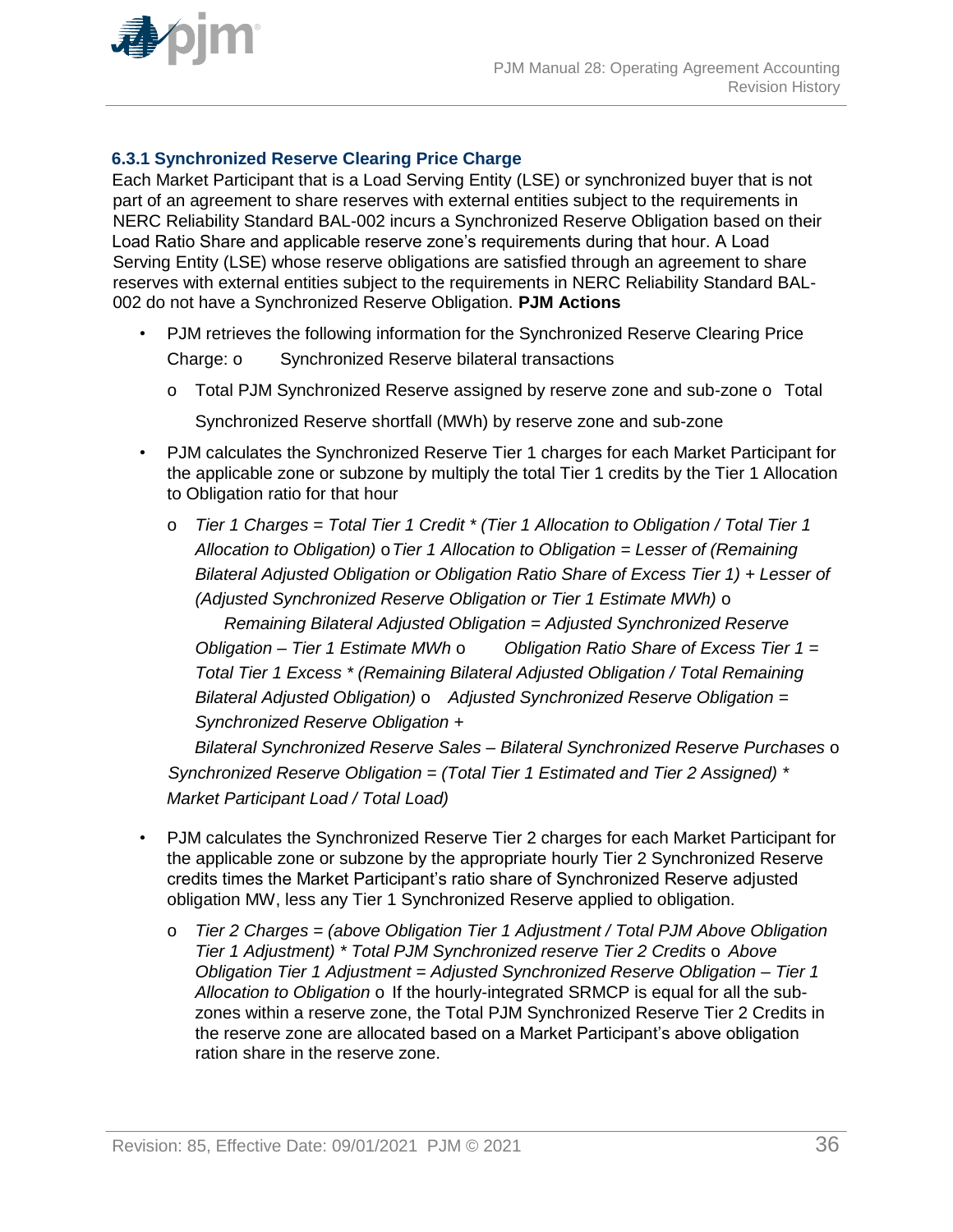

o If the hourly-integrated SRMCP is different for the sub-zones within a reserve zone, the Total PJM Synchronized Reserve Tier 2 Credits in the sub-zone are allocated based on a Market Participant's above obligation ration share in the sub-zone.

### **6.3.2 Synchronized Reserve Lost Opportunity Cost Charge**

- The amount of unrecovered costs allocated to each Market Participant is determined based on each Market Participant's ratio share of Tier 2 Synchronized Reserve purchased from the market. A Market Participant's purchases equals their Synchronized Reserve obligation MW less any Tier 1 Synchronized Reserve applied to obligation, less any self-scheduled Tier 2 MW.
	- o *Synchronized Reserve Lost Opportunity Cost Charge Cleared = Total Lost Opportunity Cost Credits \* (Synchronized Reserve Purchase / Total PJM Synchronized Reserve Purchases)* o *Synchronized Reserve Purchase = (Above Obligation Tier 1 Adjustment – Tier 2 Self Scheduled MWh)*
- The cost of Tier 2 resources assigned by PJM during the operating hour in addition to that which resulted from the Tier 2 clearing process due to reduced availability of Tier 1 Synchronized Reserve are allocated to those entities for which less Tier 1 was available during the hour that was estimated prior to the hour (Tier 1 Lost MW), in proportion to the reduction in Tier 1 availability. If there are no entities with a reduction in Tier 1 availability, the cost of these resources assigned during the hour is allocated based on a participant's purchases from the market.
	- o *Synchronized Reserve Lost Opportunity Cost Charge Added = Total Lost Opportunity Cost Credit Added \* (Tier 1 Lost MW / Total Tier 1 Lost MW)*
- A Market Participant is also charged a share of any unrecovered costs incurred by assigned Tier 2 pool-schedule resources, including those Tier 2 resources assigned in addition to that which was estimated prior to a given hour, over and above those Tier 2 resources clearing price credits.

#### **6.3.3 Synchronized Reserve Tier 2 Retroactive Penalty Charge**

Tier 2 resources that fail to provide assigned Tier 2 capability during a Synchronized Reserve Event incur a retroactive obligation to refund at SRMCP the amount of the shortfall for the five minute interval measured in MW for all of the five minute intervals the resource was assigned over the immediate past interval, the duration of which is equal to the lesser of the average number of days between events as determined by the annual review of the last 2 years, or the number of days since the resource last failed to respond with its assigned or self-scheduled Synchronized Reserve amount in response to a synchronized reserve event.

• Market Participants that own multiple resources assigned or self-scheduled to provide Tier 2 Synchronized Reserve are permitted to demonstrate aggregate response, such that any resource that responds greater than their assignment or self-schedule can be used to offset any resource that responds less than their assignment or self-schedule of Tier 2 Synchronized Reserve during a Synchronized Reserve Event.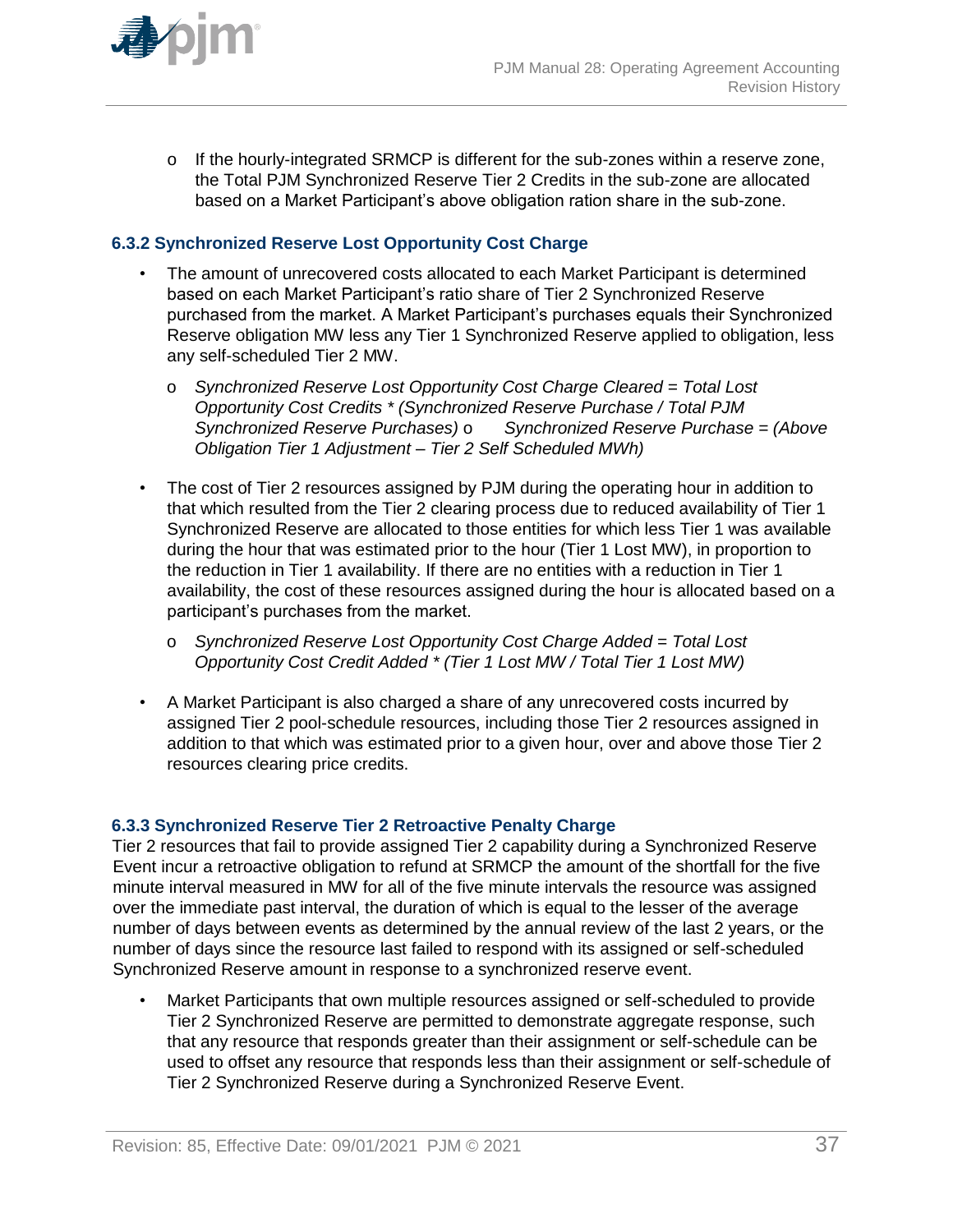

• The Market Participant's aggregate response does not affect how an individual resource is credited for Tier 2 Synchronized Reserve it provides as described above, but is used to determine what the Market Participant owes in refund charges for each resource that was assigned or self-scheduled to provide Tier 2 Synchronized Reserve and responded less than their assignment or self-schedule of Tier 2 Synchronized Reserve.

o *Tier 2 Retroactive Penalty Charge = Resource Retroactive Shortfall MW \* SRMCP / 12* o *Resource Retroactive Shortfall MW = Resource Shortfall MW – ((Resource Shortfall MW / Participant's Total Shortfall MW) \* Participant's Total Over Response MW)*

• If the Retroactive Shortfall MW value per the above equation is less than 0 MW, the Retroactive Shortfall MW is equal to 0 MW.

#### **Note:**

If there are multiple Synchronized Reserve Events during a day, the maximum Resource Retroactive Shortfall MWh for the day is used to determine what the Market Participant owes in refund charges.

The retroactive penalty charges calculated above are allocated based on a Market Participant's ratio share of the Synchronized Reserve obligation MW less any Tier 1 Synchronized Reserve applied to obligation on the five minute intervals of the Synchronized Reserve event for the subzone or Reserve Zone for which the Synchronized Reserve event occurred. If the event spans multiple hours, the penalty charges are prorated hourly based on the duration of the event within each hour. Participants that incur a penalty charge and also have an applicable Synchronized Reserve obligation during the hours(s) of the Synchronized Reserve Event are not included in the allocation of such penalties. Additional details on verification and nonperformance can be found in PJM Manual 11: Energy & Ancillary Services Market Operations, Section 4.

# **6.4 Reconciliation for Synchronized Reserve Charges**

PJM calculates reconciled Synchronized Reserve charges for EDCs and Retail Load Aggregators (a.k.a. Electric Generation Suppliers) for past monthly billings on a two month lag that are based on Load Ratio Shares. The reconciliation kWh data must be supplied to PJM by the EDCs no later than the last day of the billing month that is two months after the original billing month. For example, all reconciliation data for January must be submitted by March 31 at 23:59. The reconciliation kWh data represents the difference between the scheduled Retail Load Responsibility or Wholesale Load Responsibility InSchedule (in MWh) and the "actual" usage based on metered data. This hourly kWh data must be reported separately for each applicable InSchedule contract.

PJM calculates the Synchronized Reserve charge reconciliations by multiplying the kWh data (de-rated for transmission losses) by the Synchronized Reserve billing determinants for that hour. The hourly Synchronized Reserve charge billing determinants (in \$/MWh) for each reserve zone and sub-zone is calculated by dividing the total hourly Synchronized Reserve charges in that reserve zone or sub-zone by the total PJM real-time load (de-rated for transmission losses) in that reserve zone or sub-zone for that hour. These charge